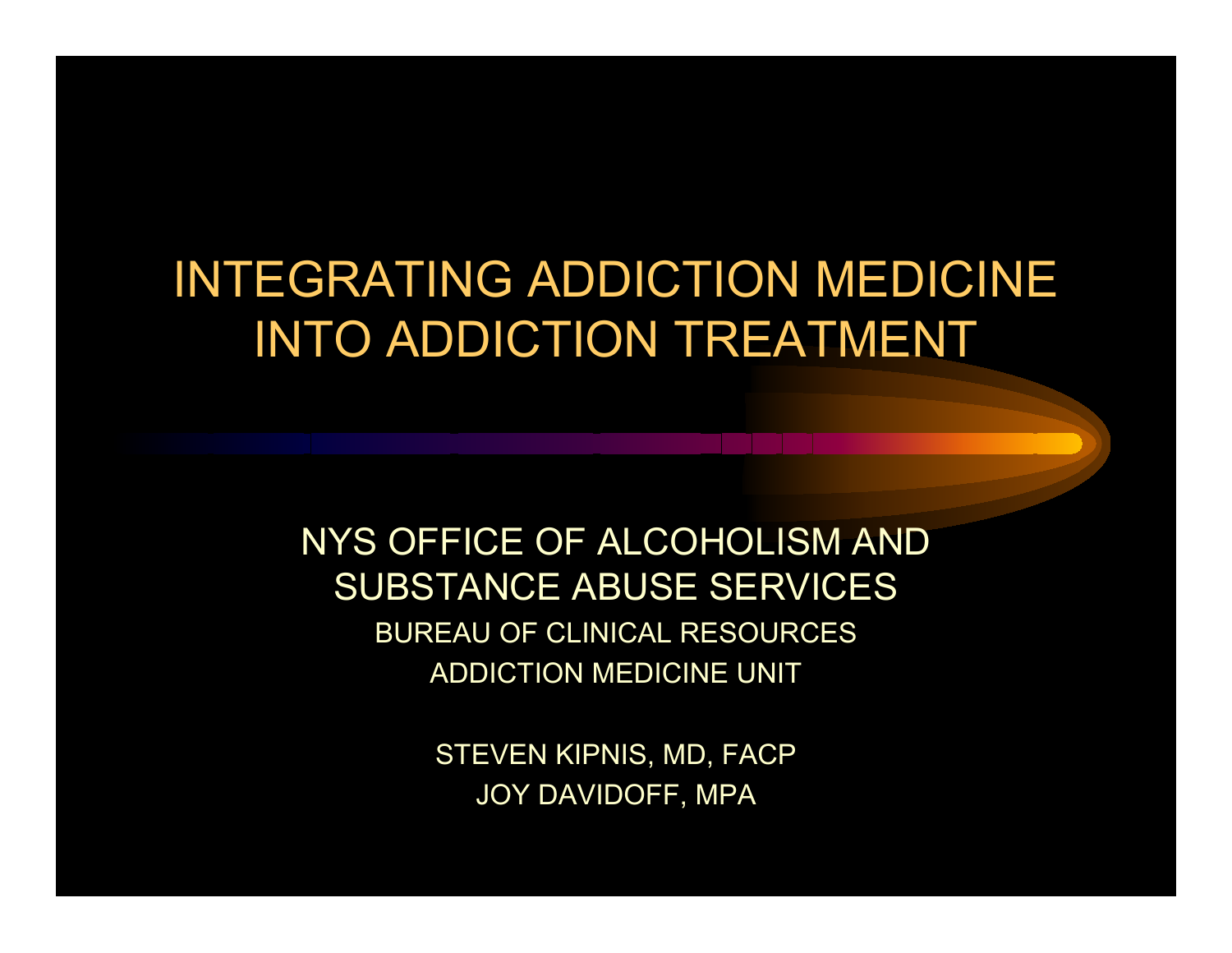- $\bullet$  THE CHEMICAL DEPENDENCE TREATMENT SYSTEM HAS HAD LIMITED EXPOSURE TO THE EFFECTIVE USE OF MEDICATIONS IN THE TREATMENT OF ADDICTIONS
	- TREATMENT OF WITHDRAWAL
	- ANTABUSE THERAPY
	- METHADONE MAINTENANCE THE REAL START OF ADDICTION MEDICINE TREATMENT WITH THE WORK OF DR. DOLE AND DR. NYSWANDER IN 1963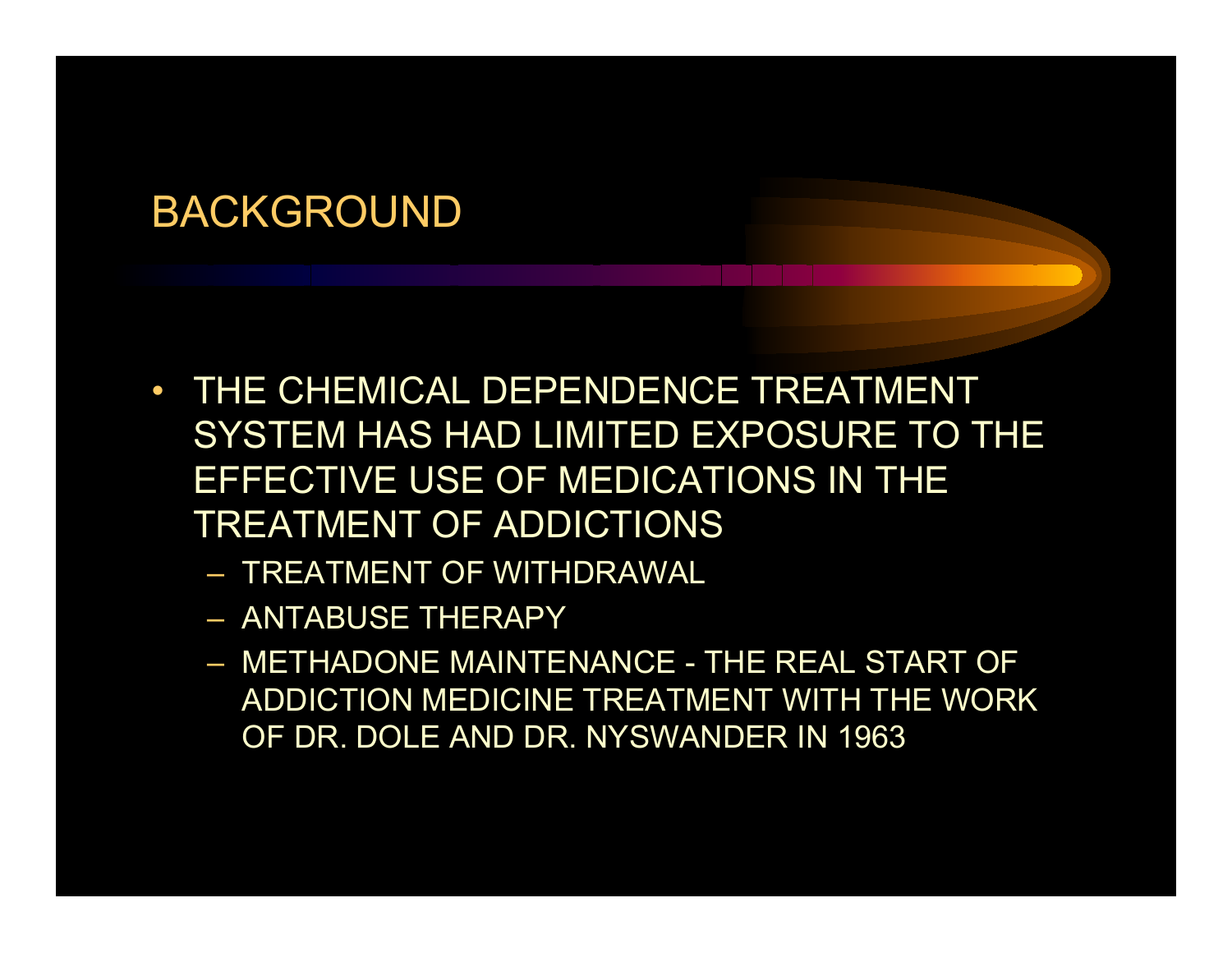- $\bullet$  HISTORICALLY, ABSTINENCE - BASED AND DRUG - FREE TREATMENT MEANT THE ELIMINATION OF USE, AND/OR RELIANCE ON, MEDICATION
- THIS EXPERIENCE HAS CHANGED WHEN THE ADDICTION TREATMENT SYSTEM BEGAN TO TREAT PERSONS WITH CO - OCCURRING **DISORDERS**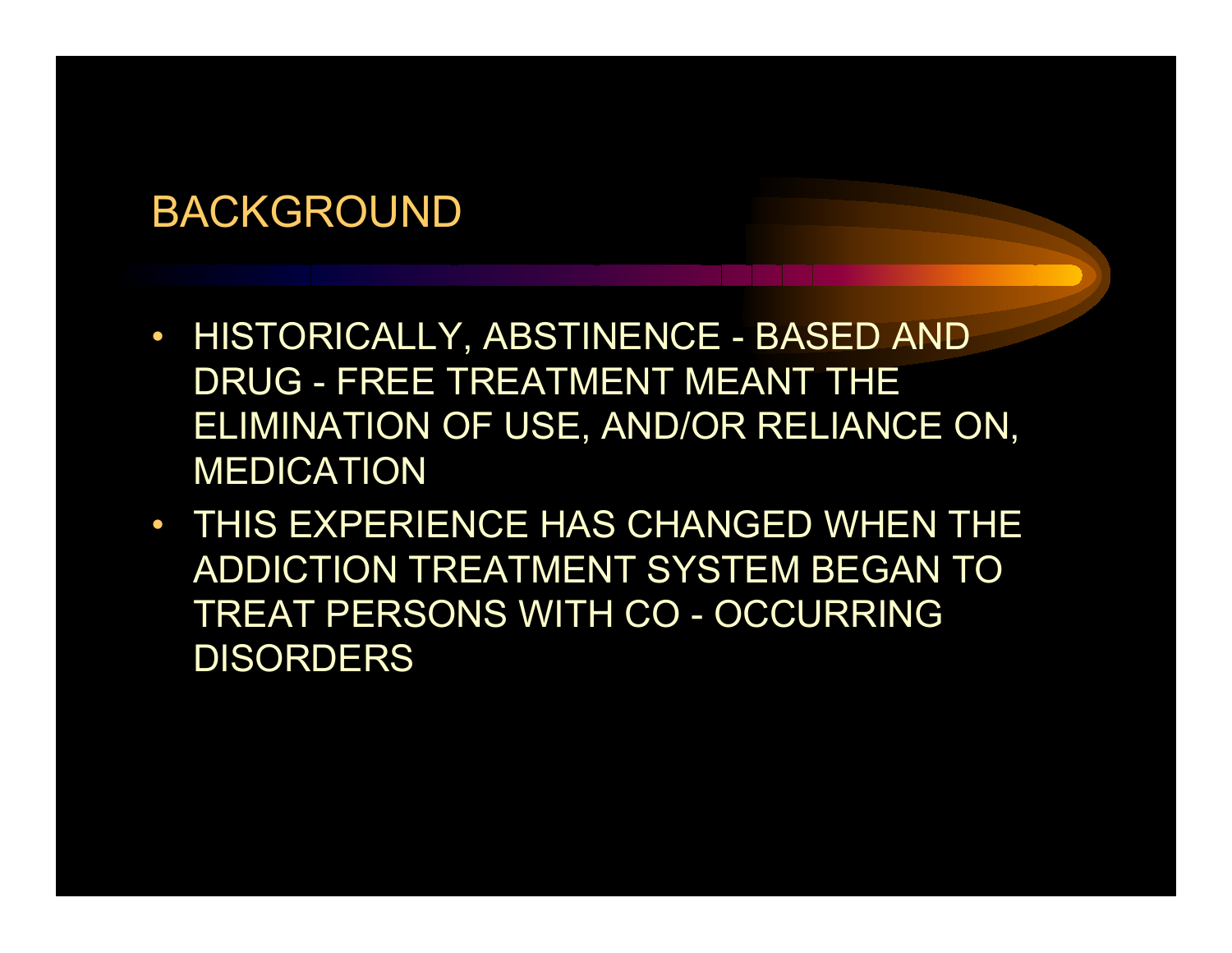$\bullet$  RECENTLY THE EXPONENTIAL GROWTH OF NEURO - SCIENTIFIC RESEARCH HAS INCREASED THE KNOWLEDGE OF THE INTERACTION OF NEUROTRANSMITTERS, NEURORECEPTORS AND DISEASE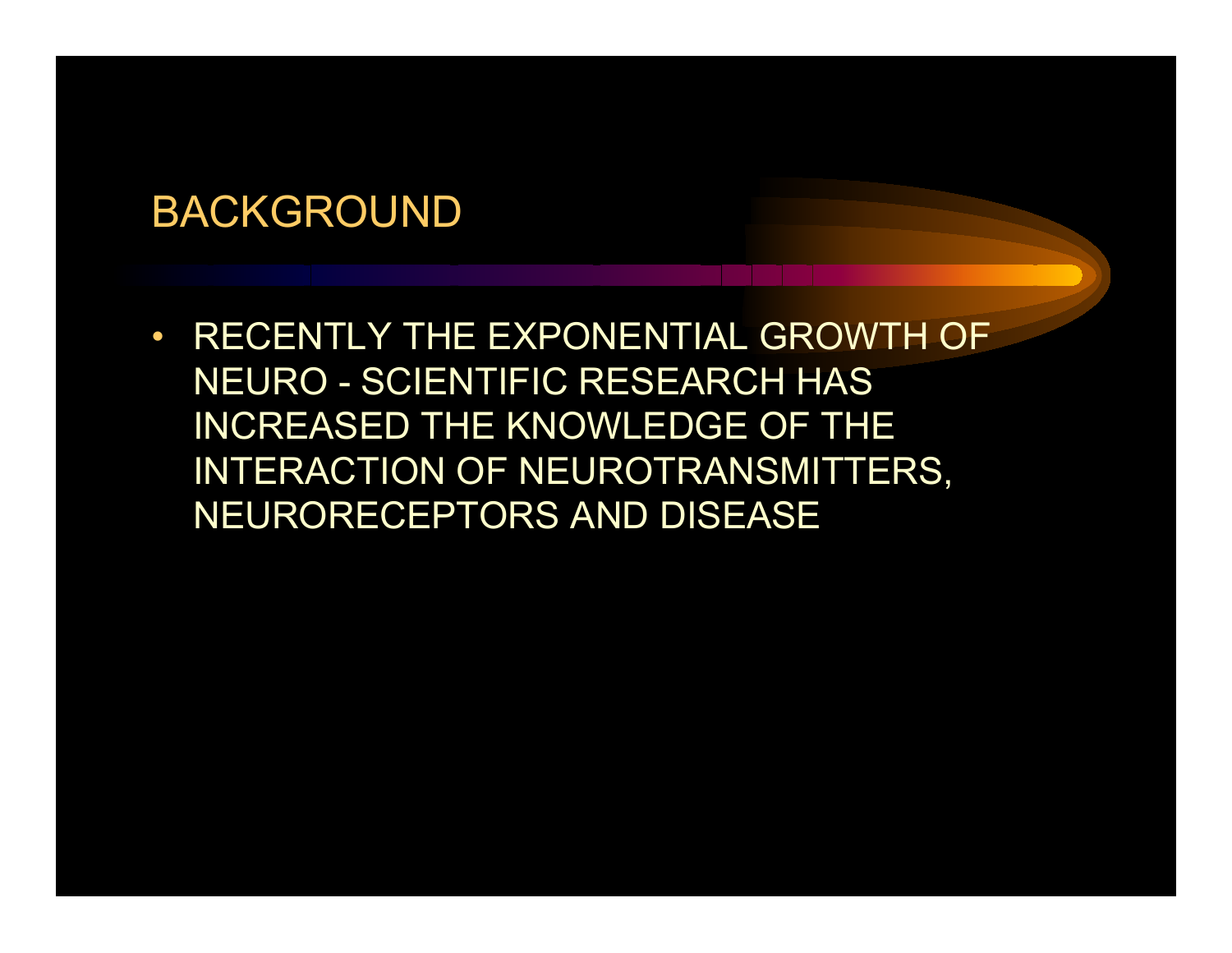- O'MALLEY ET AL IN 1992 AND 1996 CONCLUDED THAT PSYCHOLOGICAL TREATMENT AND PHARMACOLOGICAL TREATMENT STRATEGIES ARE COMPLEMENTARY INSTEAD OF **COMPETITIVE**
- • EFFECTIVE TREATMENT DEPENDS BOTH ON MULTIMODALITIES AND ACCEPTABILITY TO THE PATIENT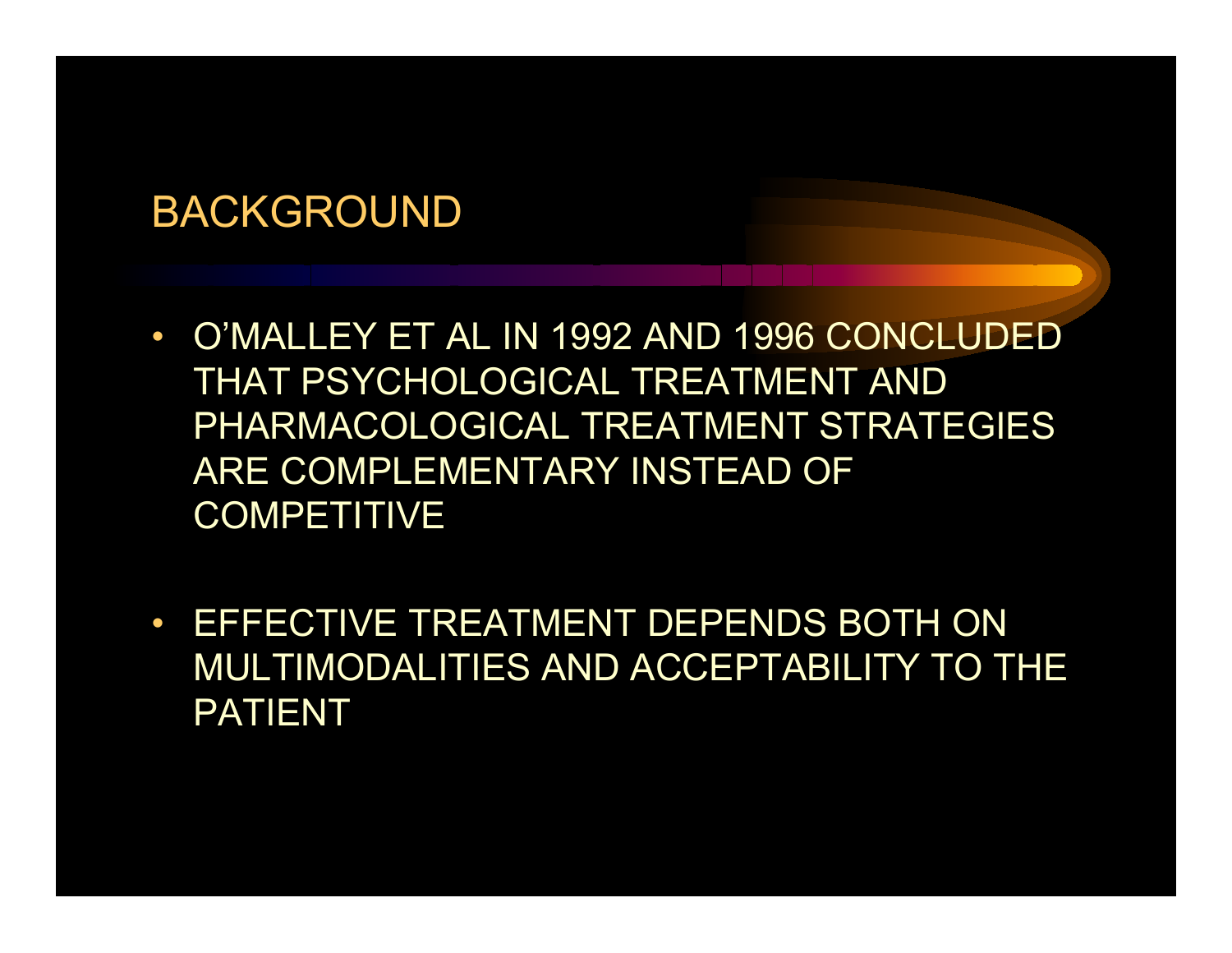$\bullet$  THE SUCCESSFUL INTEGRATION OF MEDICINE AND BEHAVIORAL TREATMENTS PROVIDES ONE KEY TO UNLOCKING THE FUTURE OF SUCCESSFUL ADDICTION TREATMENT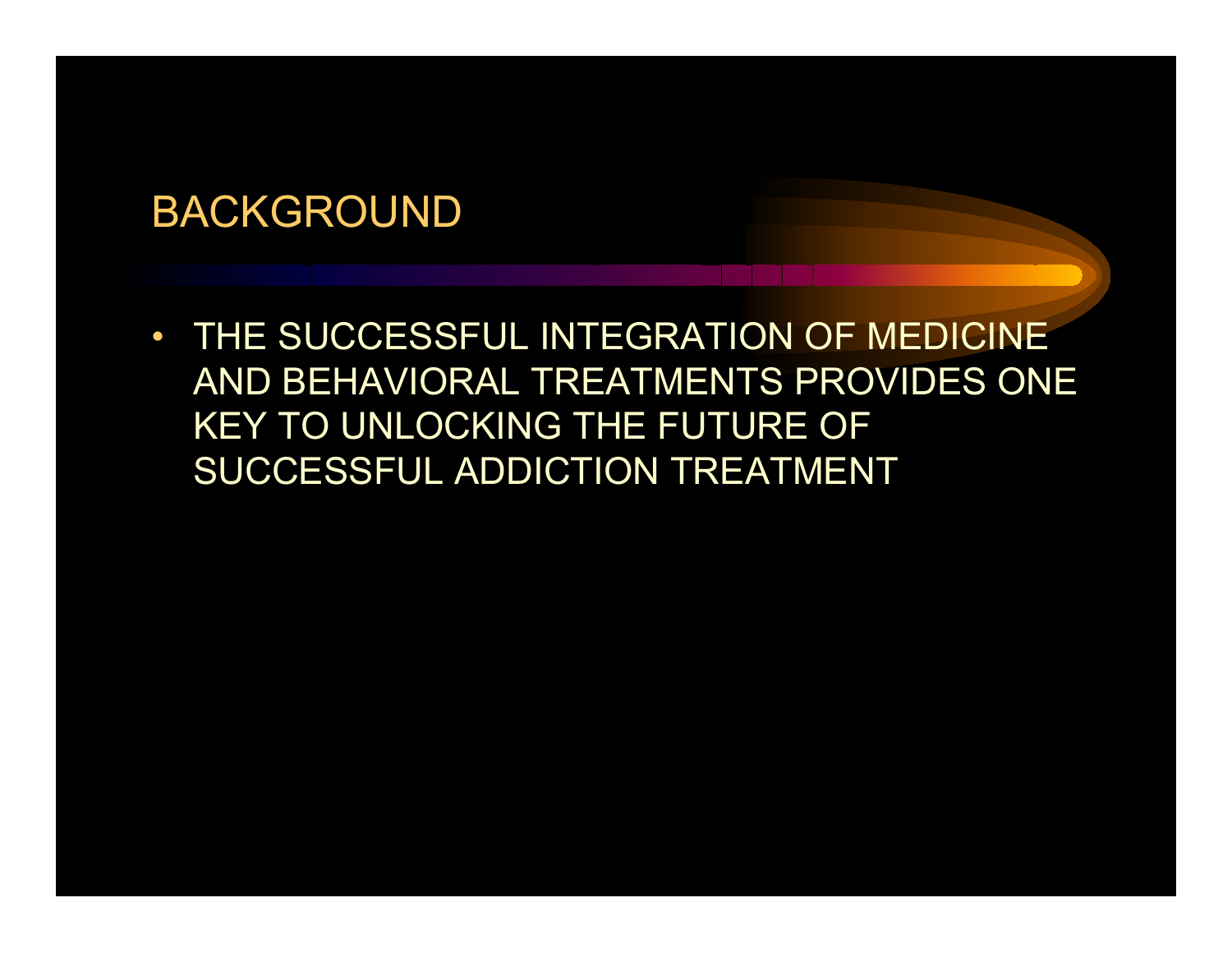#### ADDICTION MEDICINES

- •• ACAMPROSATE
- $\bullet$ ANTABUSE
- $\bullet$ **• BUPRENORPHINE**
- •CLONIDINE
- •• LOFEXIDINE
- $\bullet$ MET HADONE/LAAM
- $\bullet$ • NALTREXONE
- $\bullet$ • NALMEFENE
- •• NEURONTIN
- $\bullet$ SSRI'S
- $\bullet$ • ZOLFRAN
- $\bullet$ • ZYBAN
- $\bullet$ VACCINES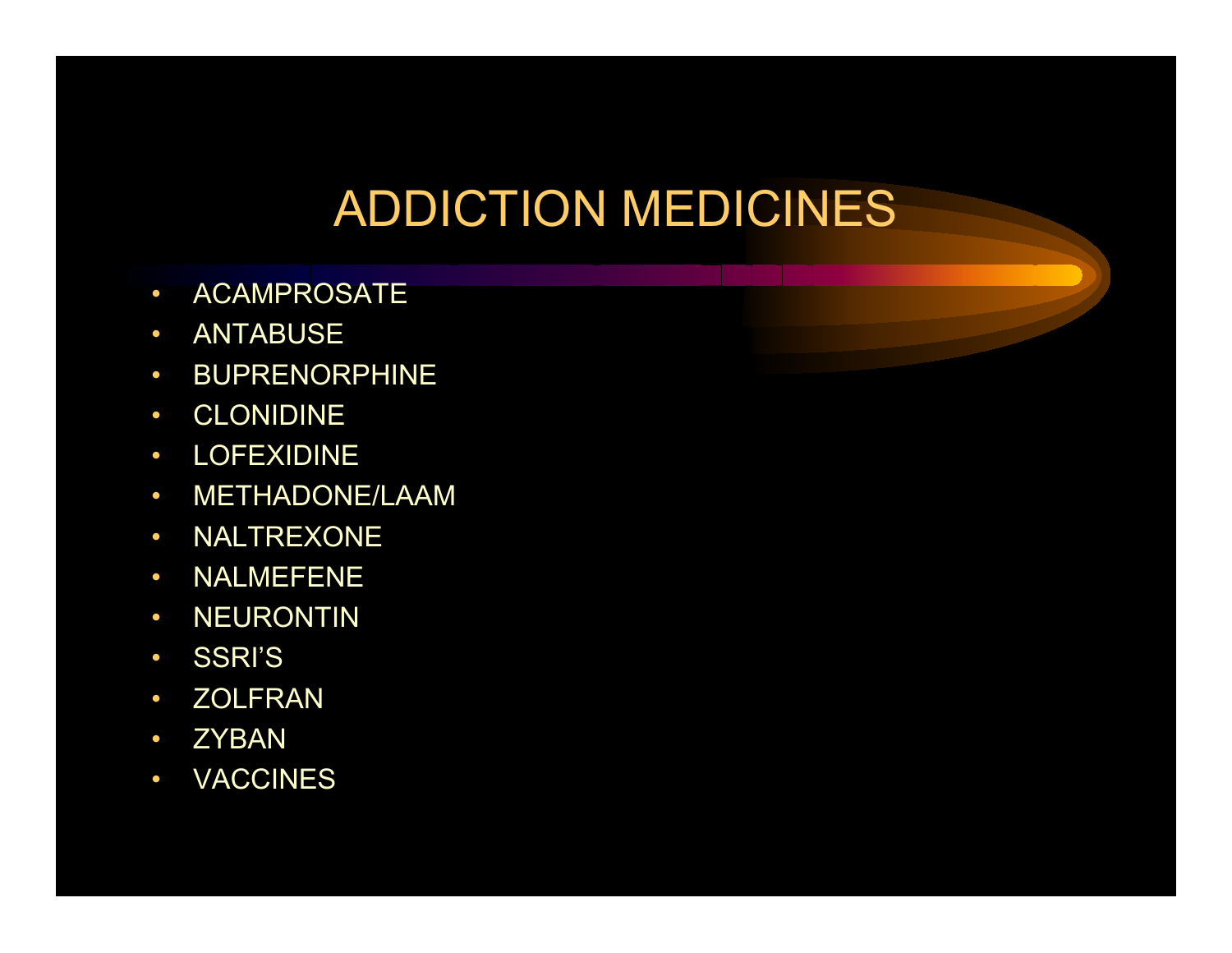- $\bullet$ CALCIUM ACETYLHOMOTAURINATE
- $\bullet$ • TRADENAME: CAMPRAL®
- $\bullet$  CHEMICAL STRUCTURE SIMILAR TO THE NEUROTRANSMITTER GAMMA - AMINOBUTYRIC ACID (GABA).
- $\bullet$  GABA IS THE MAJOR INHIBITORY NEUROTRANSMITTER AND ACAMPROSATE STIMULATES ITS TRANSMISSION, THUS DECREASING THE CRAVING FOR ALCOHOL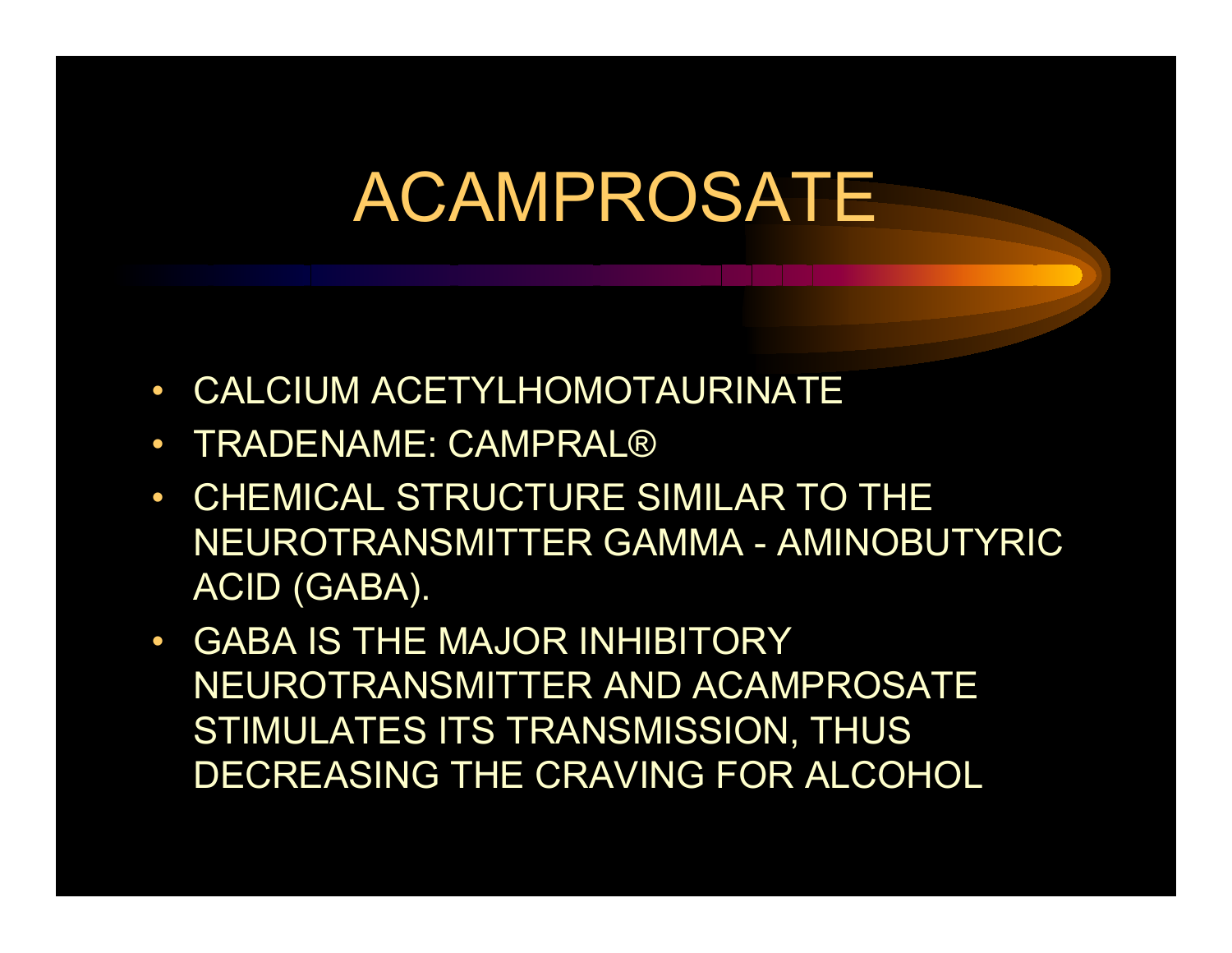- $\bullet$  IT ALSO HAS A BINDING SITE ON GLUTAMATE RECEPTORS, GLUTAMATE BEING AN EXCITATORY NEUROTRANSMITTER.
	- INHIBITS GLUTAMATE'S RELEASE
- WHEN ALCOHOL COMSUMPTION IS STOPPED, THERE IS A HYPEREXCITABLE STATE THAT IS AT LEAST PARTIALLY DUE TO THE GLUTAMATE SYSTEM. AMCAMPROSATE MAY RESTORE RECEPTOR TONE THAT CAN TAKE UP TO 12 MONTHS.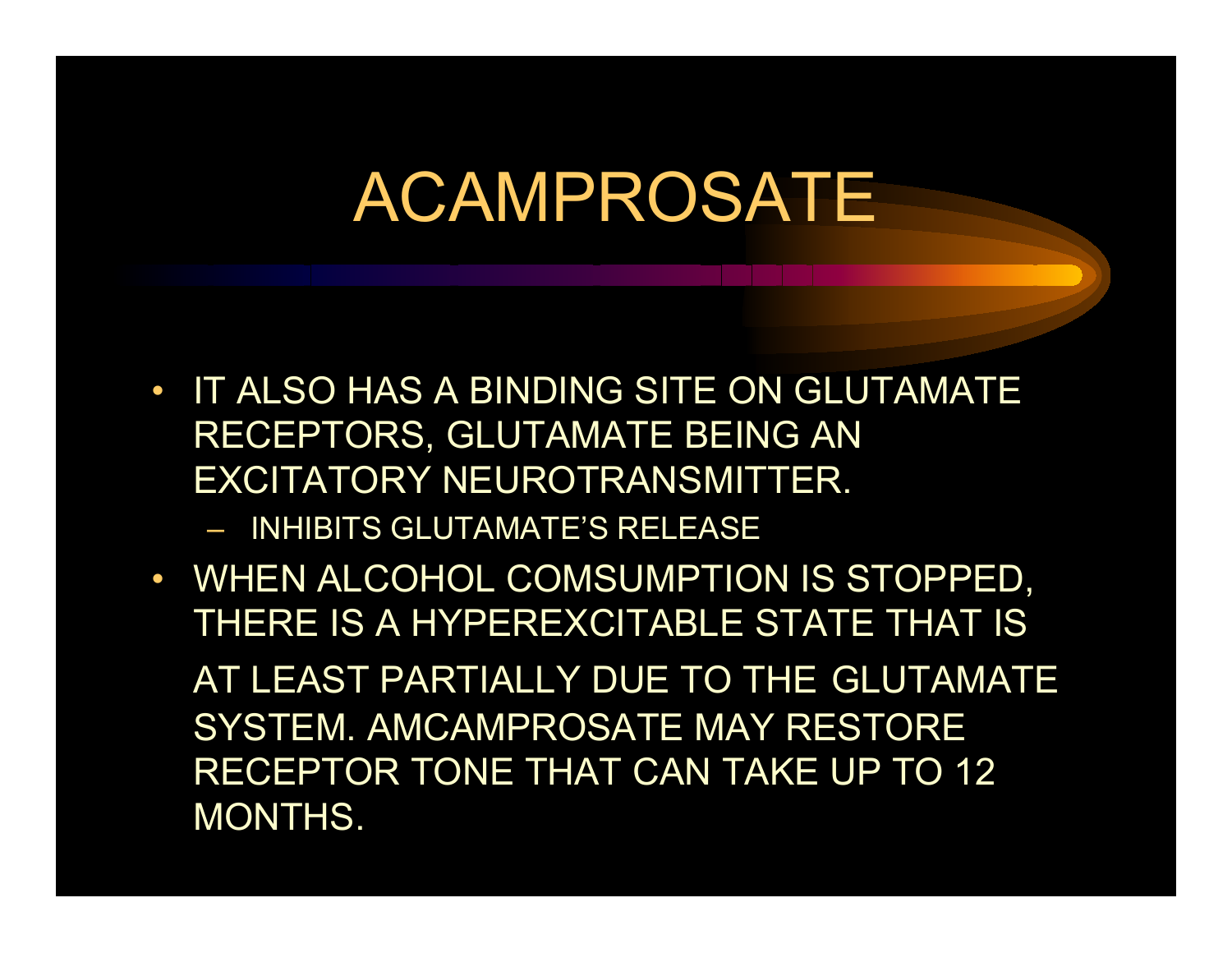$\bullet$  THUS, THERE IS ATTENUATION OF THE SYMPTOMS OF ACUTE AND PROTRACTED ALCOHOL WITHDRAWAL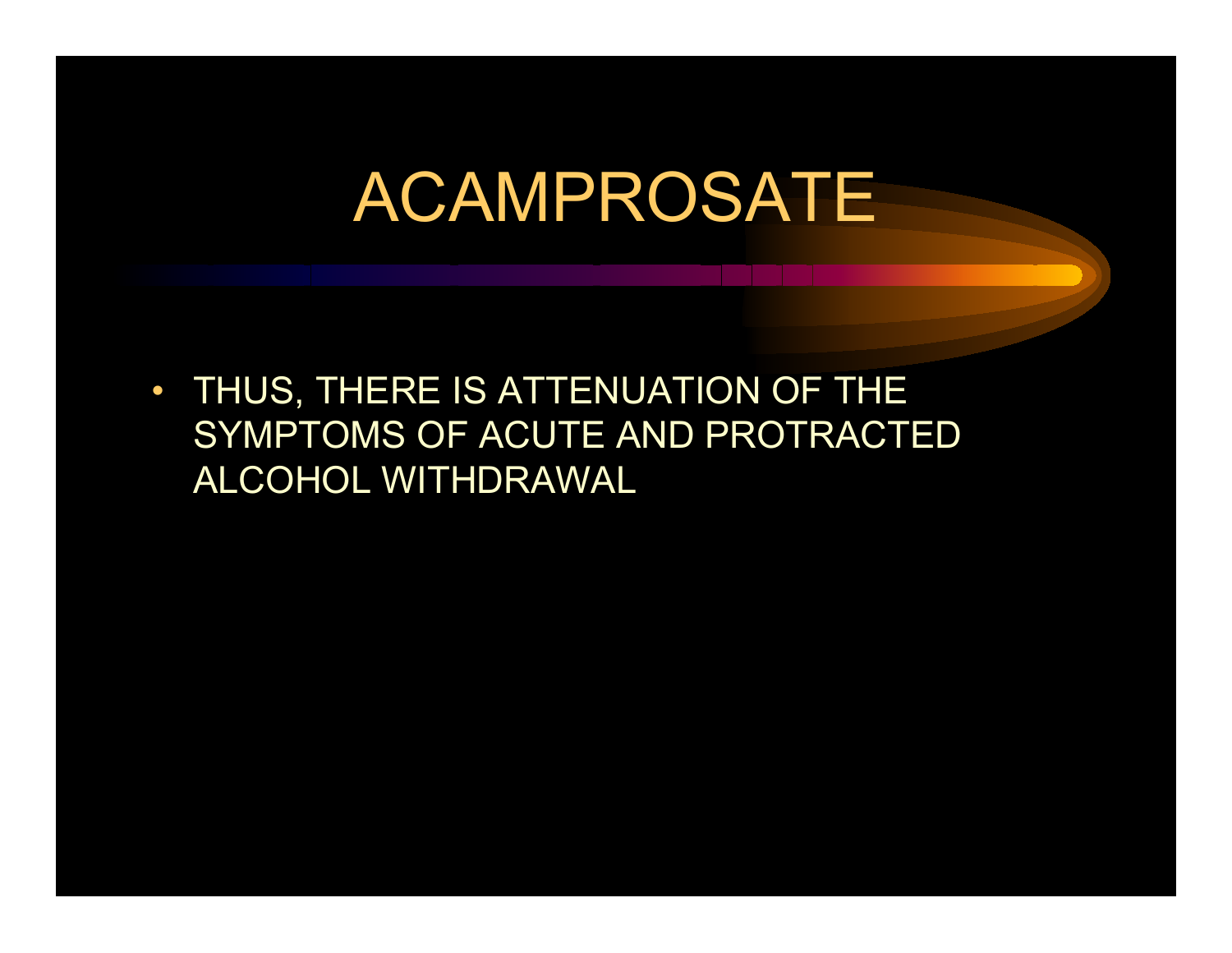- WELL TOLERATED WITH MAJOR SIDE -EFFECT BEING INTESTINAL CRAMPS AND DIARRHEA
- NOT METABOLIZED BY THE LIVER AND IS ELIMINATED 90% UNCHANGED IN THE URINE
- THERE HAVE BEEN NO DRUG DRUG INTERACTIONS REPORTED
- $\bullet$ • DOSING WAS 2000MG DIVIDED INTO TWICE DAY DOSING IN THE EUROPEAN STUDIES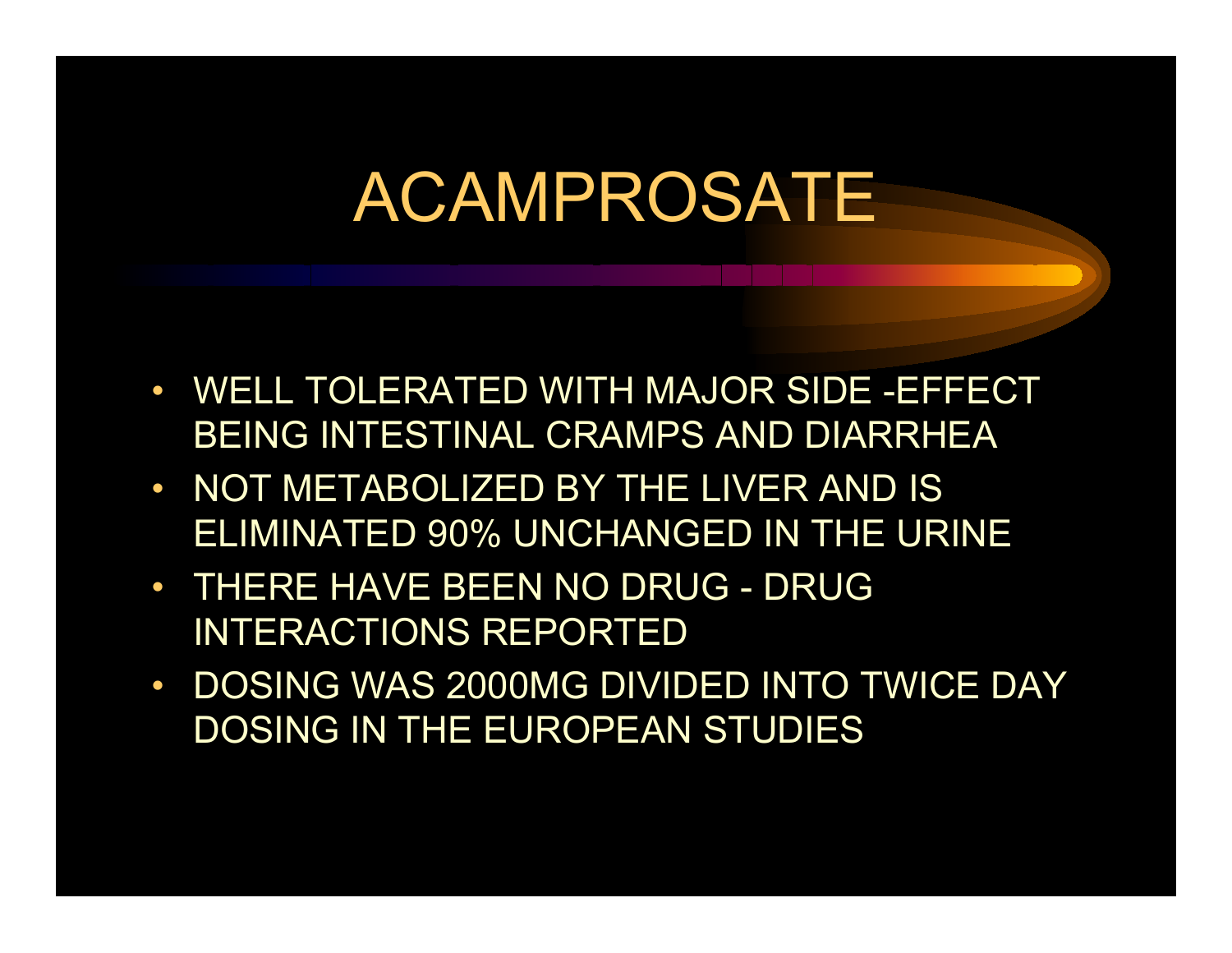- $\bullet$  WHITWORTH AND COLLEAGUES SHOWED A RELAPSE RATE OF 19% IN A 12 WEEK STUDY PERIOD (23% WITH REVIA).
	- PATIENTS STATED THAT THEY "SEEMED TO LOSE INTEREST IN ALCOHOL"
	- EUROPEAN STUDIES INVOLVING OVER 4000 SUBJECTS HAD GOOD RESULTS IN 11 OUT OF 12 STUDIES, T HOUGH THE DROP OUT RATE WAS HIGH  $(-50\%)$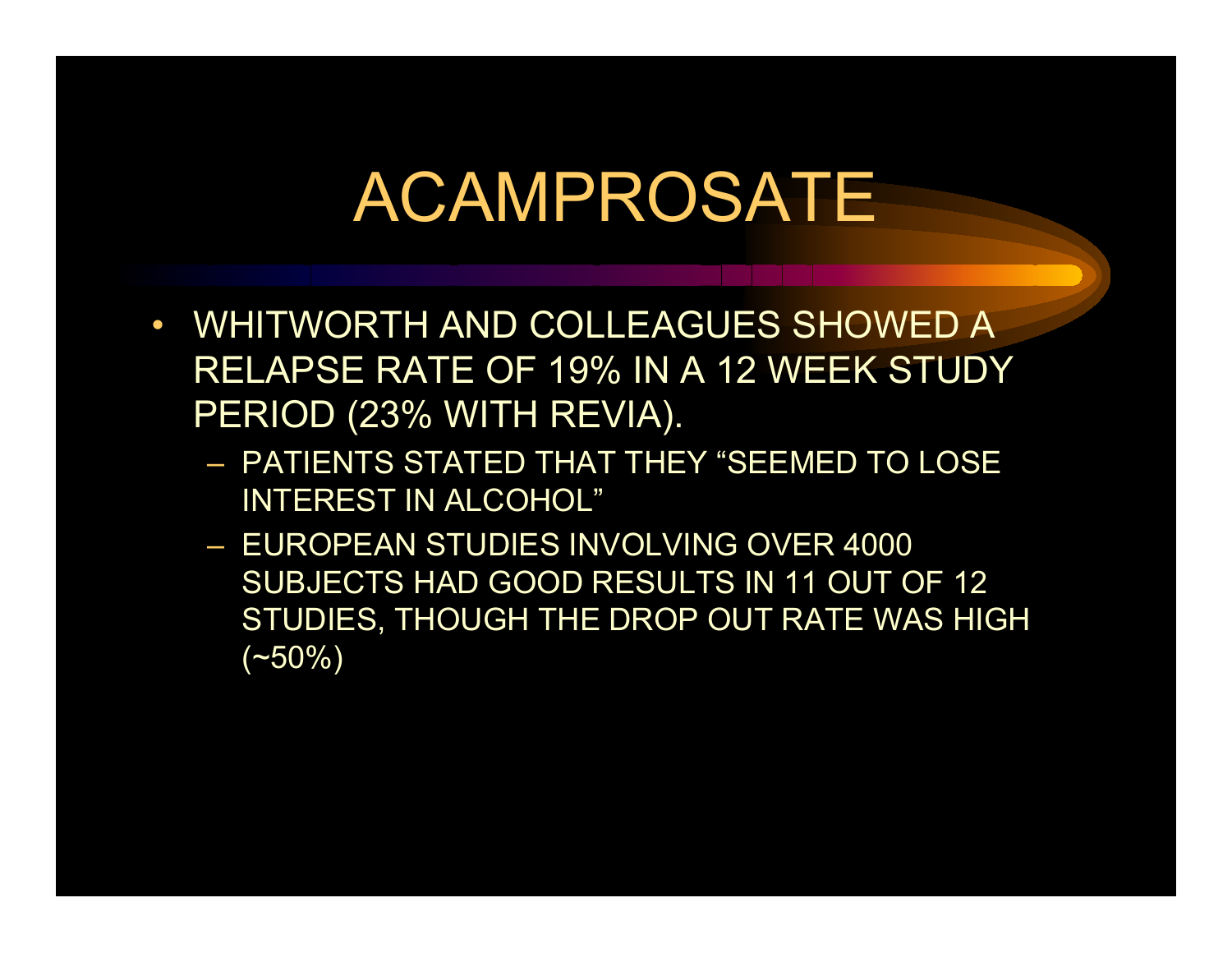$\bullet$  UNIVERSITY OF LAUSANNE, SWITZERLAND SHOWED INCREASE EFFECTIVENESS IF ACAMPROSTATE WAS COMBINED WITH ANTABUSE AND NO ADVERSE DRUG INTERACTIONS WERE NOTED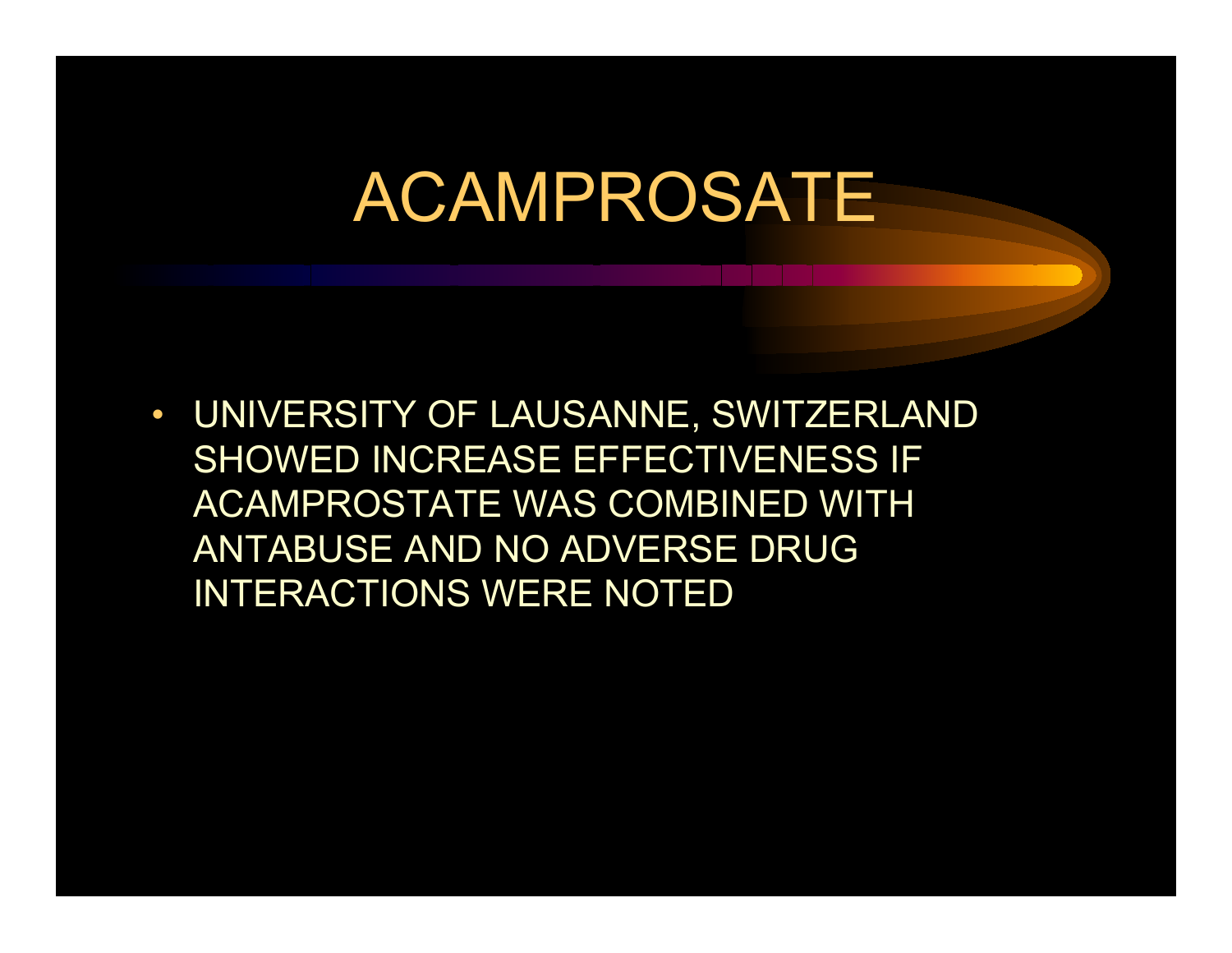- •BIS (DIETHYLTHIOCARBAMOYL DIS ULFIDE)
- $\bullet$ AVAILABLE SINCE THE LATE 1940'S
- •"AVERSION THERAPY"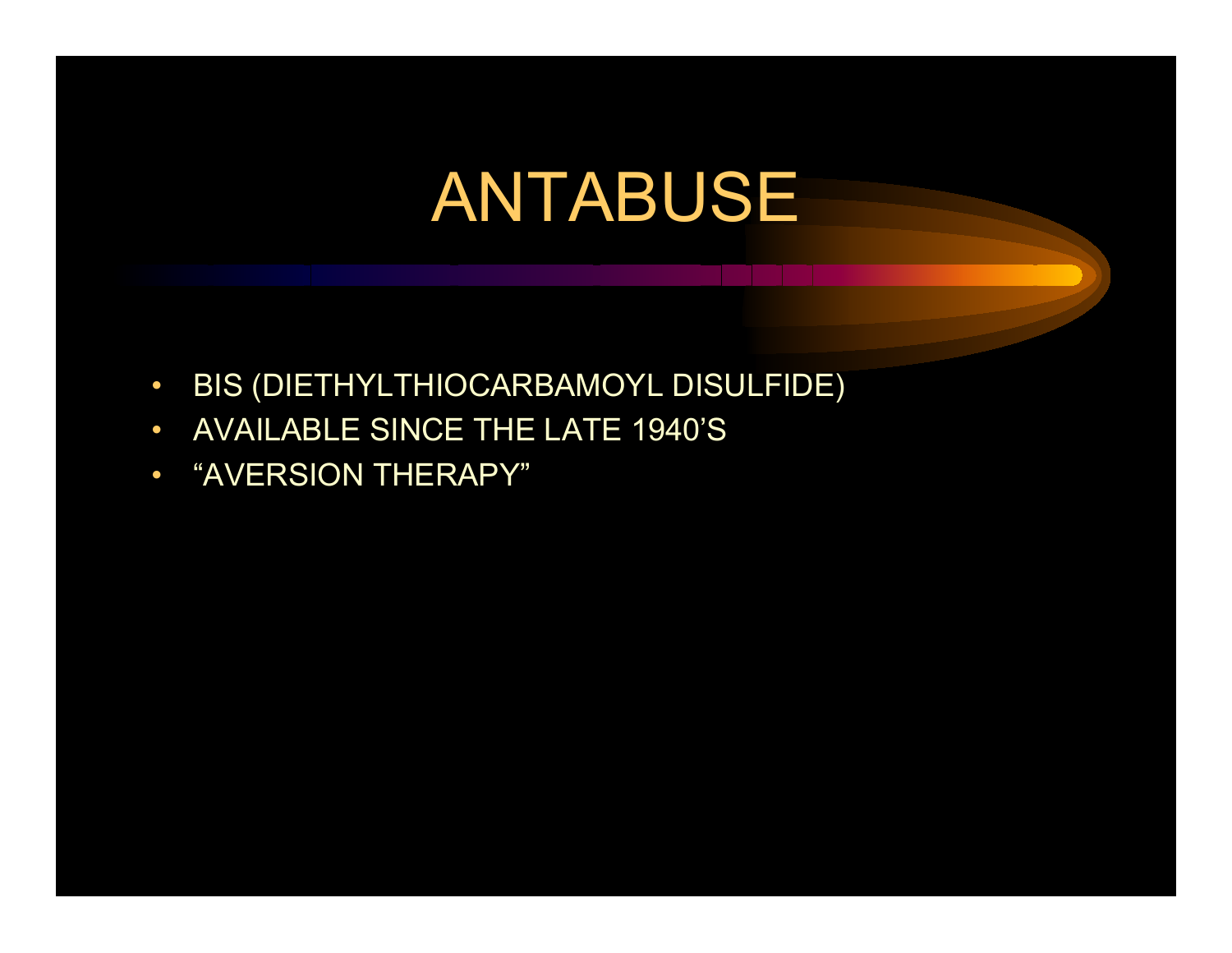- • MECHANISM OF ACTION IS THE BLOCKADE OF THE METABOLISM OF ALCOHOL ( OXIDATION) AND A N ACCUMULA TION OF ACETALDEHYD E (5 -10 X'S INCREASE)
- ACETALDEH YDE ACCUMULATION PRODUCES THE "ANTABUSE REACTION"
	- RANGES FROM A FLUSH AND THROBBING IN THE HEAD AND NECK, TO N AUSEA, VOMITIN G, BREATHING DIFFICULTY, CHEST PAIN, HEART FAILURE AND POSSIBLE DEATH.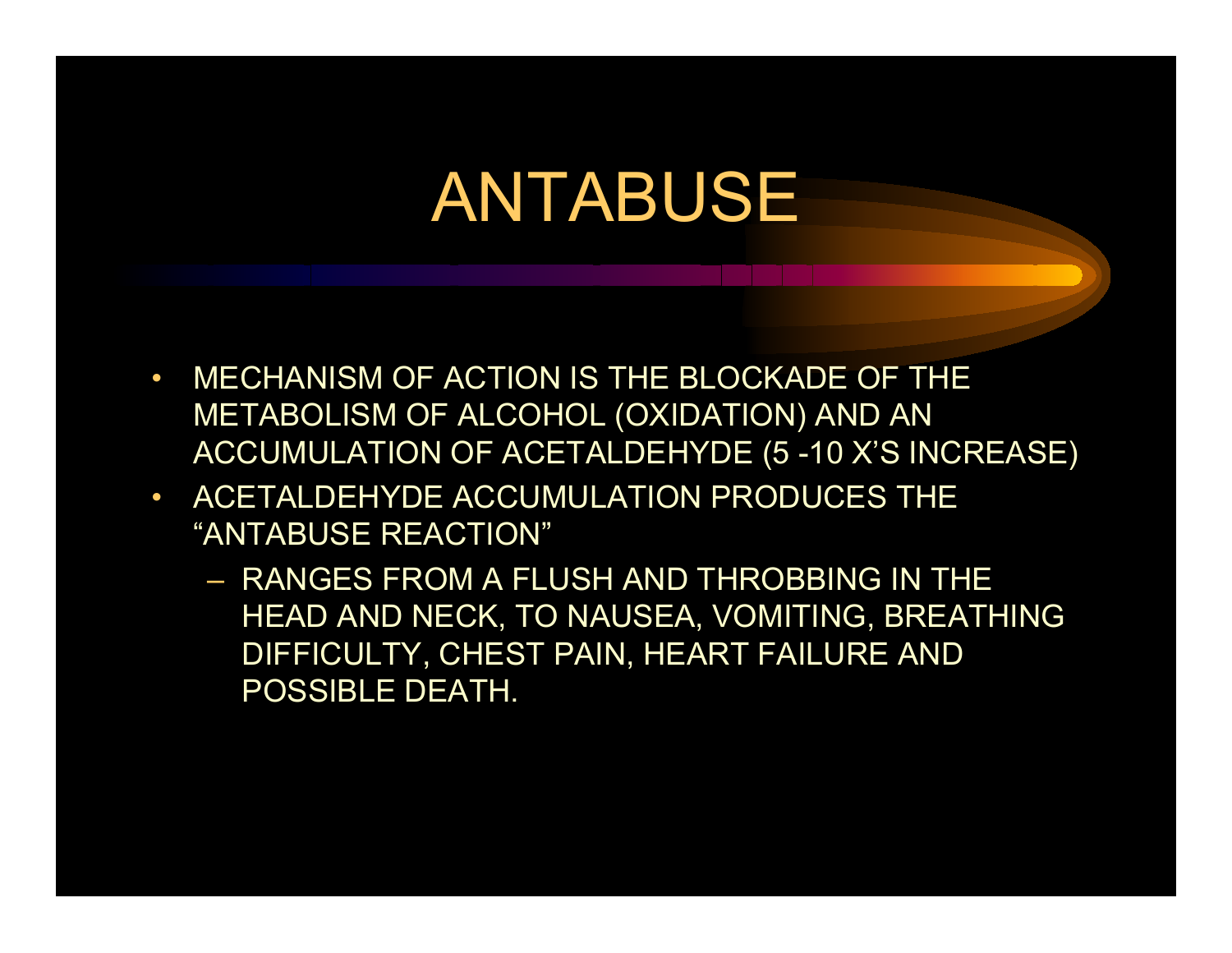- $\bullet$  ANTABUSE SHOULD NOT BE GIVEN TO ANYONE WITH:
	- HISTORY OF SEVERE HEART DISEASE
	- PSYCHOSIS
	- ALLERGY TO ANTABUS E
	- PREGNANCY
	- PARALDEHYDE USE
	- METRONIDA ZOLE USE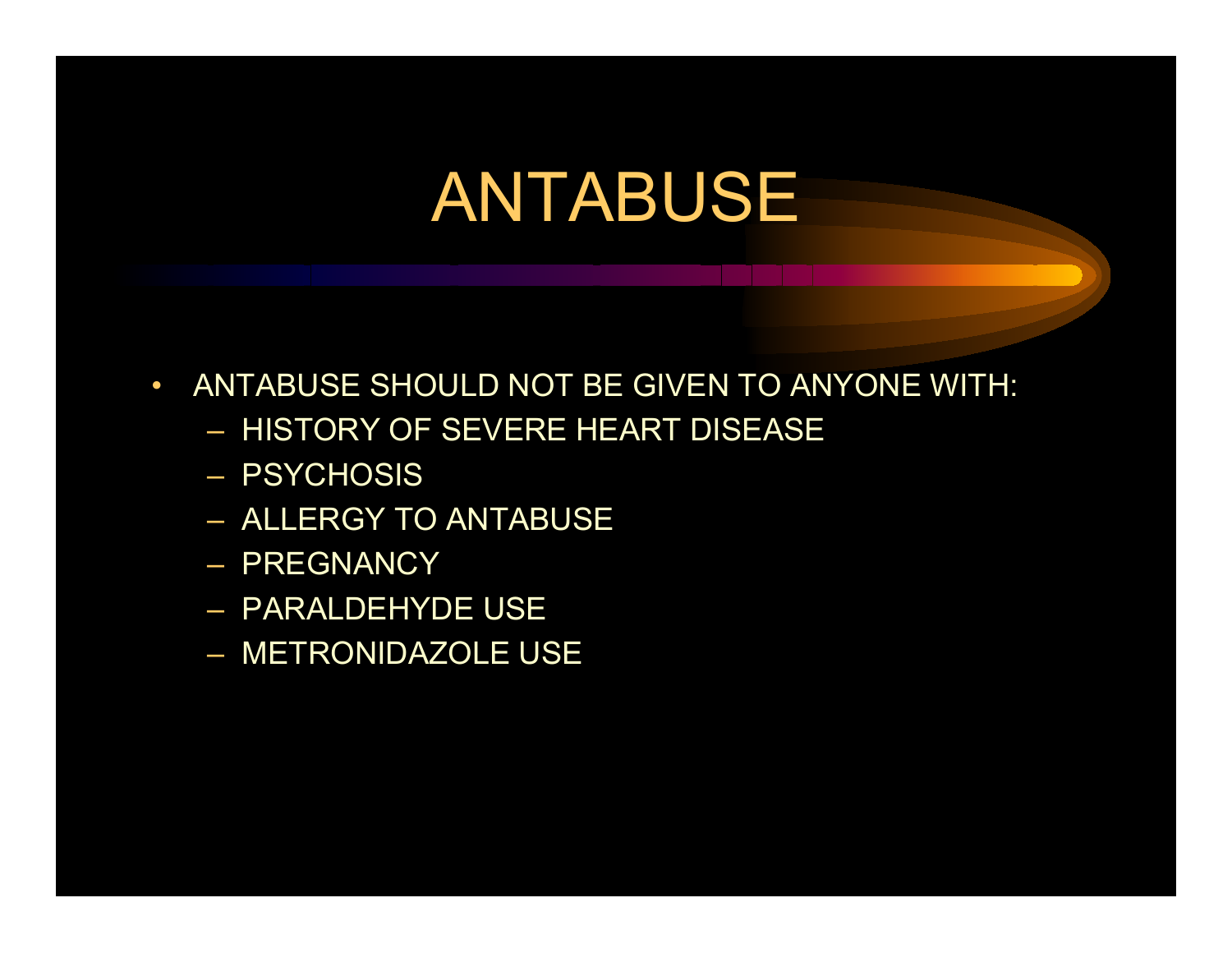- $\bullet$  ANTABUSE SHOULD BE USED WITH CAUTION WITH:
	- HISTORY OF DIABETE S
	- HISTORY OF SEIZURES
	- HISTORY OF LIVER DISEASE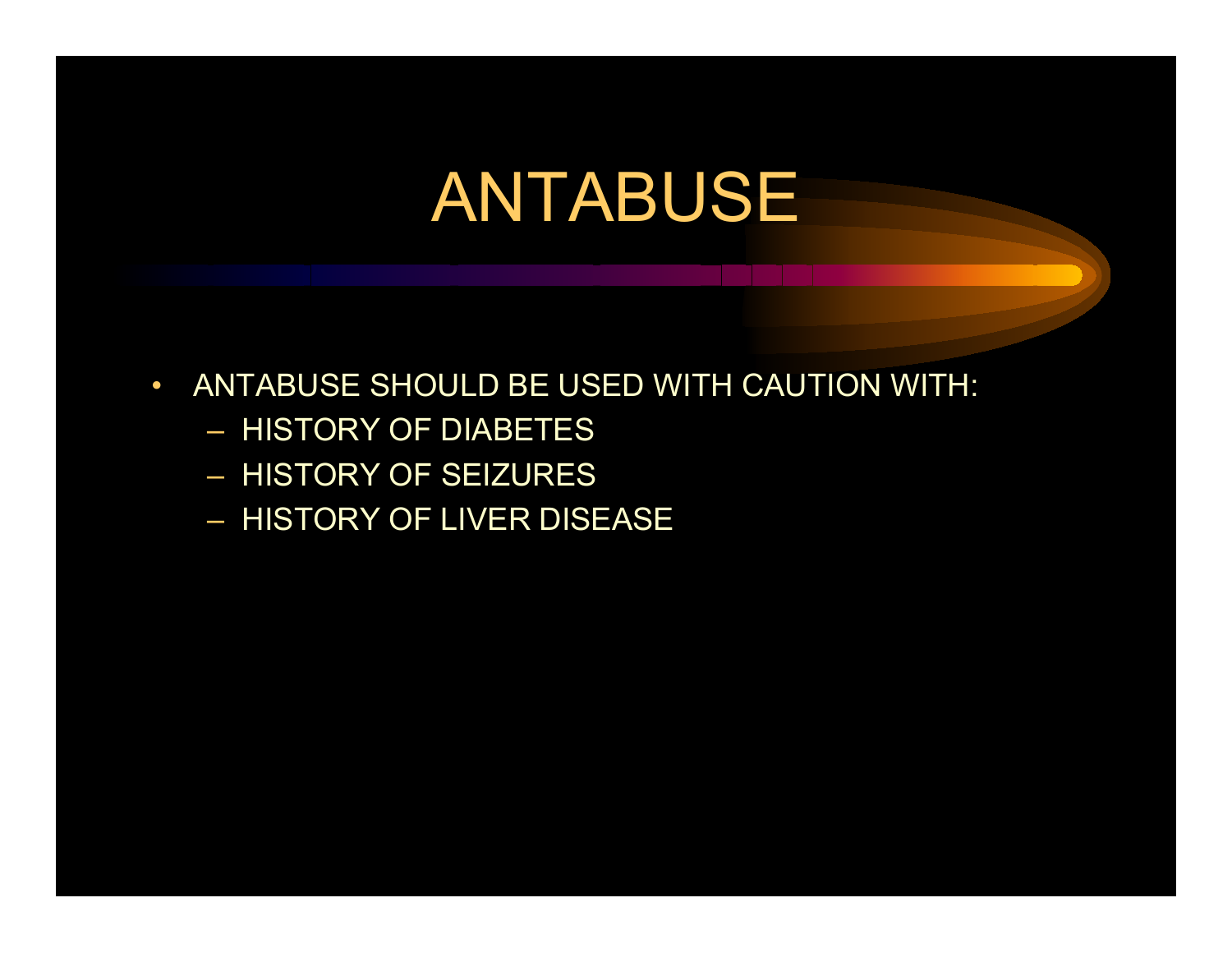- • ANTABUSE I S BEING STUDIED FOR TREATMENT OF COCAINE DEPENDENCE BY SEVERAL GROUPS. INCLUDING:
	- $-$  CARROL ET AL ADDICTION 1998
	- PETRAKIS ET AL ADDICTION 2000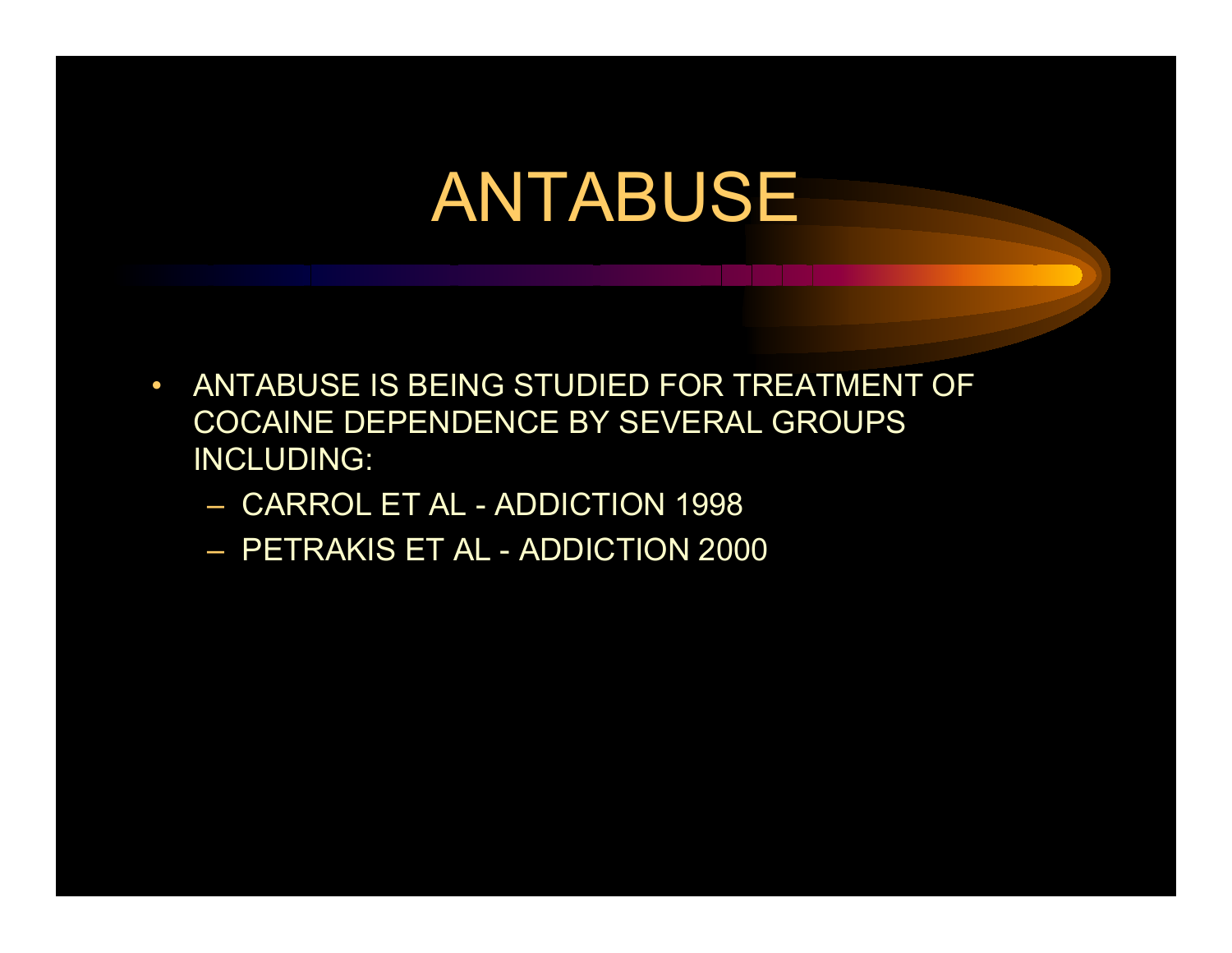- $\bullet$  CONCLUSIONS OF THE DISULFIRAM FOR COCAI NE DEPENDENCE
	- 2 PILOTS AND 3 LARGER TRIALS ALL SHOW SIGNIFICANTLY MORE COCAINE FREE URINES: 51% VS. 35%
		- NO SERIOUS ADVERSE EFFECTS NOTED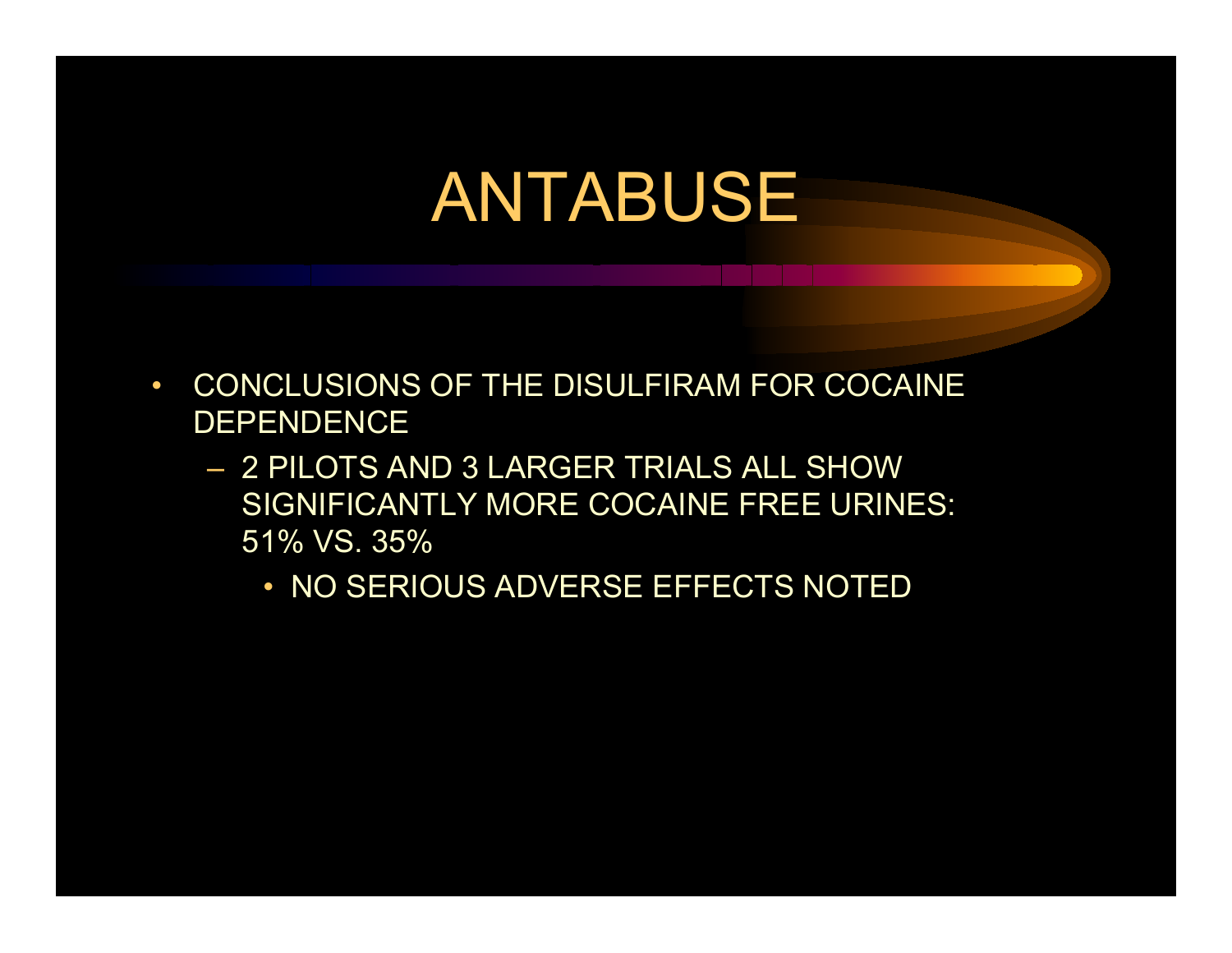### BUPRENORPHINE - A NEW TREATMENT OPTION

- THEBAINE DERIVATIVE
	- MAKES THIS LEGALLY CLASSIFIED AS AN OPIATE
- PARTIAL OPIOID AGONIST
- $\bullet$ INITIALLY USED AS AN ANALGESIC



BRONSIO'S **SCULPTURE** OF PAIN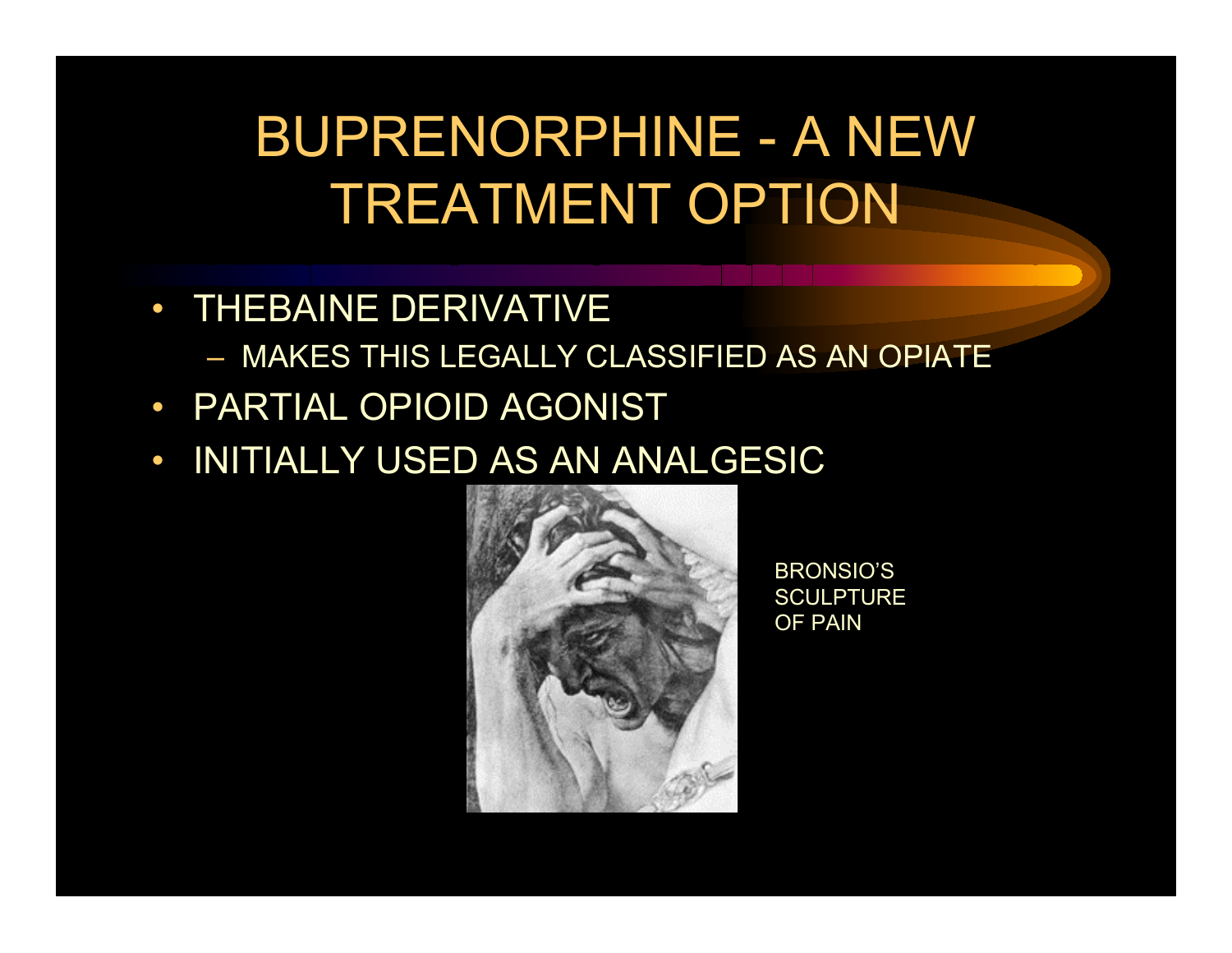### DEFINITIONS

- $\bullet$  FULL AGONIST
	- DRUGS THAT ACTIVATE A RECEPTOR IN THE BRAIN
		- OCCUPY THE RECEPTOR AND TURN IT ON
		- INCREASING DOSES O F THE DRUG PRODUCE INCREASING RECEPTOR - SPECIFIC EFFECTS UNTIL A MAXIMUM EFFECT IS ACHIEVED
		- MOST ABUSED OPIOI DS ARE FULL AGONISTS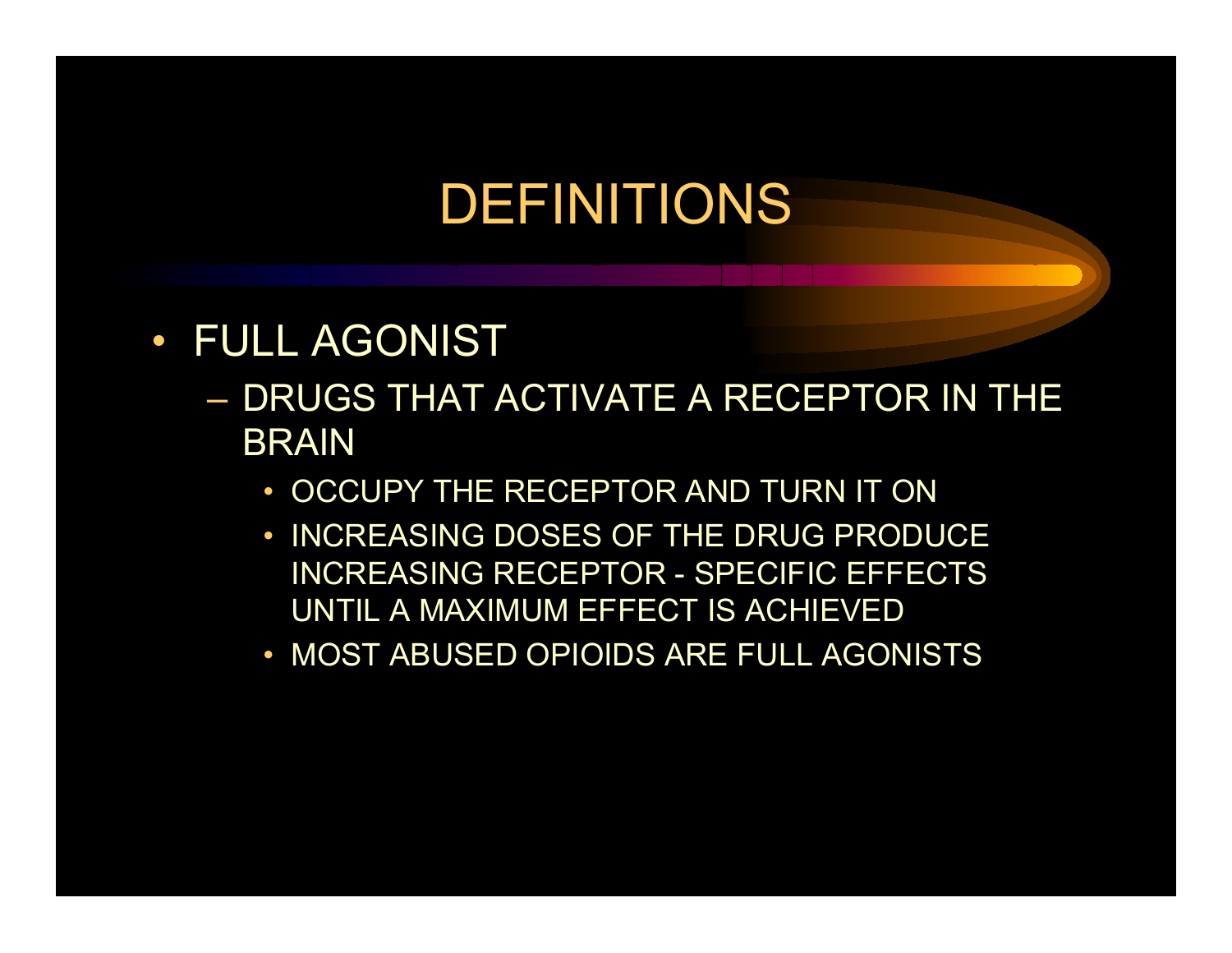### **AGONIST**

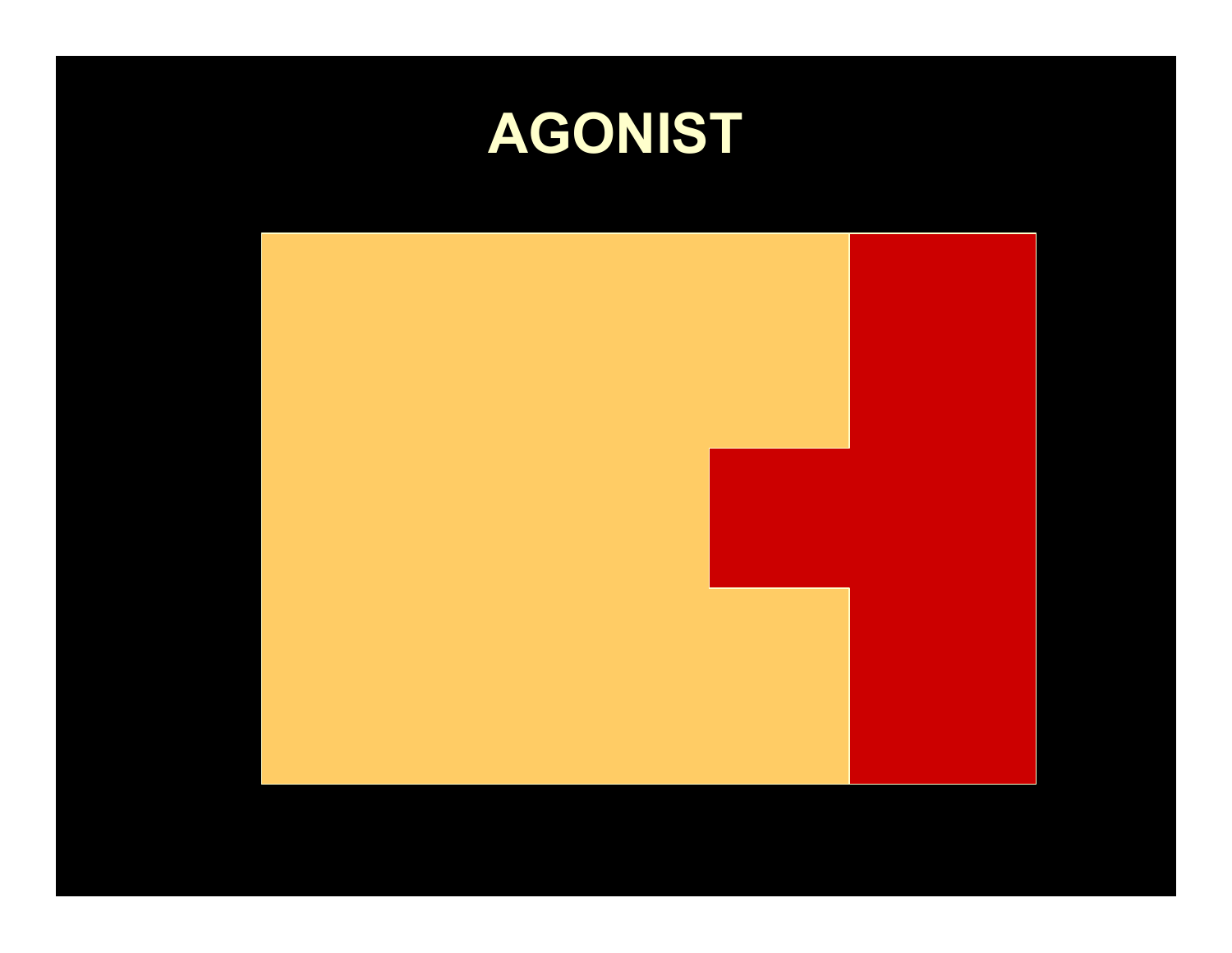### DEFINITIONS

- PARTIAL AGONIST
	- SIMILAR TO FULL AGONIST
	- BINDS TO AND ACTIVATES THE RECEPTOR
	- AT LOW DOSE, FULL AND PARTIAL AGONISTS ARE INDISTINGUISHABLE
	- AT HIGH D OSE, THERE IS NOT AS GREAT EFFECT AS THE FULL AGONIST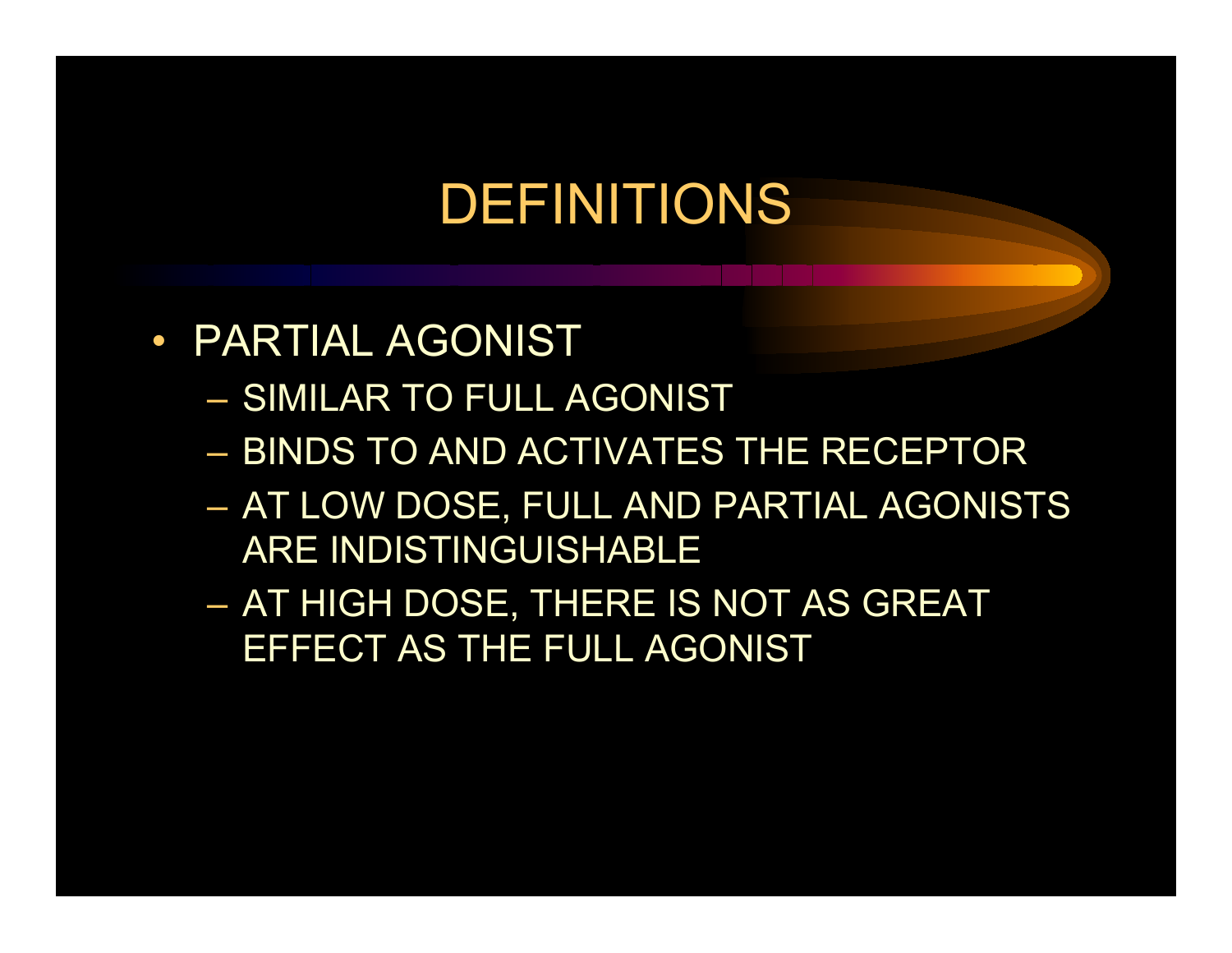### **PARTIAL AGONIST**

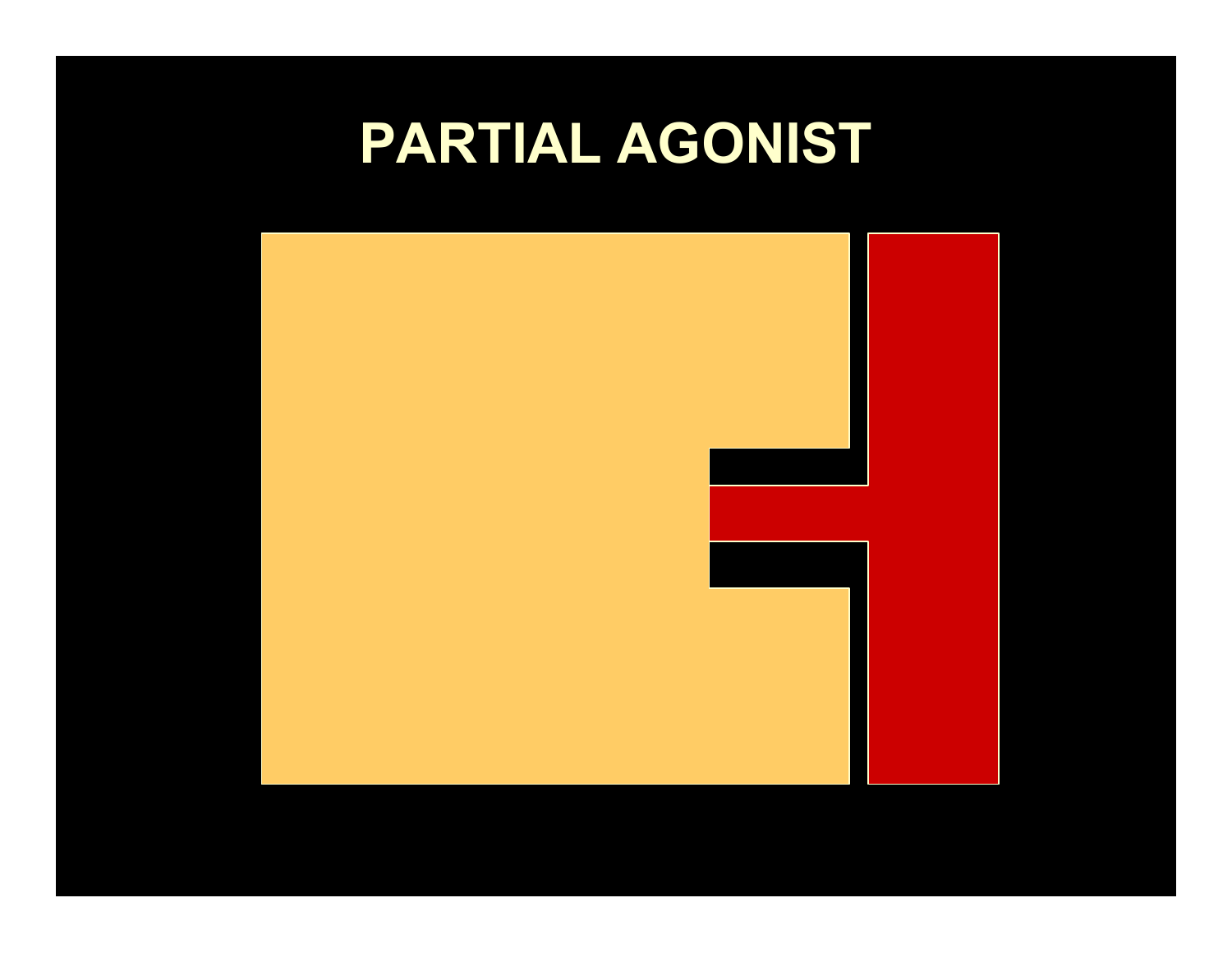### DEFINITIONS

- ANTAGONIST
	- BINDS TO RECEPTOR
	- EFFECTIVELY BLOCKS THE RECEPTOR
		- PREVENTS ACTIVATION BY AN AGONIST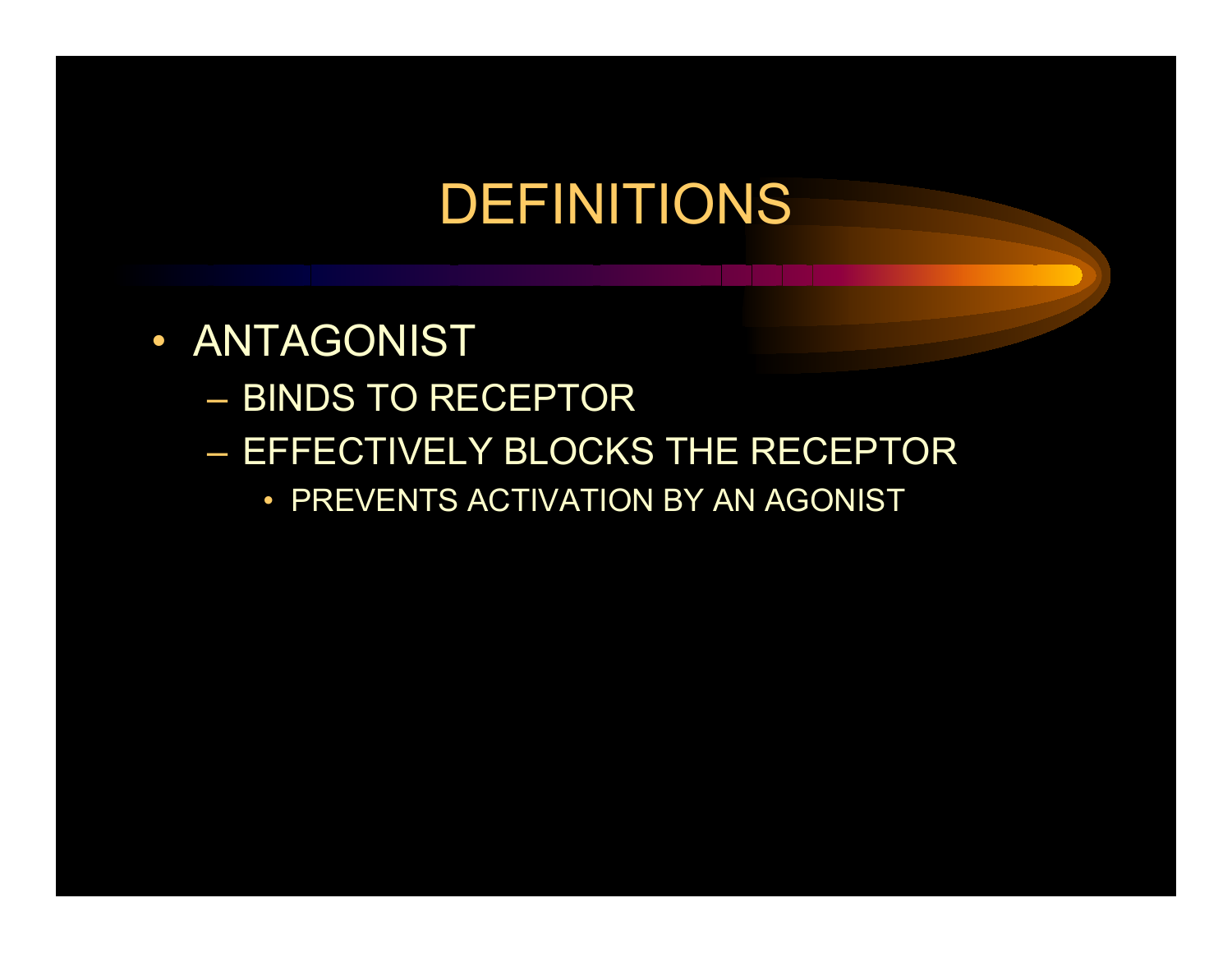### **ANTAGONIST**

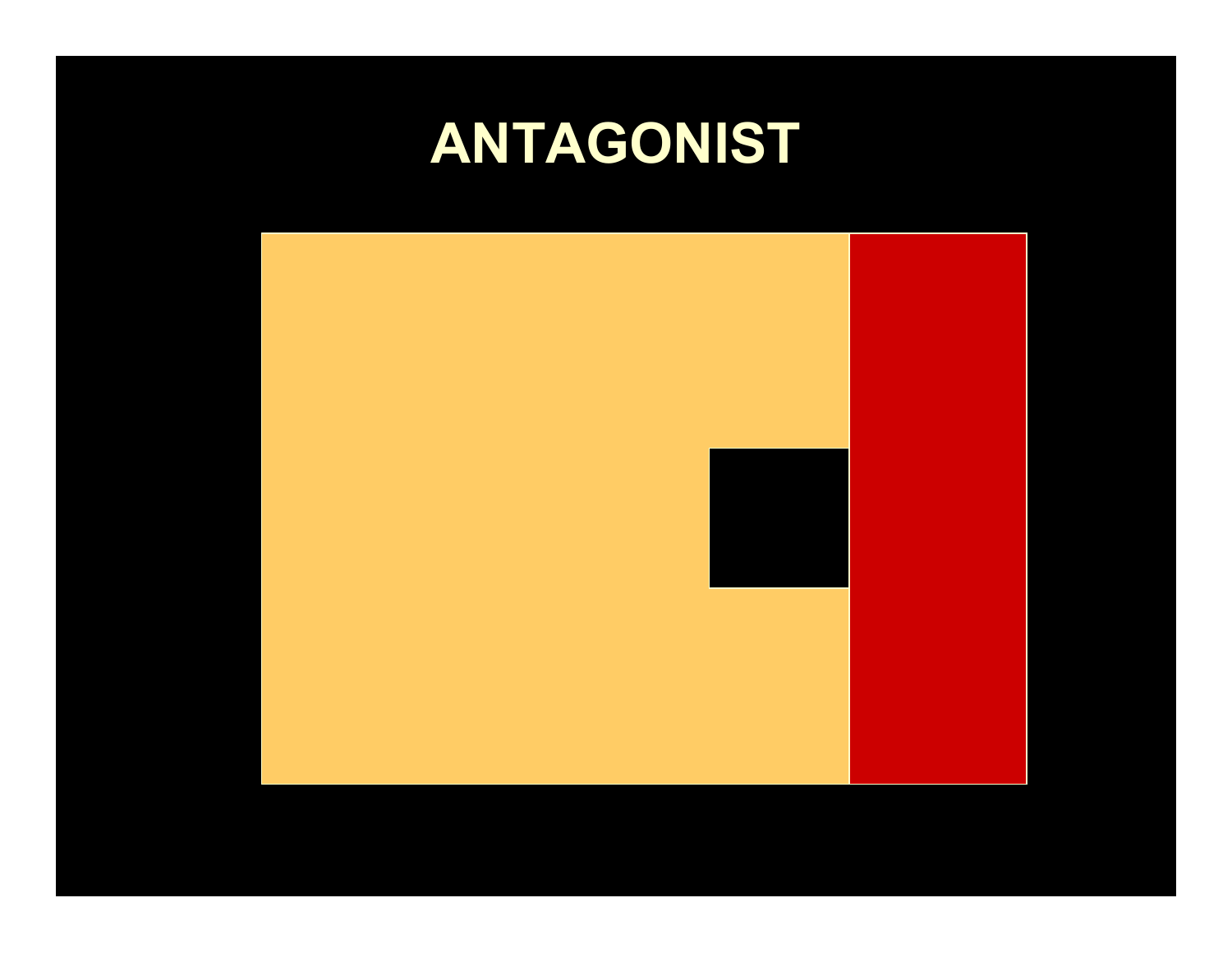# OPIATE RECEPTORS

- MU
- KAPPA
- DELTA
- EPSILON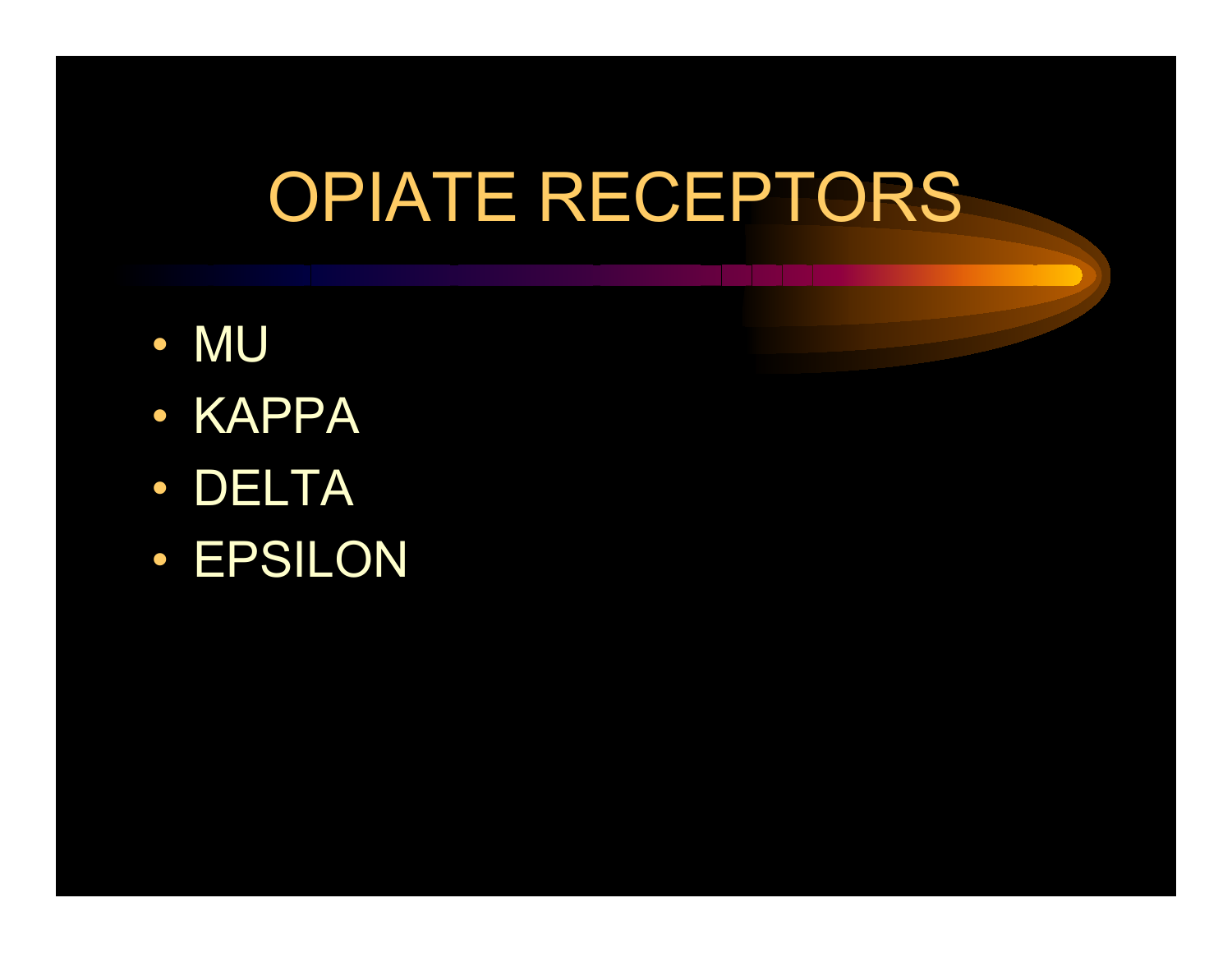# OPIATE RECEPTORS

- MU
	- EUPHORIA
	- ANALGESIA
	- INDIFFERENCE TO PAIN
	- MIOSIS
	- RESPIRATORY DEPRESSION
	- INCREASE IN DOPAMINE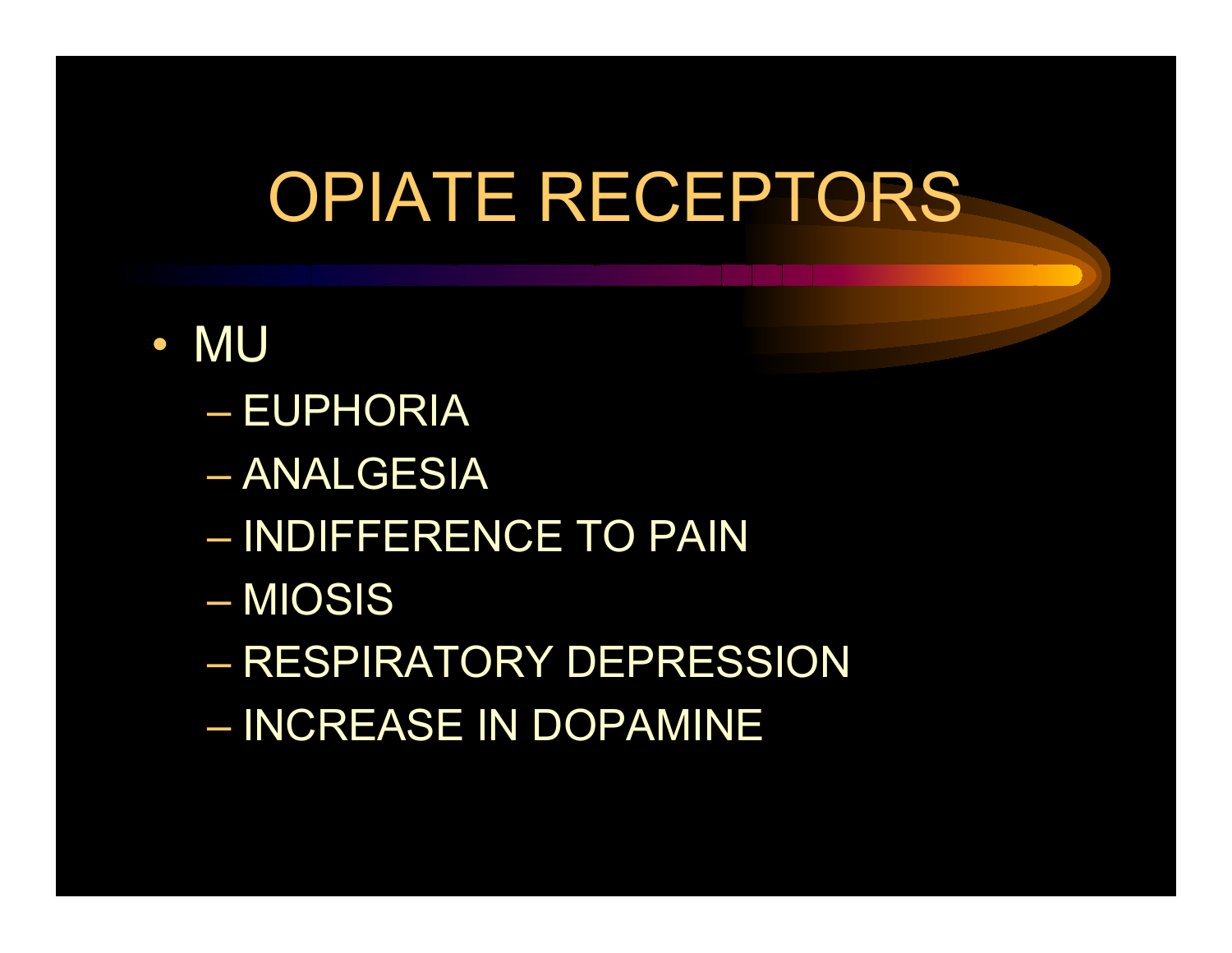# MU RECEPTOR

- MAYBE SUBSETS
	- –MU-1 RESPONSIBLE FOR ANALGESIA
	- MU-2 RESPONSIBLE FOR RESPIRATORY DEPRESSION AND GI **EFFECTS**
- METHADONE AND HEROIN ARE EXAMPLES OF EXOGENOUS RECEPTOR STIMULANTS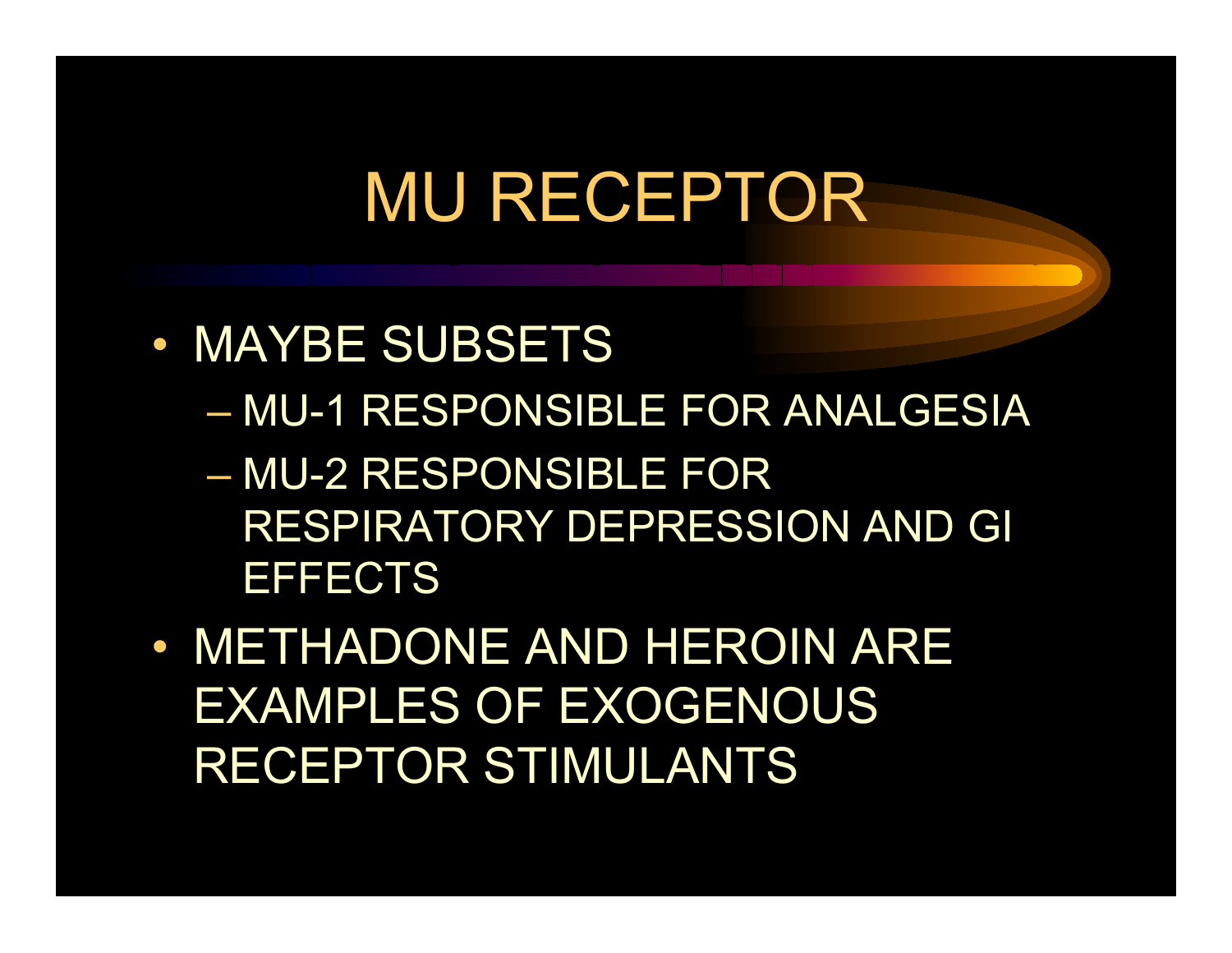# OPIATE RECEPTORS

- KAPPA
	- ANALGESIA
	- DYSPHORIC AFFECT
	- DECREASE IN DOPAMI NE
	- NO AGONIST AVAILABLE IN HUMANS
		- SIGNIFICANT HALLUCINATIONS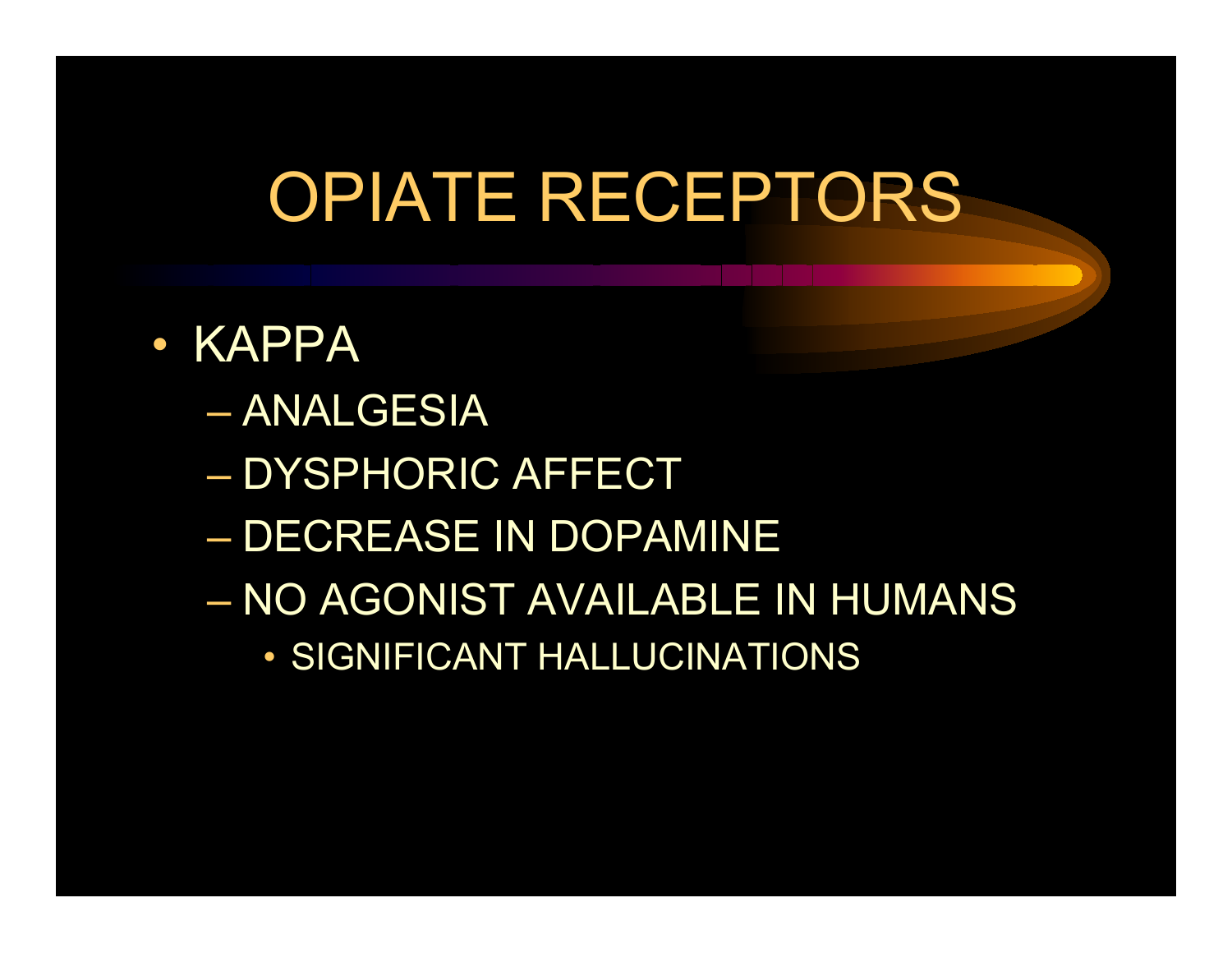# OPIATE RECEPTORS

- DELTA
	- ANALGESIA

– WORKS THROUGH THE ENDOGENOUS ENKEPHALINS, ENDORPHINS AND DYNORPHINS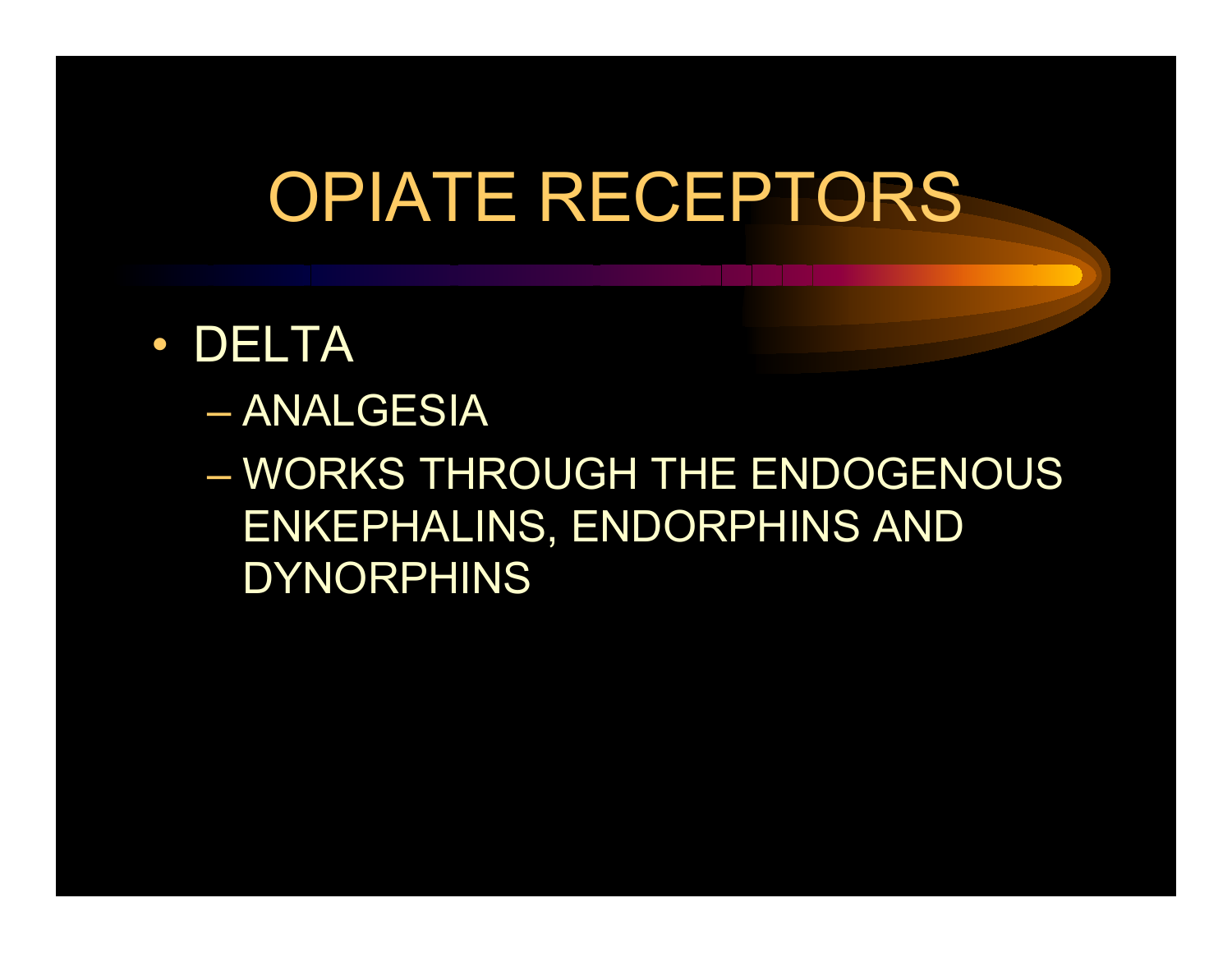THERE ARE AT LEAST A DOZEN OTHER ENDOGENOUS PEPTIDES WITH OTHER SITES (EPSILON, LAMBDA)

EFFECTS DIFFER BY SPECIES, RECEPTOR AND DRUG DOSE USED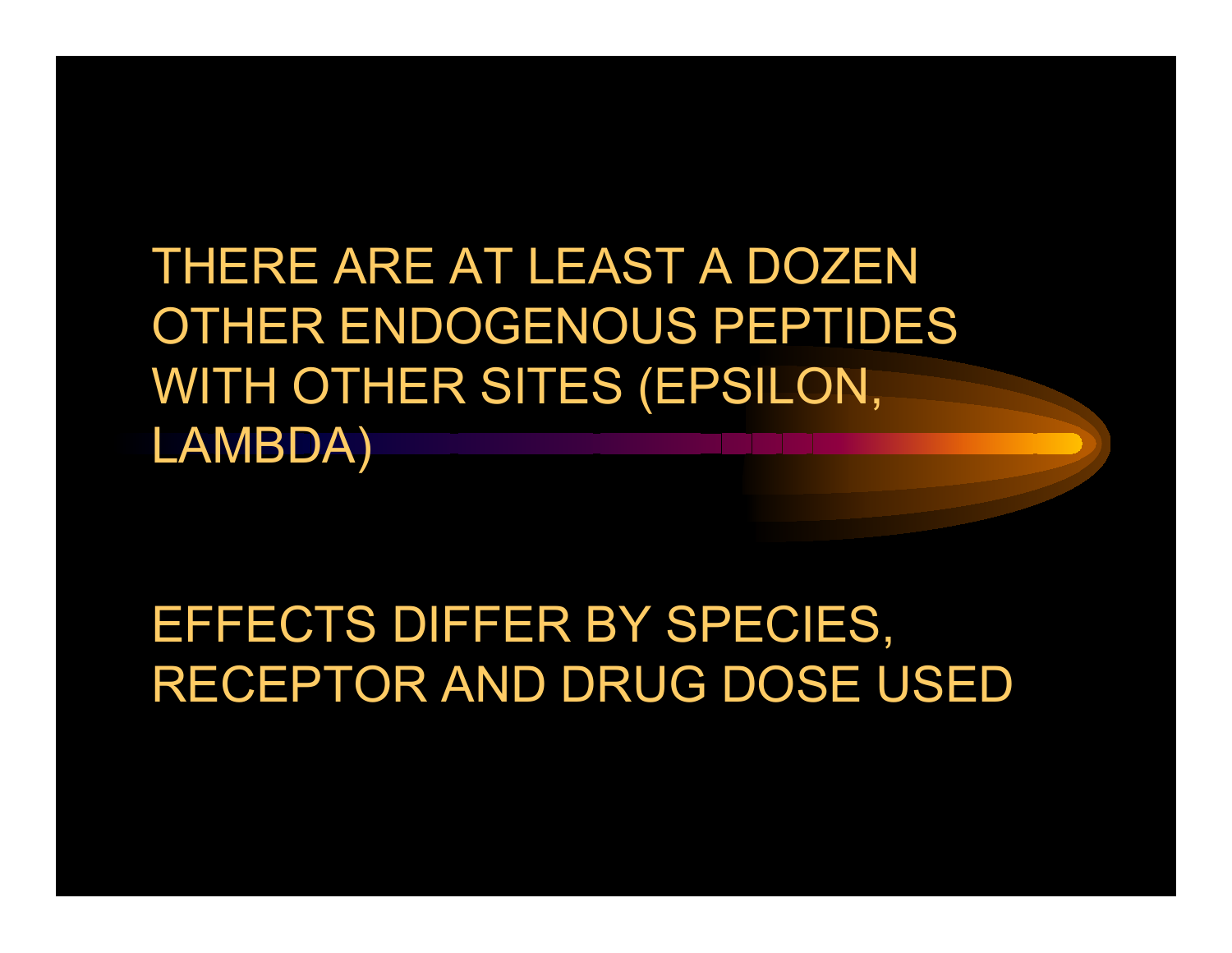- PARTIAL OPIOID AGONIST
	- AT LOW DOSE BEHAVES AS AN AGONIST
	- AT HIGH DOSES AS EITHER AN AGONIST OR ANTAGONIST
		- PARTIAL AGONIST AT THE MU RECEPTOR
		- ANTAGONIST AT THE KAPPA RECEPTOR
	- VERY HIGH AFFINITY FOR MU RECEPTOR
		- WILL DISPLACE MORPHINE, METHADONE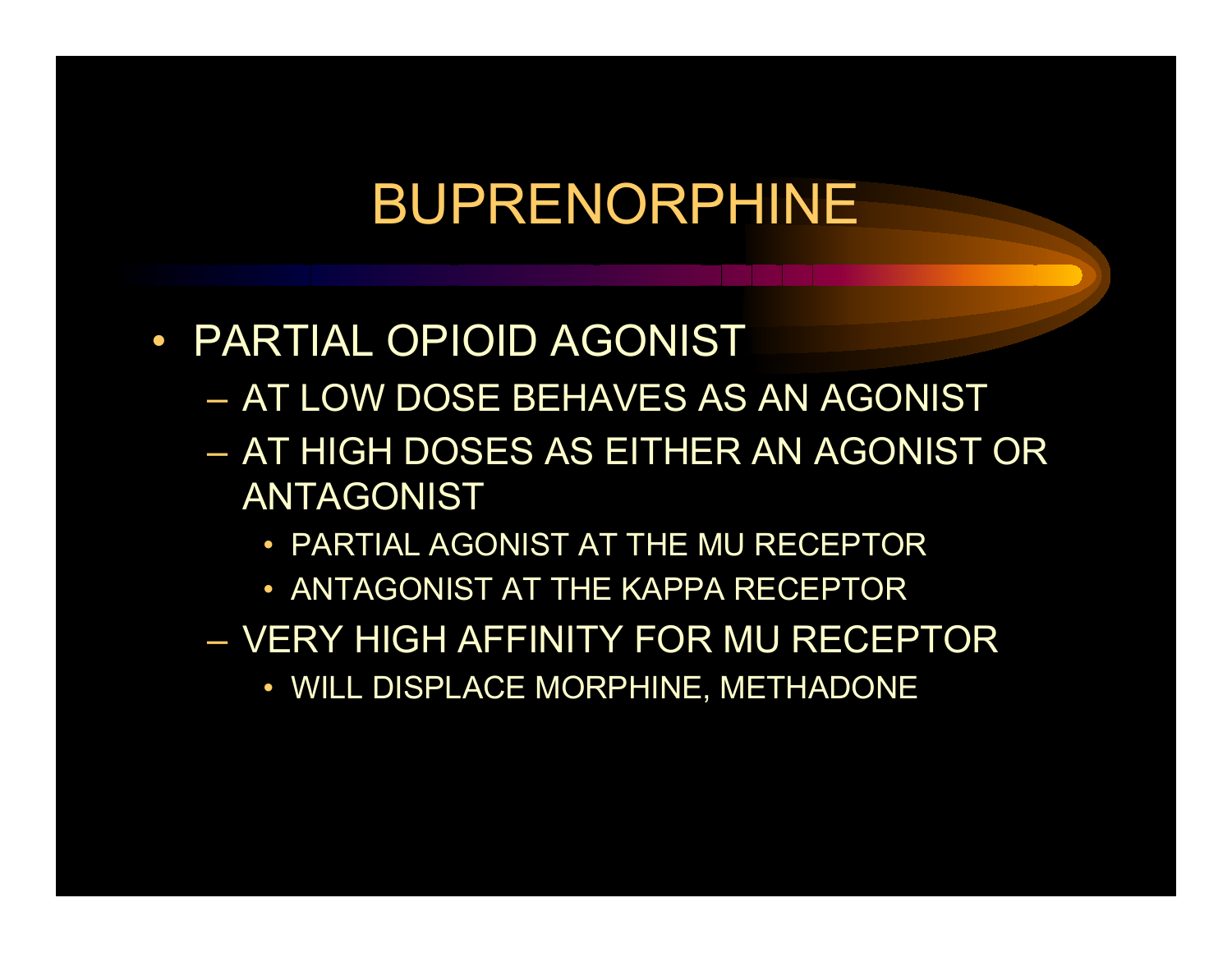- PARTIAL OPIOID AGONIST– DESIRABLE PROPERTIES
	- LOW ABUSE POTENTIAL
	- LOWER LEVEL OF PHYSICAL DEPENDENCE
	- SAFE TY IF INGESTED IN OVERDOSE QUANTITIE S
	- WEAK OPIOI D EFFECT A S COMPARED TO METHADONE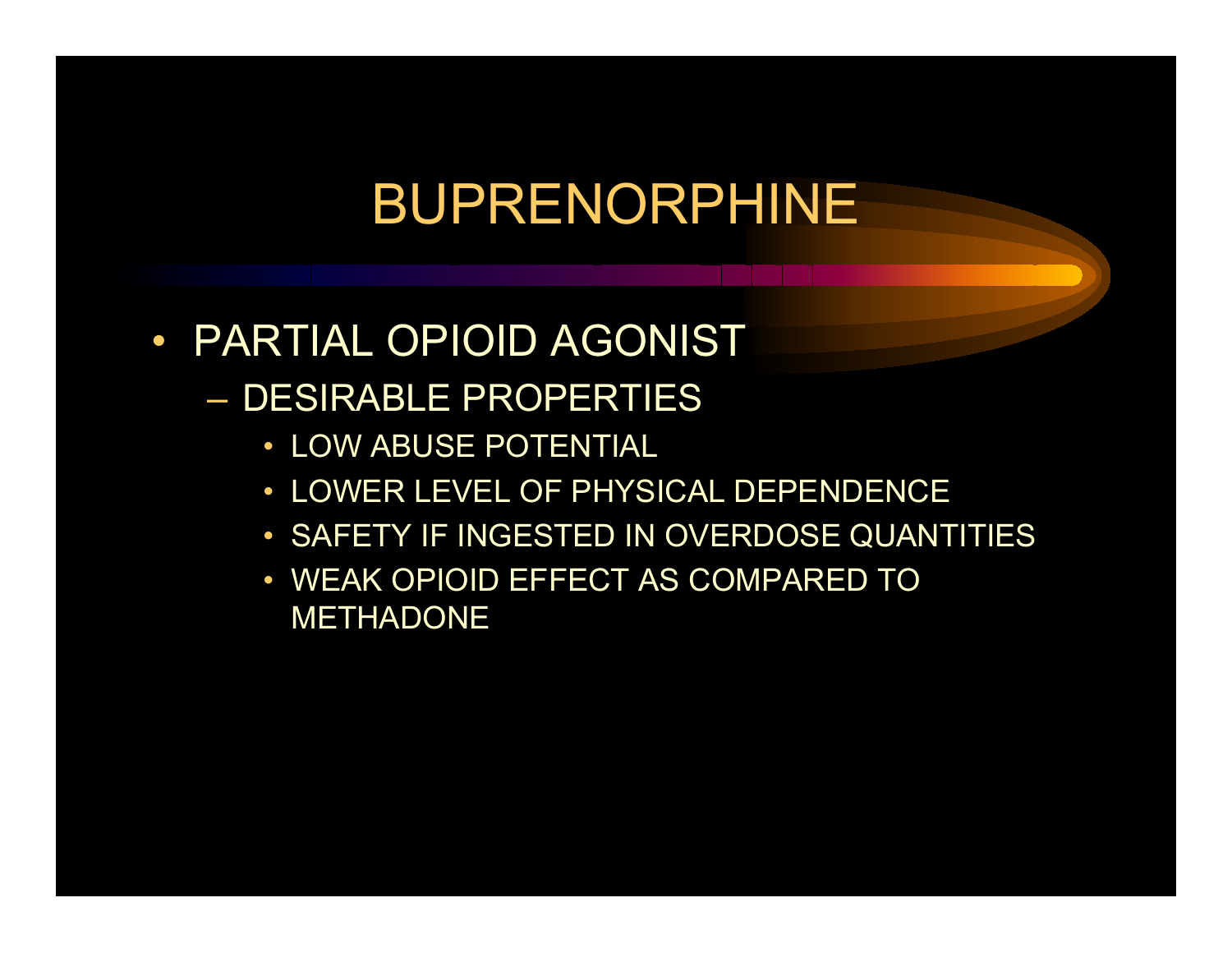#### • PARTIAL OPIOID AGONIST

- IF GIVEN TO A PATIENT MAINTAINED ON A FULL AGONIST, IT CAN PRECIPITATE A N ABSTINENCE SYNDROME DUE TO HIGH AFFINITY TO THE MU RECEPTOR
	- CANNOT EASILY OVERCOME THE BUPRENORPHINE EFFECT NOR CAN AN ANTAGONIST OVERCOME ITS EFF ECT.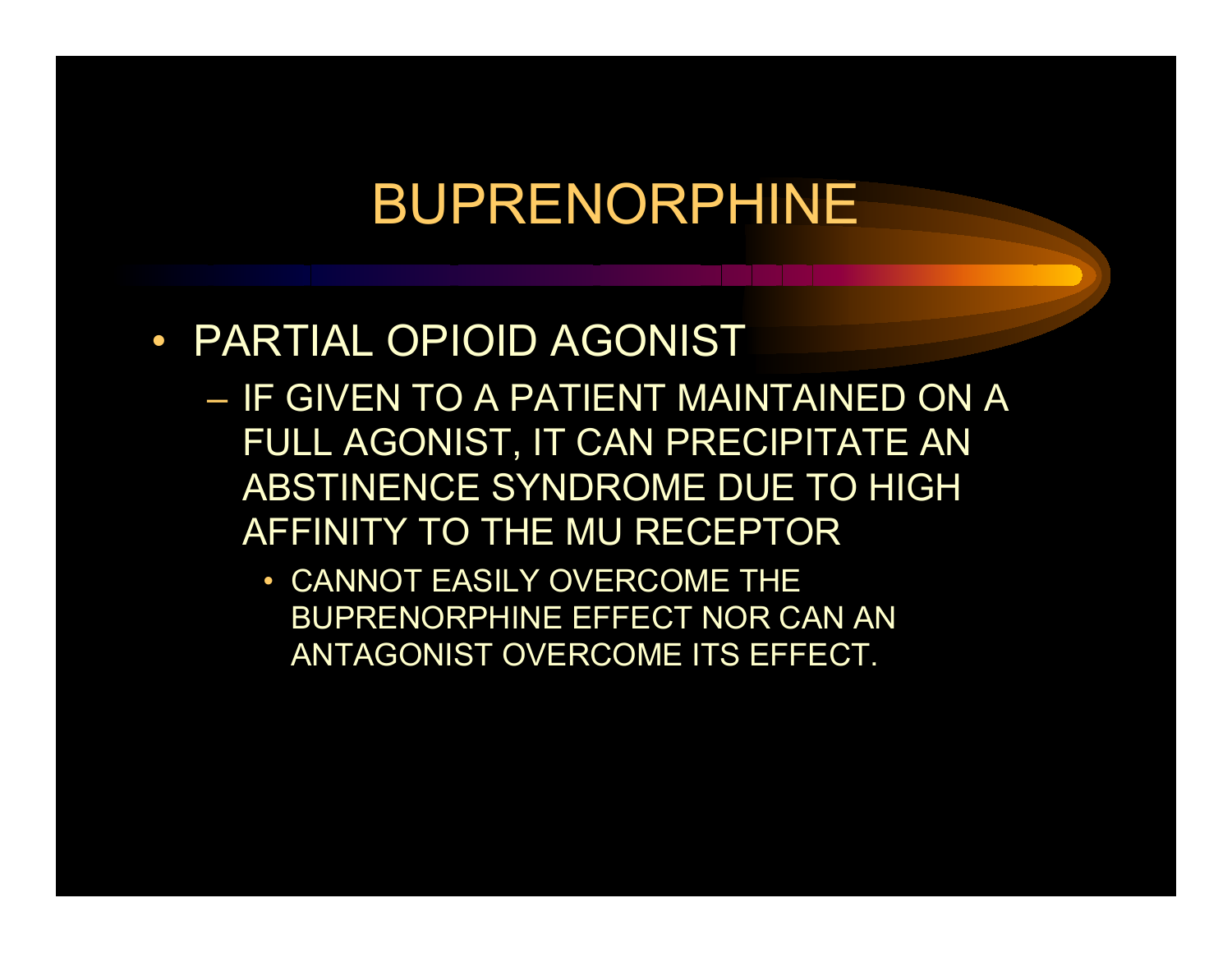#### • PHARMACOLOGIC USES

- POTENT ANALGESIC
	- AVAILABLE I N MANY COUNTRIES AS A SUBLINGUAL TABLET (0.3 - 0.4 MG) CALLED **TEMGESIC®**
	- AVAILABLE I N THE U.S. AS AN PARENTERAL FORM CALLED **BUPRENEX®**
	- LOW DOSES FOR PAIN TREATMENT AS COMPARED TO ADDICTION TREATMENT ( 0.3 - 0.6 MG IM OR IV Q 6 HOURS)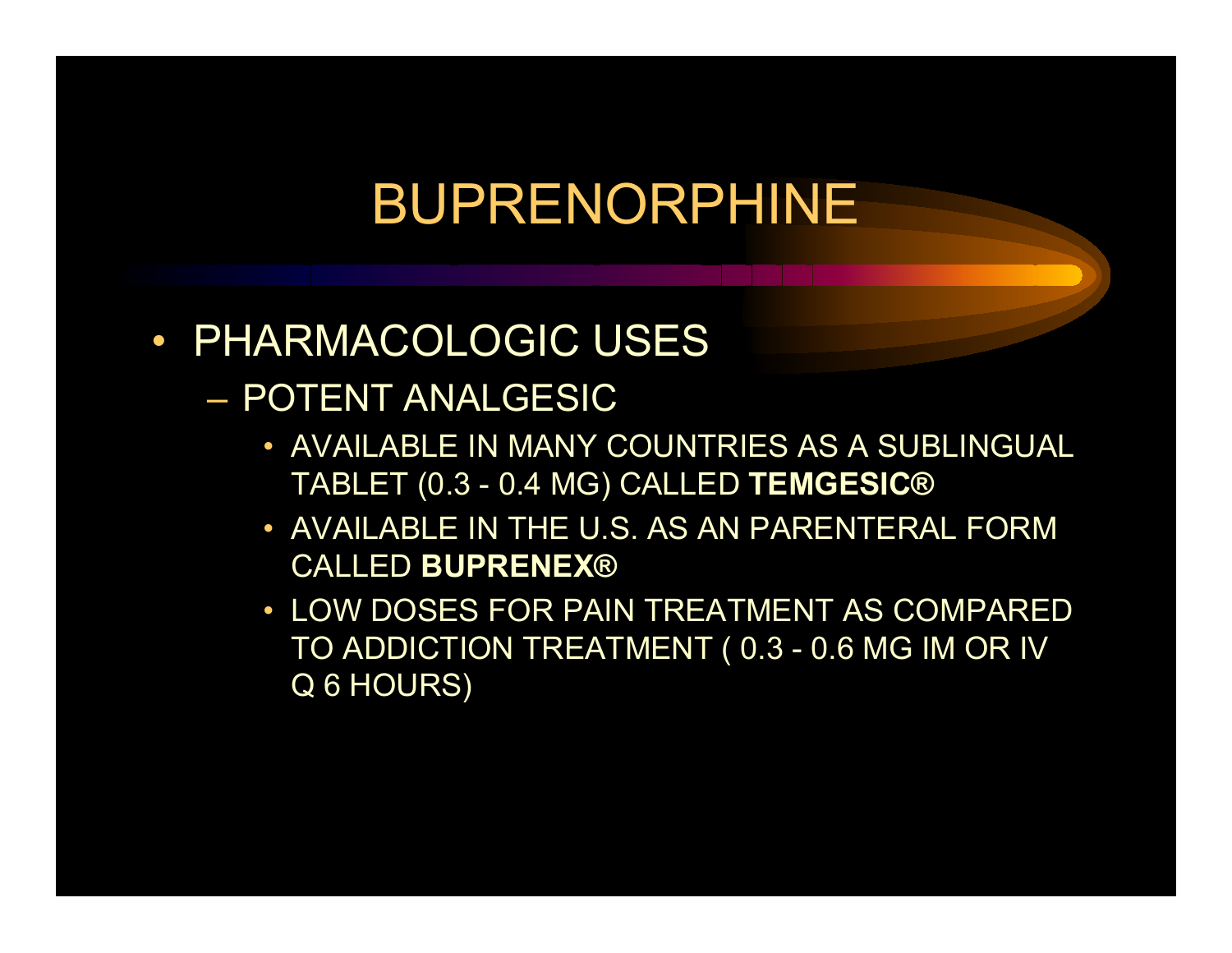#### • PHARMACOLOGIC USES

- TREATMENT OF ADDICTIONS\*
	- PENDING IN THE U.S.
		- 2 & 8 MG SUBLINGUAL TABLETS MADE BY RECKITT & COLMAN CALLED **SUBUTEX®**
		- 2 & 8 MG SUBLINGUAL TABLETS WITH NALOXONE IN A 4:1 RATIO CALLED **SUBOXONE®**

\*2/96 AVAILABLE IN FRANCE FOR OFFICE BAS E D TREATMENT - 50,000 PATIENTS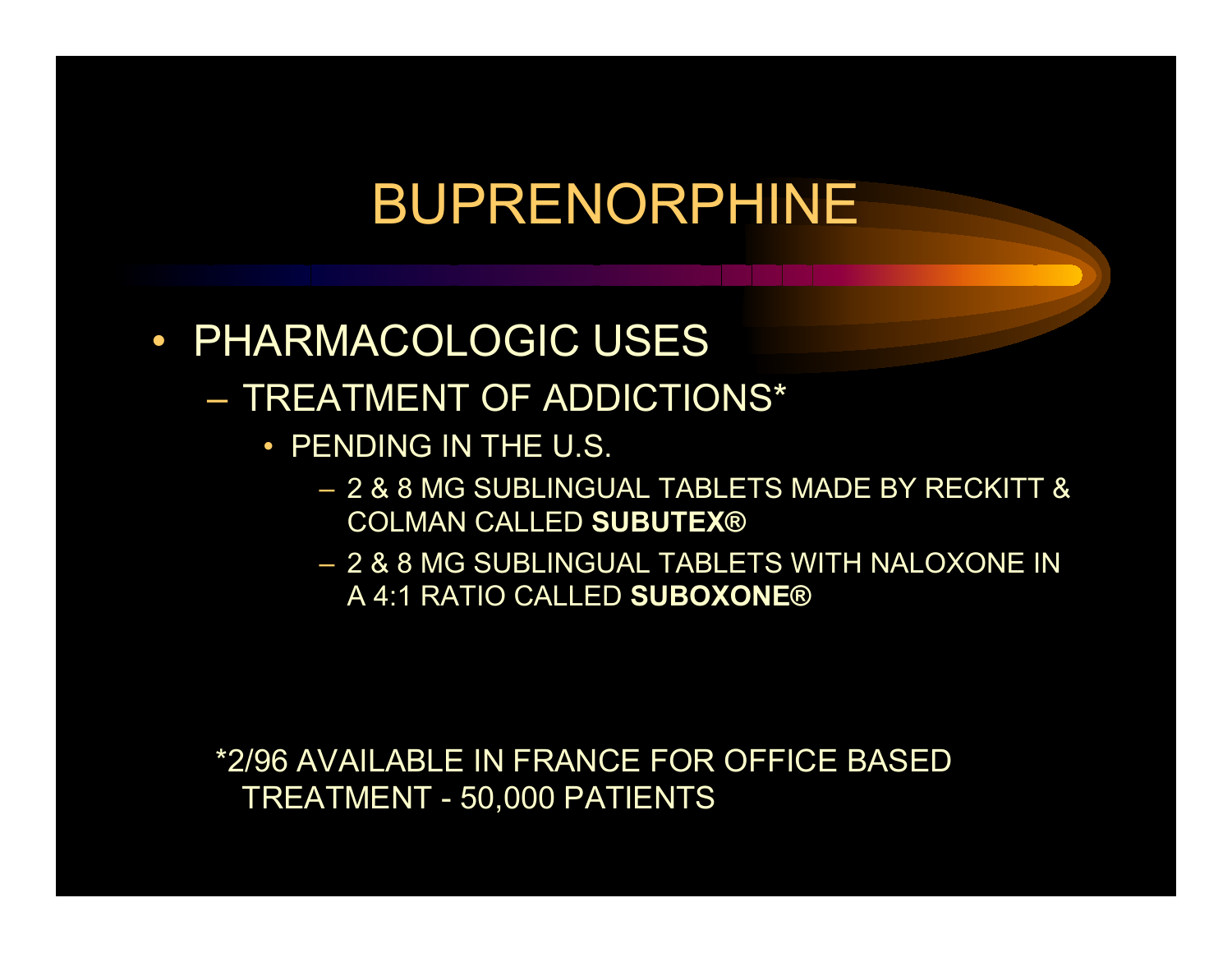- PHARMACOLOGIC USES
	- DOSES USED FOR OPIOID ADDICTION TREATMENT IS 1 -2 MG UP TO 16 -32 MG
	- DURATION IS A FEW WEEKS TO YEARS?
	- TO REDUCE POTENTIAL FOR ABUSE THE COMBINATION TABLET WAS MADE
		- WORKS ON PRINCIPLE THAT NALOXONE IS 100 TIMES MORE POTENT BY INJECTION THAN BY THE SUBLINGUAL ROUTE
			- IF TAKEN S.L. BUP>>>>>>NALONXONE
			- IF TAKEN I.V. NALOXONE>>>>>BUP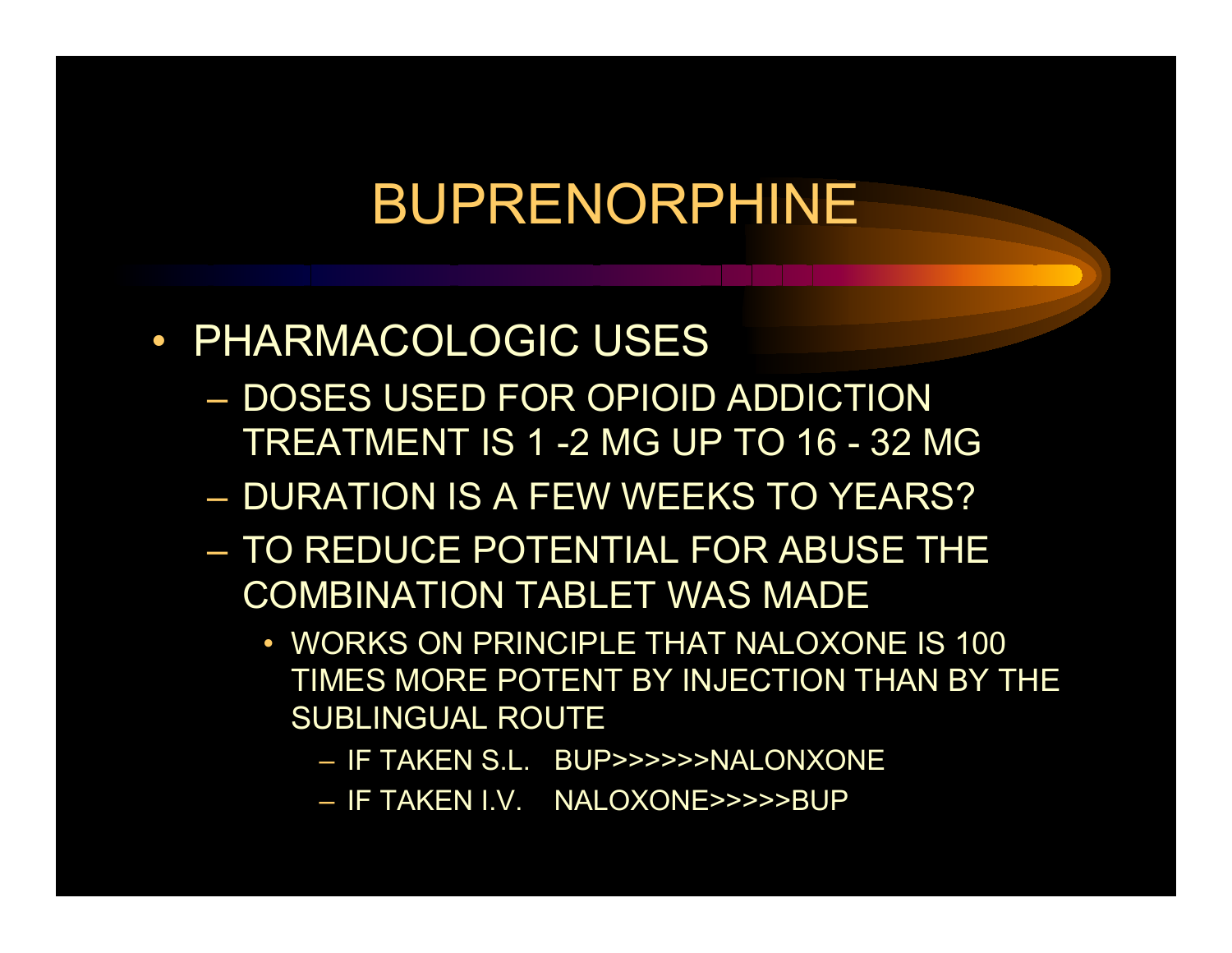• SAFETY

– IF SWALLOWED ACCIDENTIALLY BY A NON-PHY SICA LLY DEP E NDENT PERSON DUE TO POOR ORAL BIOAVAILABILIT Y THERE IS **VIRTUALLY NO OPIOID EFFECT**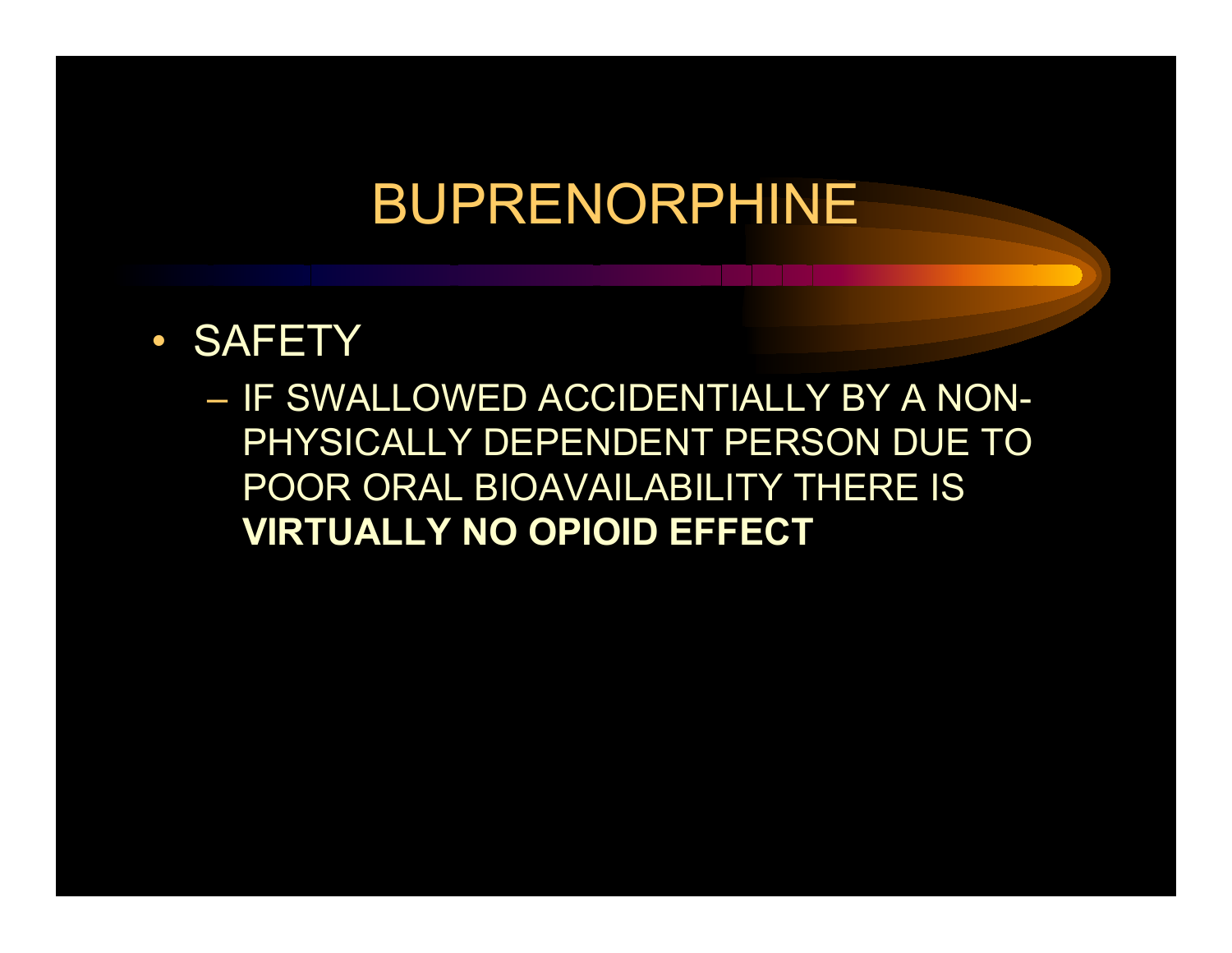#### • SIDE EFFECTS

- SIMILAR TO OTHER MU AGONISTS THOUGH LESS SO
	- NAUSEA
	- VOMITING
	- CONSTIPATION

\*NO DISRUPTION IN COGNITIVE AND PSYCHOMOTOR PERFORMANCE \*NO HEPATIC TOXICITY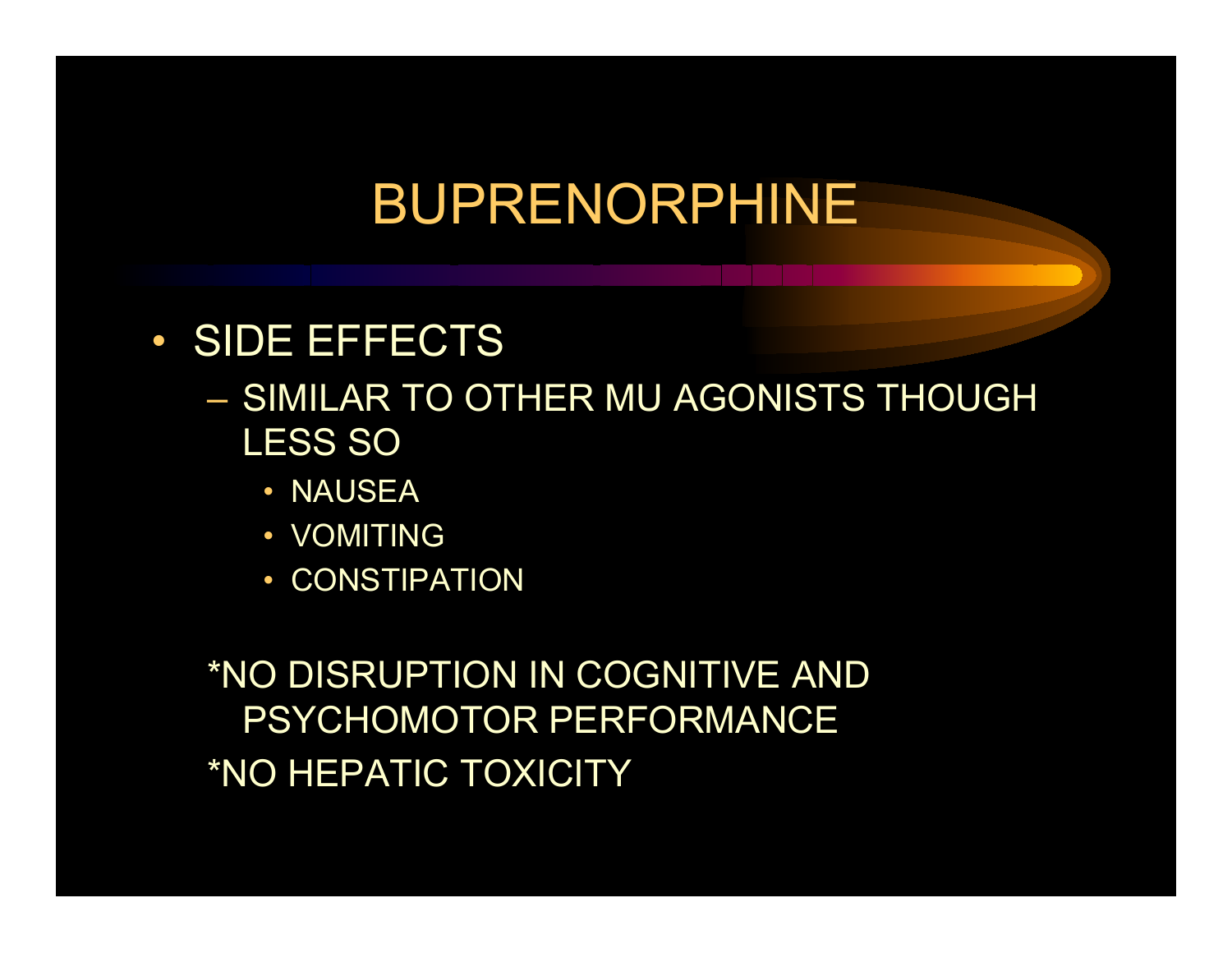- TERATOGENESIS
	- LIMITED REPORTS
		- ONE STUDY FOUND NO SIGNS OF P HYSICAL DEPENDEN CY IN NEONATES OF HEROIN ADDIC TED MOTHERS TAKING BUPRENORPHINE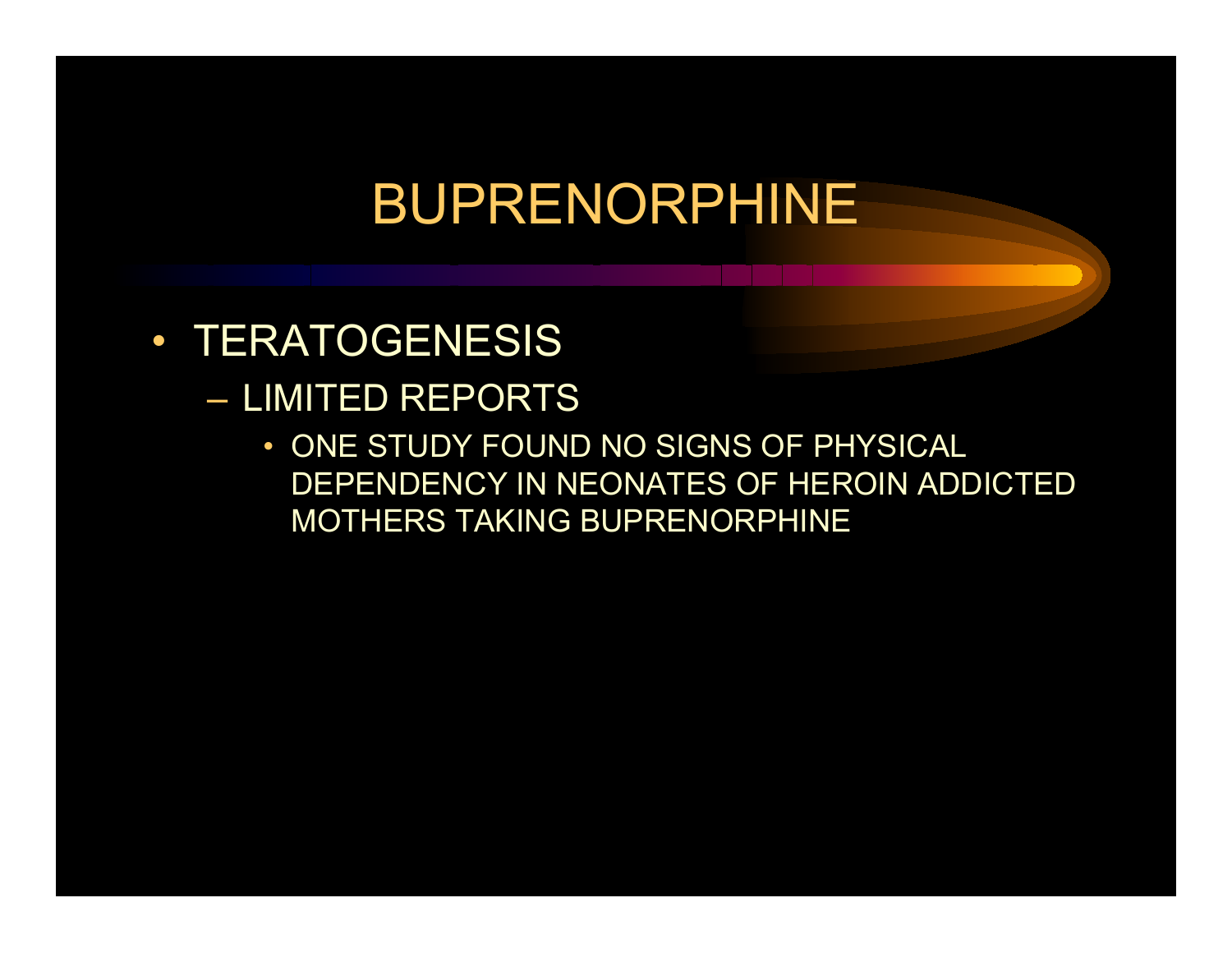- $\bullet$  DETERMINING APPROPRIATENESS FOR TREATMENT
	- A CANDIDATE SHOULD
		- HAVE AN OBJECTIVELY ASCERTAINED DIAGNOSIS OF OPIOID DEPENDENCE
		- BE INTERESTED IN TREATMENT FOR OPIOID DEPENDENCE
		- HAVE NO CONTRAINDICATION TO BUPRENORPHINE USE
		- BE EXPECTED TO BE REASONABLY COMPLIANT WITH SUCH T REATMENT
		- UNDERSTAND THE BENEFITS AND RISKS OF BUPRENORPHINE TREATMENT
		- BE WILLING TO AGREE TO FOLLOW SAFETYPRECAUTIONS FOR BUPRENORPHINE TREATMENT
		- AGREE TO BUPRENORPHINE TREATMENT AFTER REVIEW OF OTHER TREATMENT OPTIONS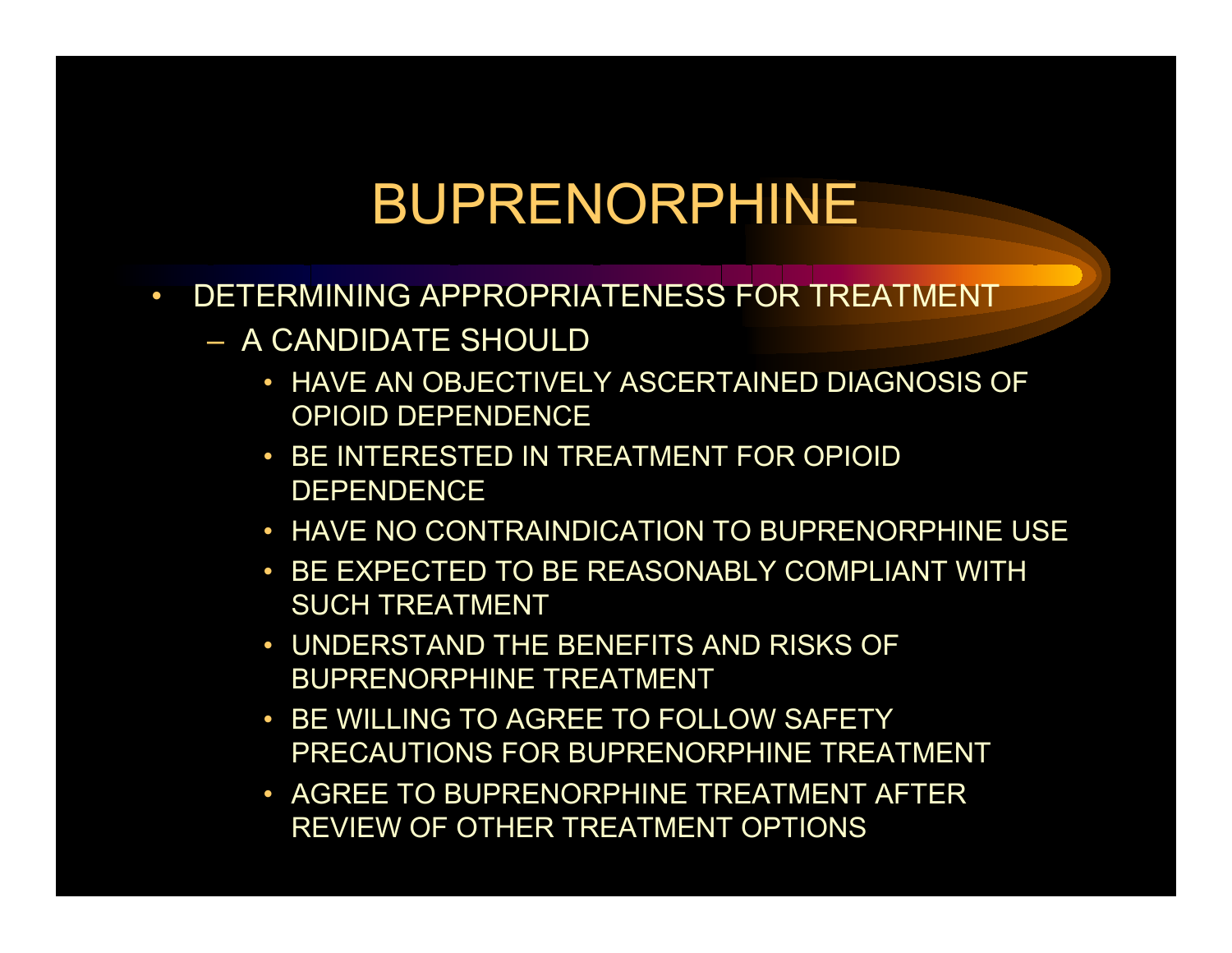- $\bullet$ • TRADENAME = CATAPRES®
- $\bullet$  INITIAL INDICATION - TREATMENT OF HYPERTENSION
	- DECREASES NE RELEASE
		- DILATES BLOOD VESSELS
		- DECREASES BLOOD PRESSURE
- USEFUL IN TREATMENT OF OPIATE, ALCOHOL AND NICOTINE WITHDRAWAL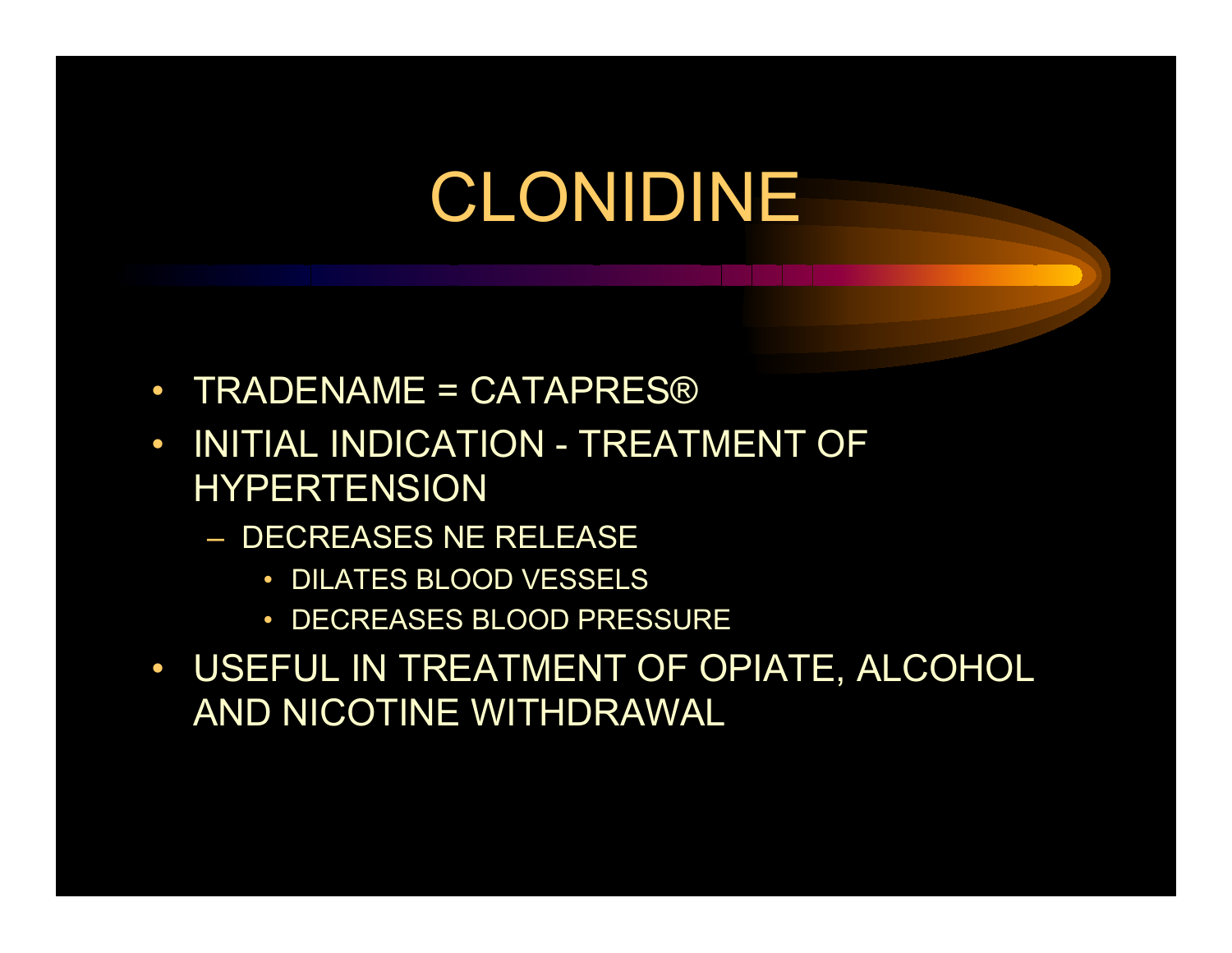- $\bullet$ **• SIDE EFFECTS** 
	- DECREASE IN BLOOD P RESSURE
	- DRY MOUTH
	- SEDATION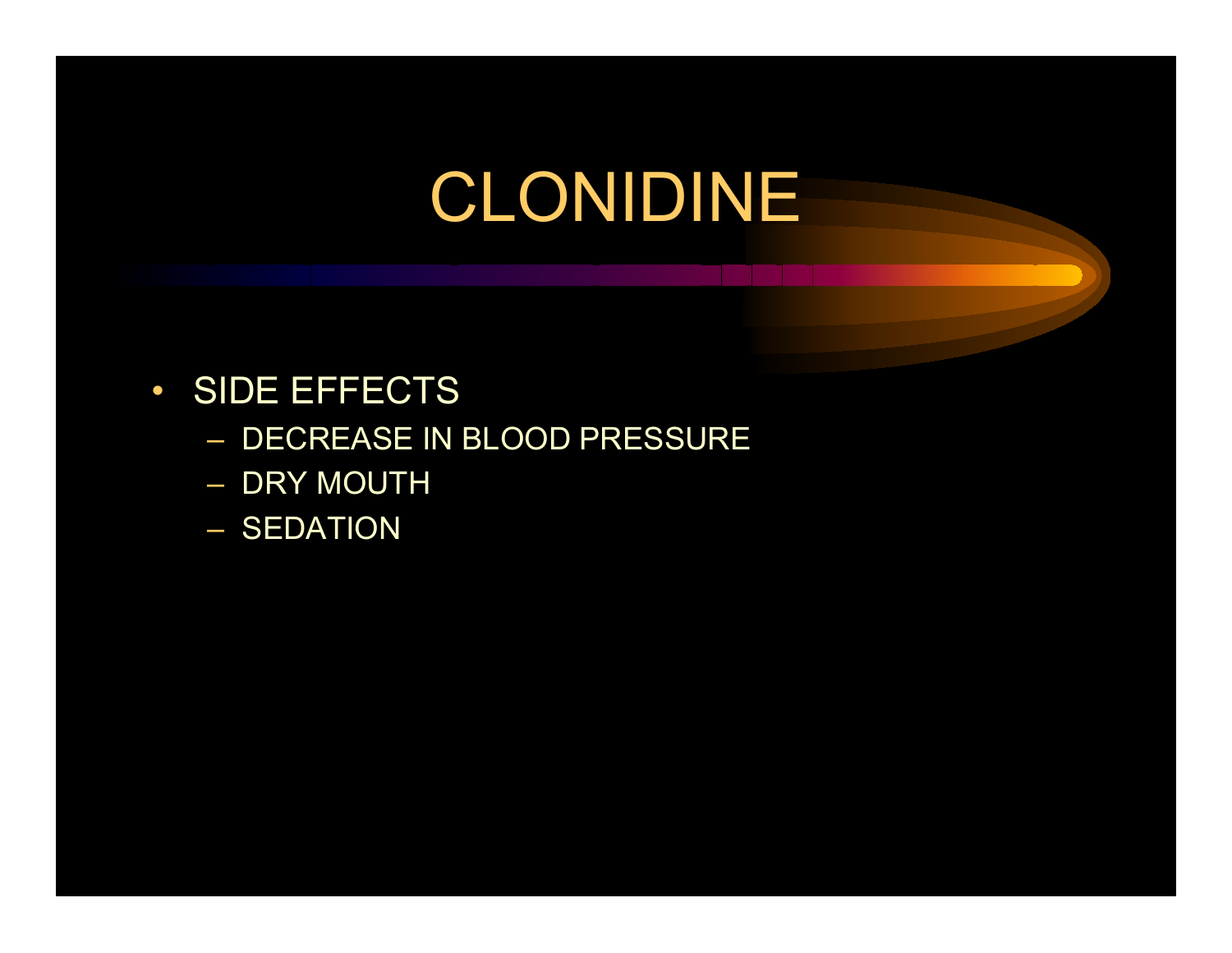- $\bullet$  WHEN USED FOR OPIATE WITHDRAWAL - LETHARGY, RESTLESSNESS, CRAVINGS ARE NOT REDUCED WELL
	- PATCHES AND PILL PROTOCOLS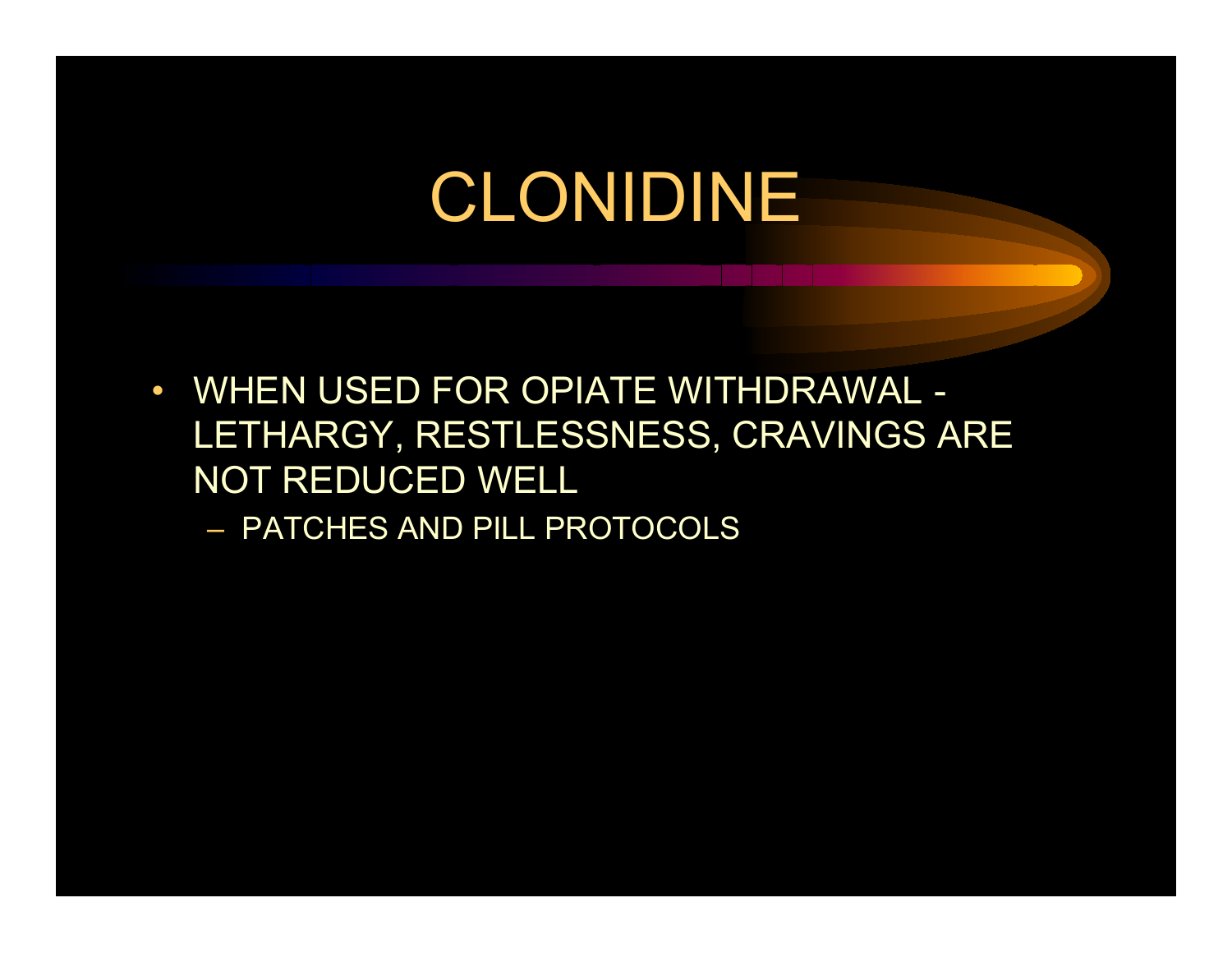$\bullet$  GLASSMAN ET AL SHOWED THAT CLONIDINE REDUCED THE INTENSITY OF CRAVING FOR **TOBACCO**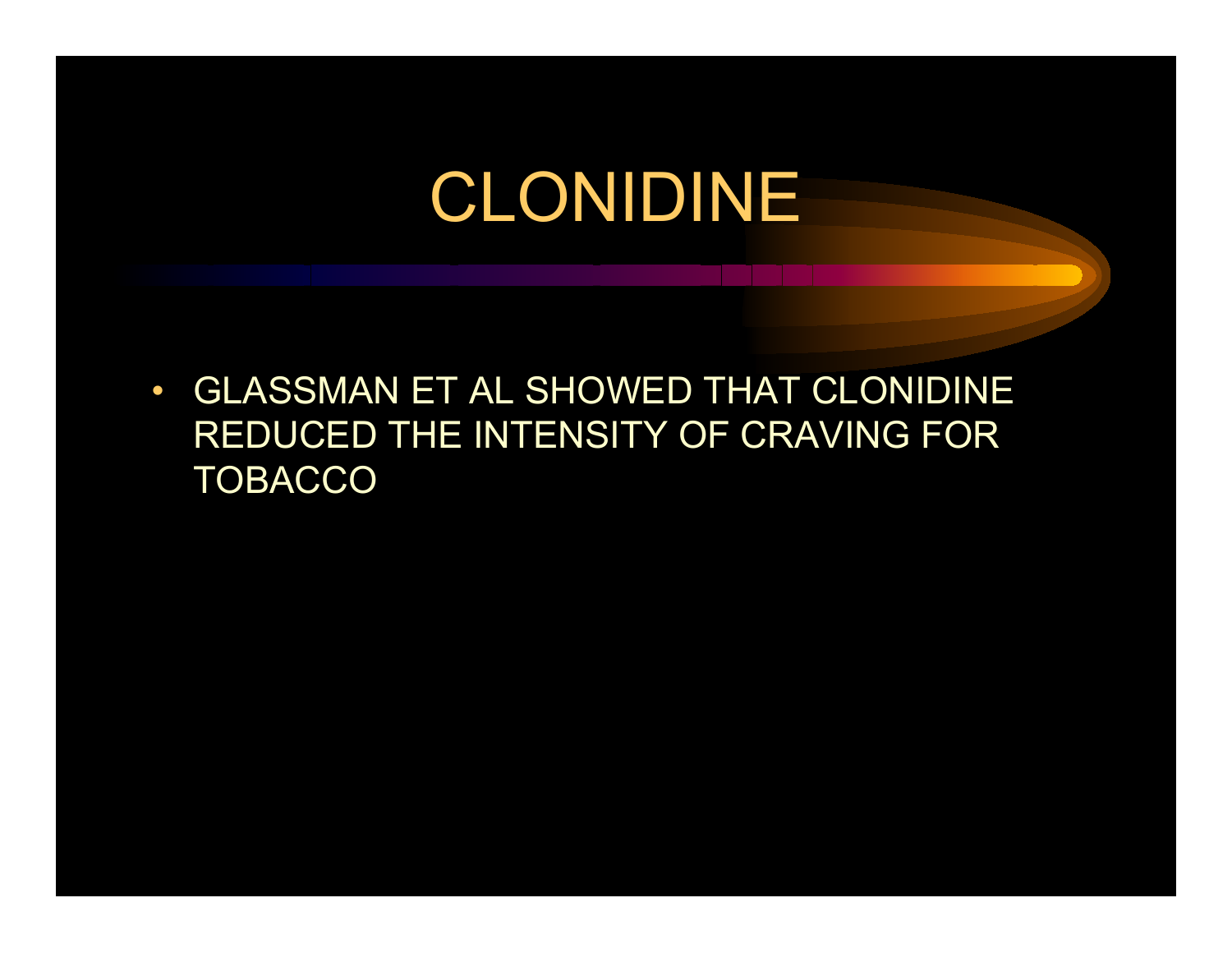# LOFEXIDINE

- $\bullet$ SIMILAR TO CLONIDINE
- $\bullet$ WORKS THRU THE NE SYSTEM
- $\bullet$ LESS HYPOTENSION SEEN IN PATIENTS THAN THOSE TREATED WITH CLONIDINE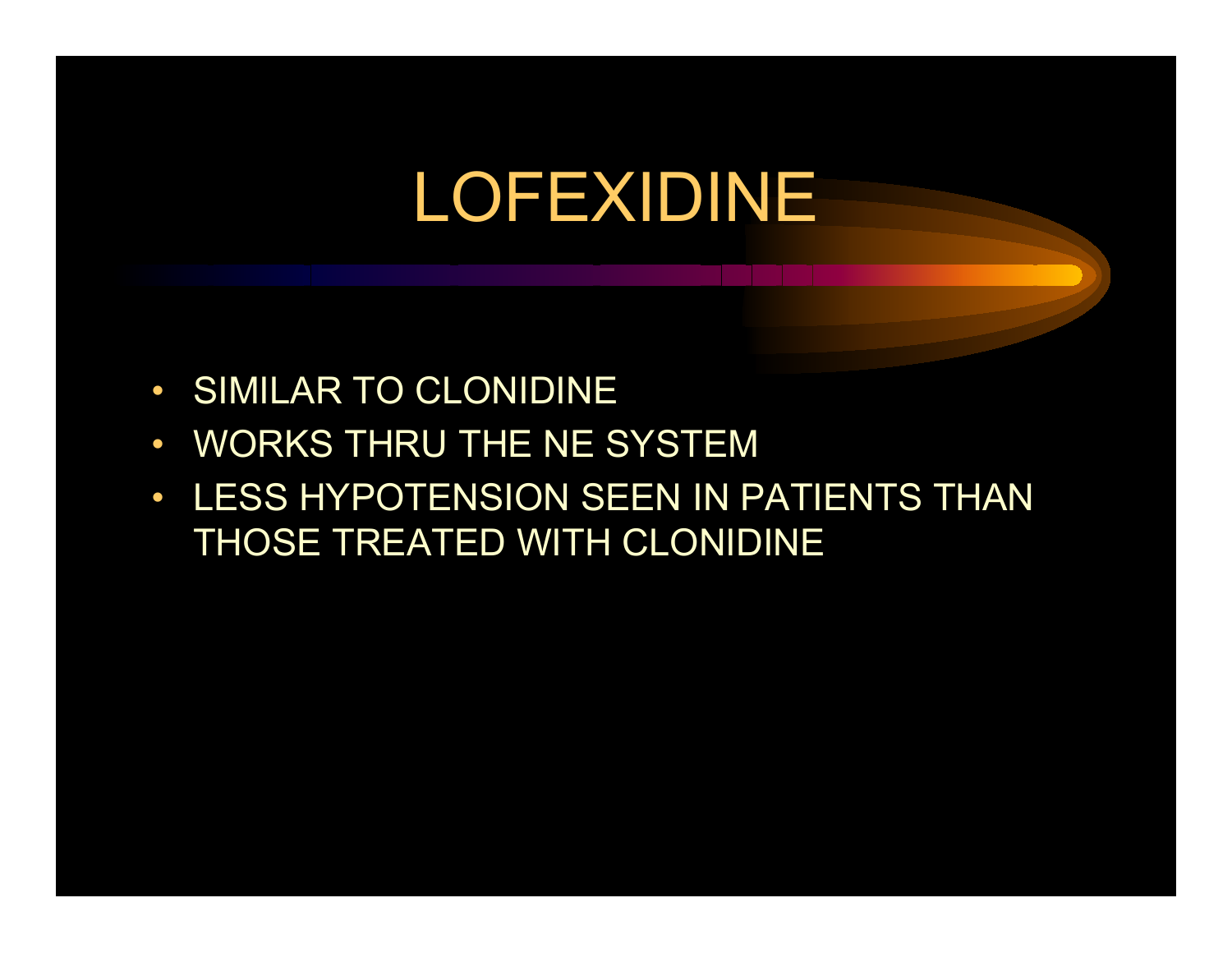# LOFEXIDINE

- $\bullet$  CURRENT PHASE III TRIAL OF 3.2 MG LOFEXIDINE VERSUS PLACEBO IN AN OPIATE DEPENDENT POPULATION UNDERGOING WITHDRAWAL
- MAY BE TESTED FOR PREVENTION OF RELAPSE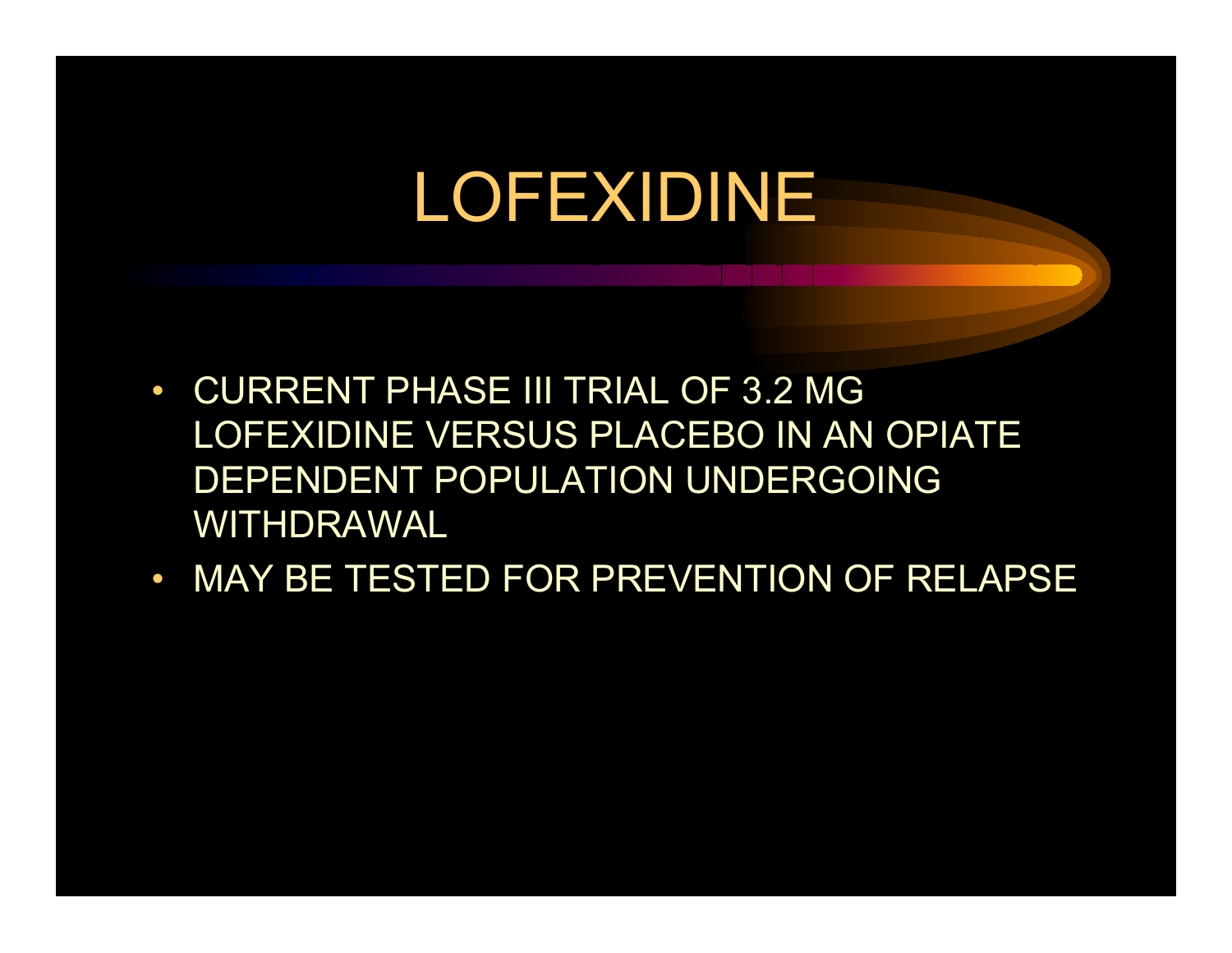## METHADONE

- SYNT HETI C NARCOTIC DEVELOPED IN GERMANY IN WW II
- $\bullet$ 1963 USED FOR OPIATE DEPENDENT PATIENTS
- $\bullet$  1972 APPROVED BY THE FDA FOR TREATMENT OF OPIATE DEPENDENT PATIENTS
- > 120,000 PATIENTS IN THE US IN MMTP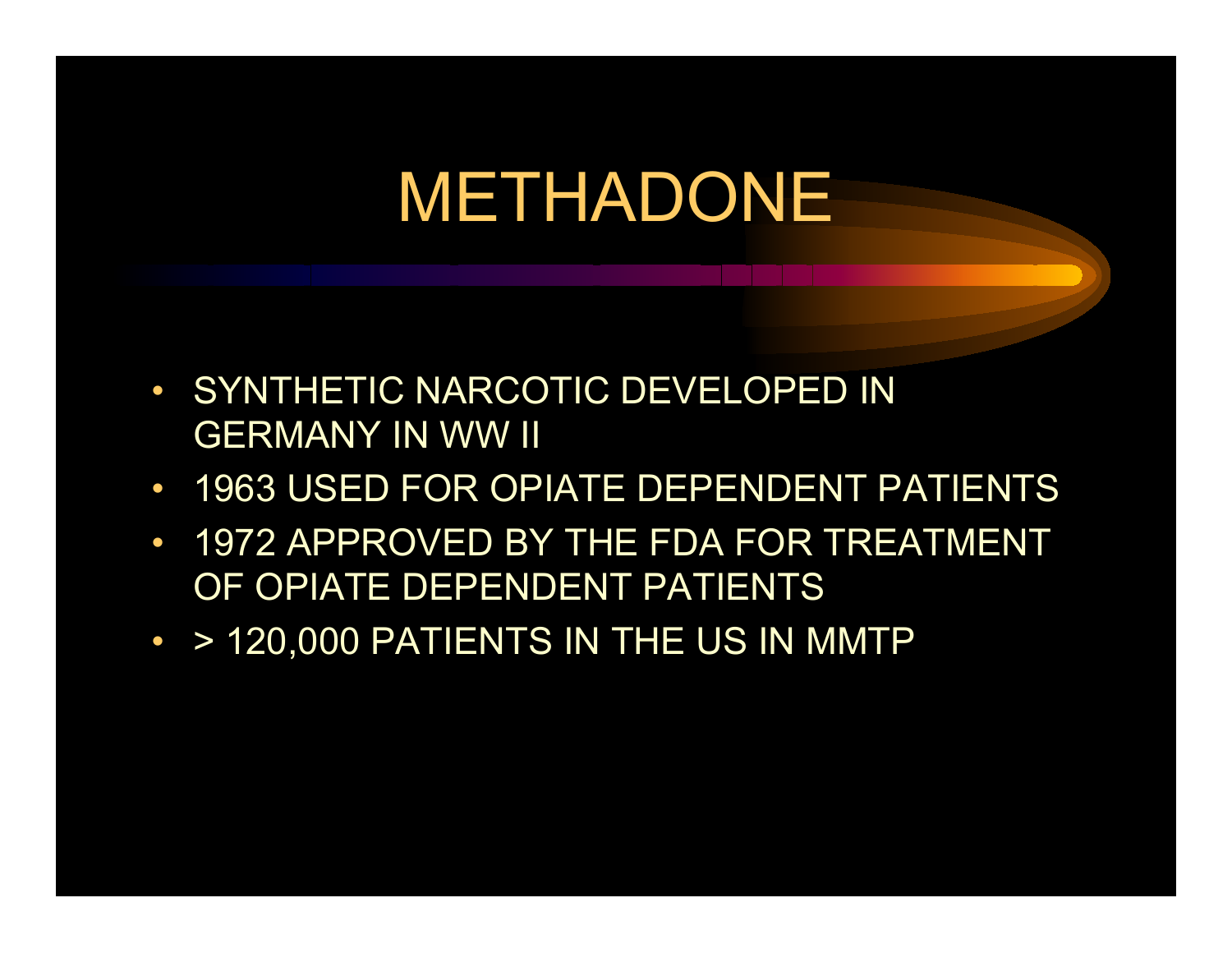### LAAM

- 1 ALPHA ACETYLMETHODOL ACETATE
- LONG ACTING, ORALLY ACTIVE ANALOLG OF METHADONE
- APPROVED FOR USE BY THE FDA IN 1993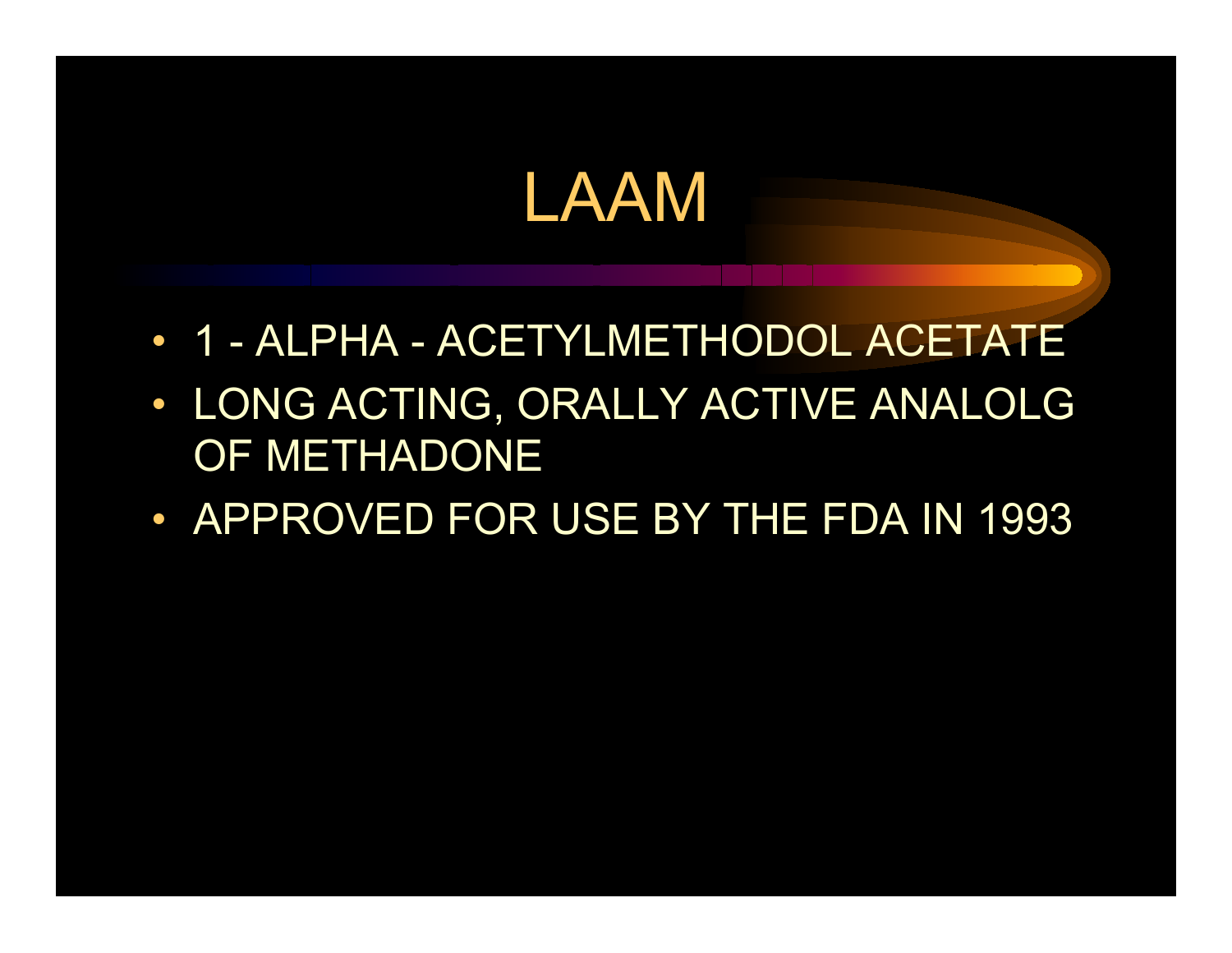#### THEORIES OF NARCOTIC ADDICTION IMPLICATIONS OF METHADONE IMPLICATIONS OF METHADONE MAINTENANCE

Prevents the *"off and on"* switch of fluctuating opioid blood levels that lead to euphoria alternating with cravings...

Continuous occupation of the endogenous ligandopioid receptor system allow interacting physiological and behavior systems to become normal. The patient is functionally normal.

> Dole,Vincent P. JAMA, Nov 25,1988 Vol.260,No. 20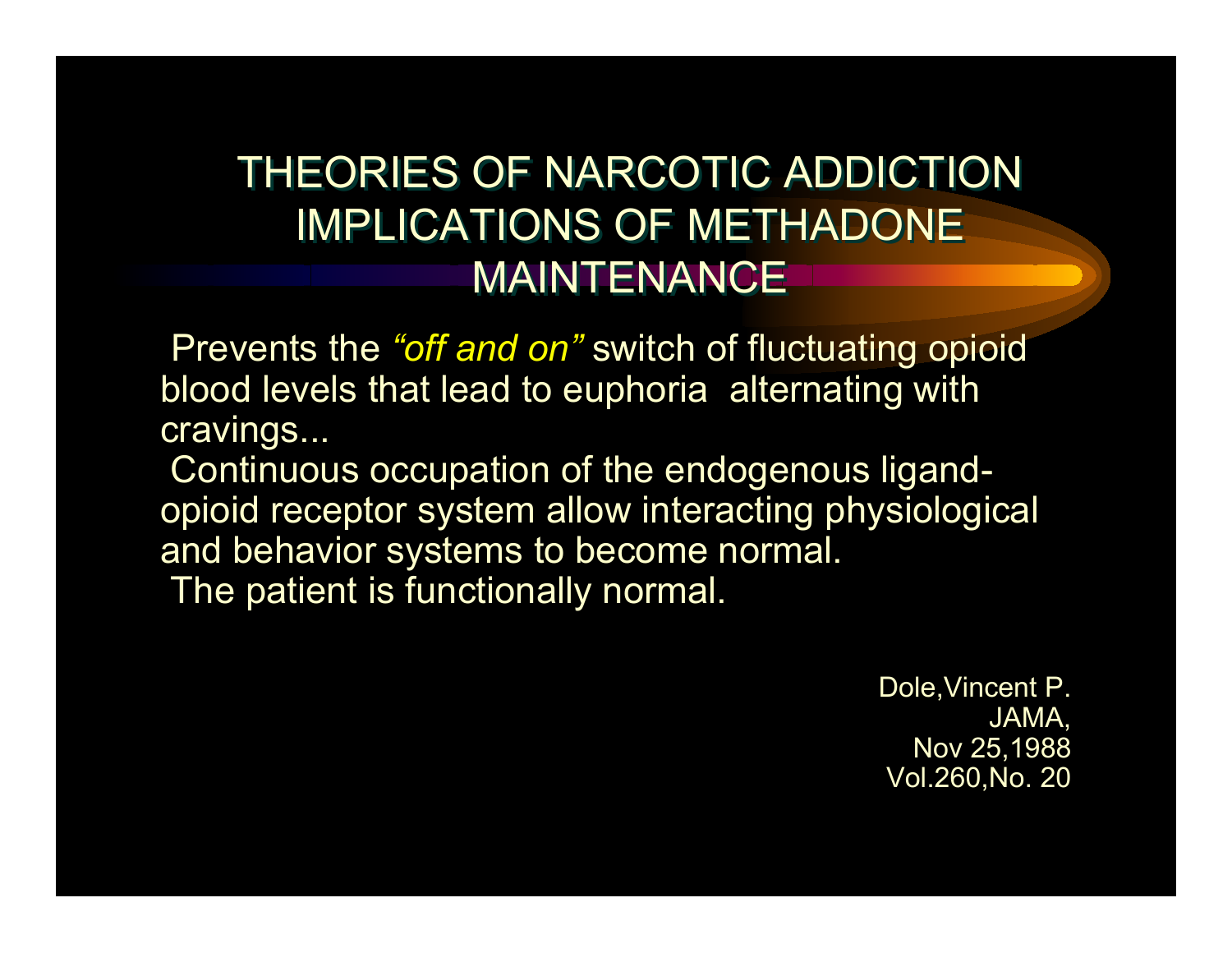RATIONALE FOR OPIOID AGONIST MEDICATIONS

- OPIOID AGONIST TREATMENT
	- MOST EFFECTIVE TREATMENT FOR OPIOID DEPENDENCE
	- CONTROL LED STUDIES HAVE SHOWN SIGNIFICANT
		- DECREAS E S IN ILLICIT OPIOID USE
		- DECREASES IN OTHER DRUG USE
		- DECREASES IN CRIMINAL ACTIVITY
		- DECREASES IN NEEDLE SHARING
		- IMPROVEMENTS IN PROSOCIAL ACTIVITIES
		- IMPROVEMENTS IN MENTAL HEALTH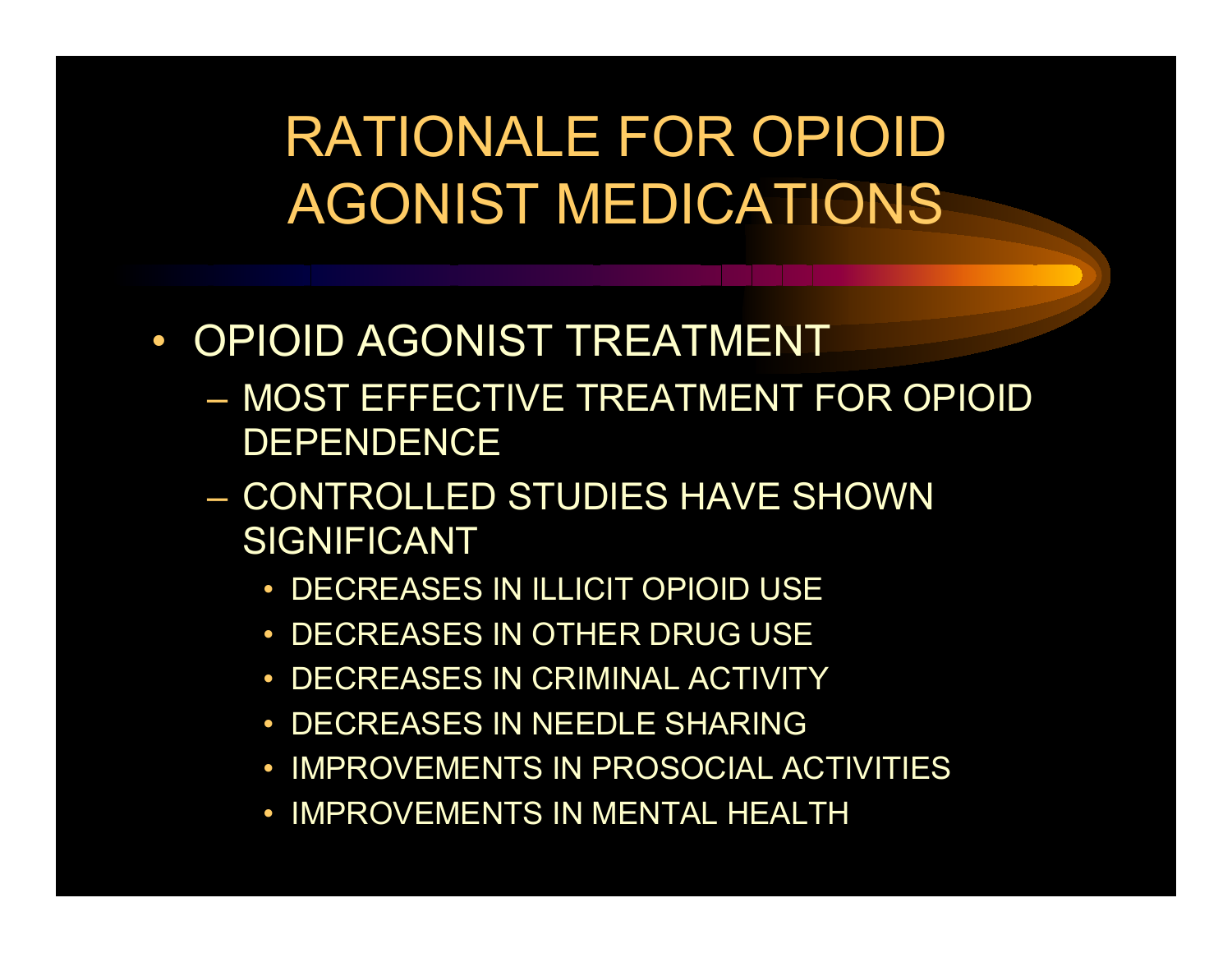### LAAM

- ADVANTAGES OVER METHADONE
	- SLOWER ONSET
	- LONGER DURATION OF ACTION
		- ADMINISTER 3 TIMES /WEEK SO LESS DIVERSION
		- 1.2 1.3 TIMES THE PATIENT'S USUAL METHADONE **DOSE**
- $\bullet$  DISADVANTAGES
	- ROXANNE/FDA ISSUED BLACK BOX WARNING AS THERE IS THE POTENTIAL FOR CARDIAC ARRHYTHMIAS ( TORSADES de POINTES)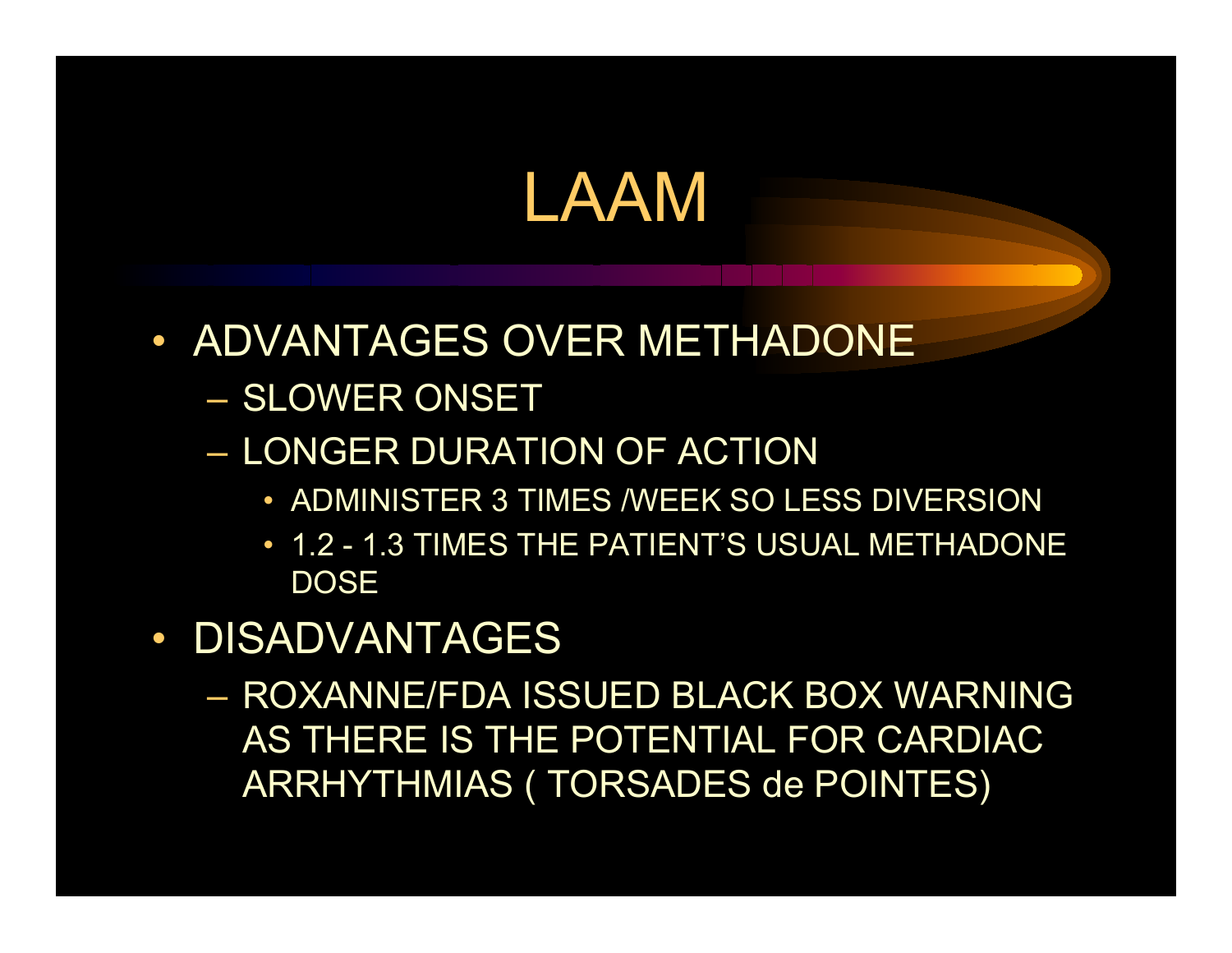- FOR OPIATE ABUSERS
	- MARKETED AS TREXAN®
	- OPIATE RECEPTOR BLOCKER OR ANTAGONIST
	- LONG LASTING EFFECT AFTER ORAL DOSING (1- 3 DAYS)
	- NEW RESEARCH BEING CONDUCTED ON IMPLANTABLE SLOW RELEASE FORMULAS THAT LAST 6 -8 WEEKS AND WILL IMPROVE COMPLIANCE AND THUS SUCCESS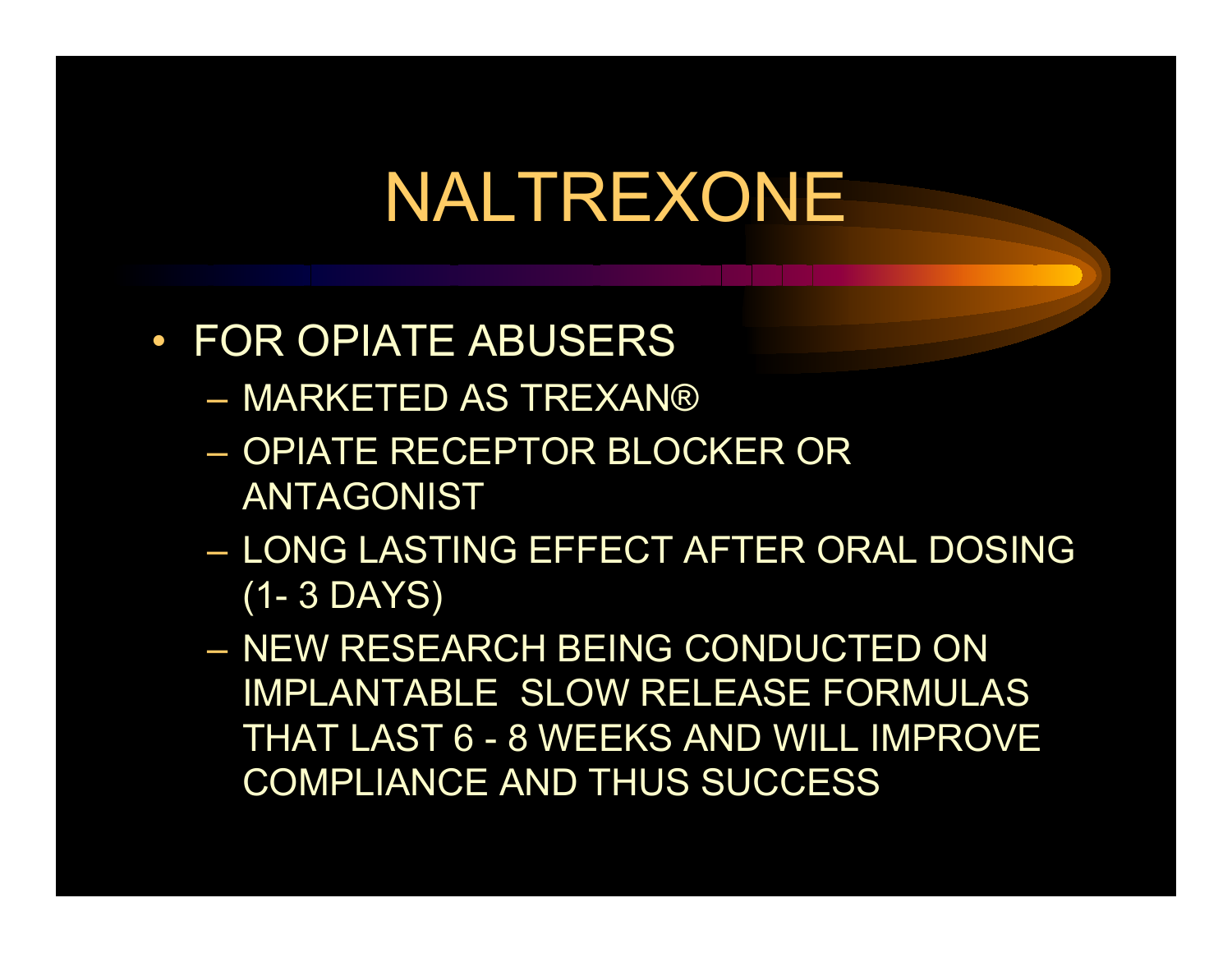#### • FOR ALCOHOL ABUSERS

- MARKETED AS ReVia® SINCE 199 4
- BLOCKS PLEASURABLE EFFECTS OF ALCOHOL(ATTENUATES STIMULATORY EFFECTS) AND REDUCES CRAVING
	- IN ONE STUDY, MEDICATION F OR 10 WEEKS; ABSTINENCE INCREASED FROM 37% IN CONTROL GROUP TO 89%.
	- IF SUBJECTS DID DRINK, THE NUMBER OF DRINKS DROPPED FROM 9.5 TO 2.5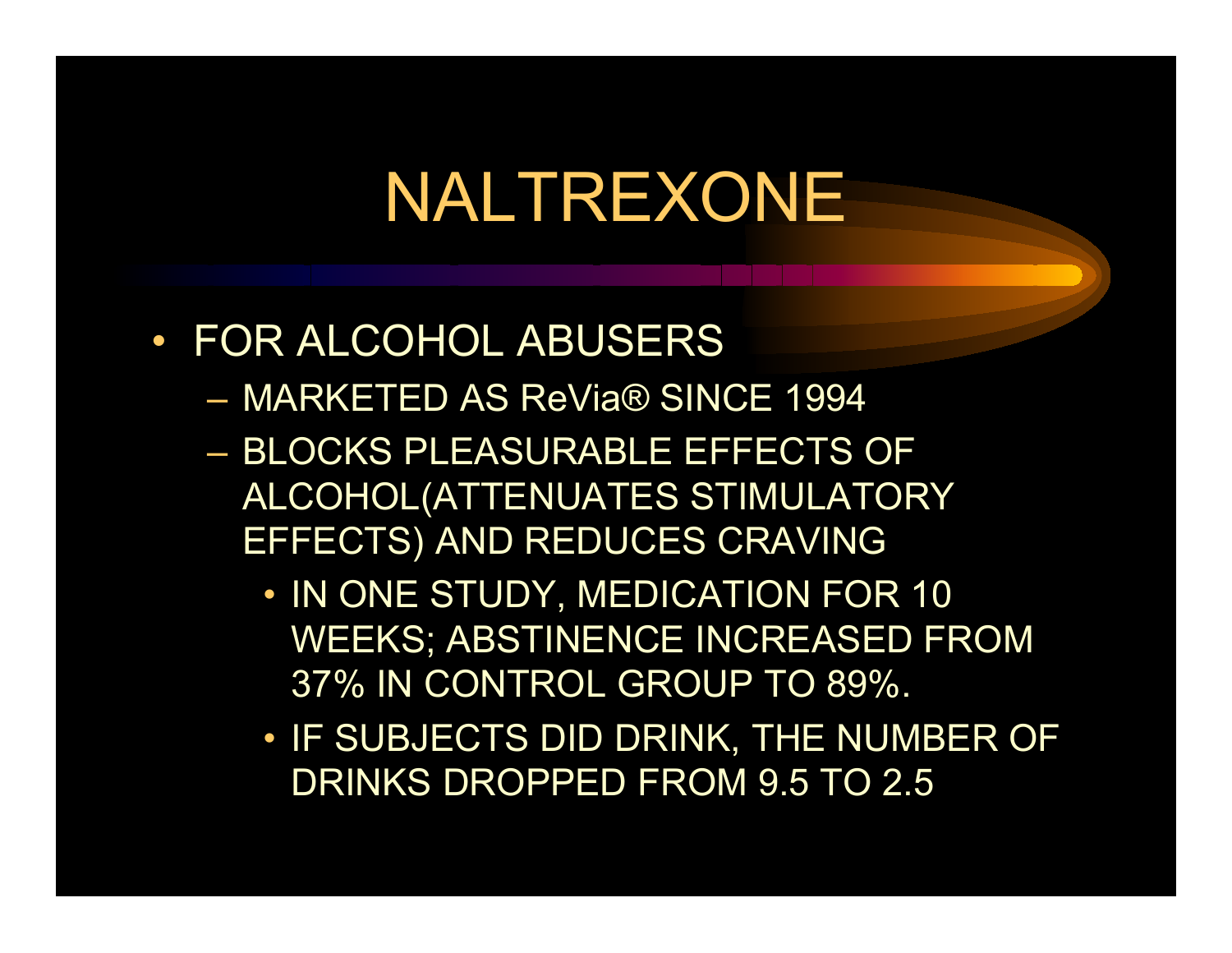#### NALTREXONE IN THE TREATMENT OF ALCOHOL DEPENDENCE

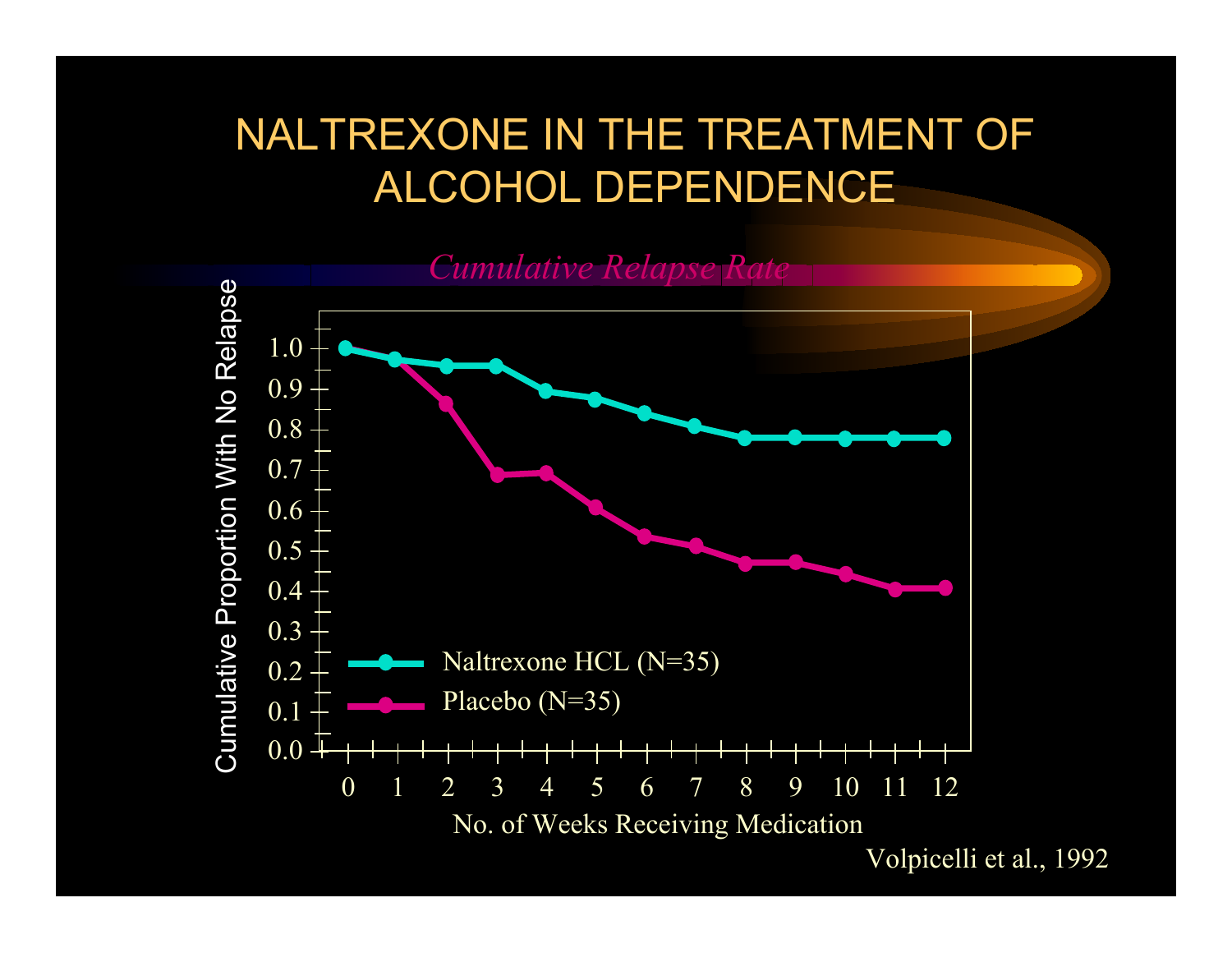### MEAN CRAVING SCORES



Volpicelli et al., 1992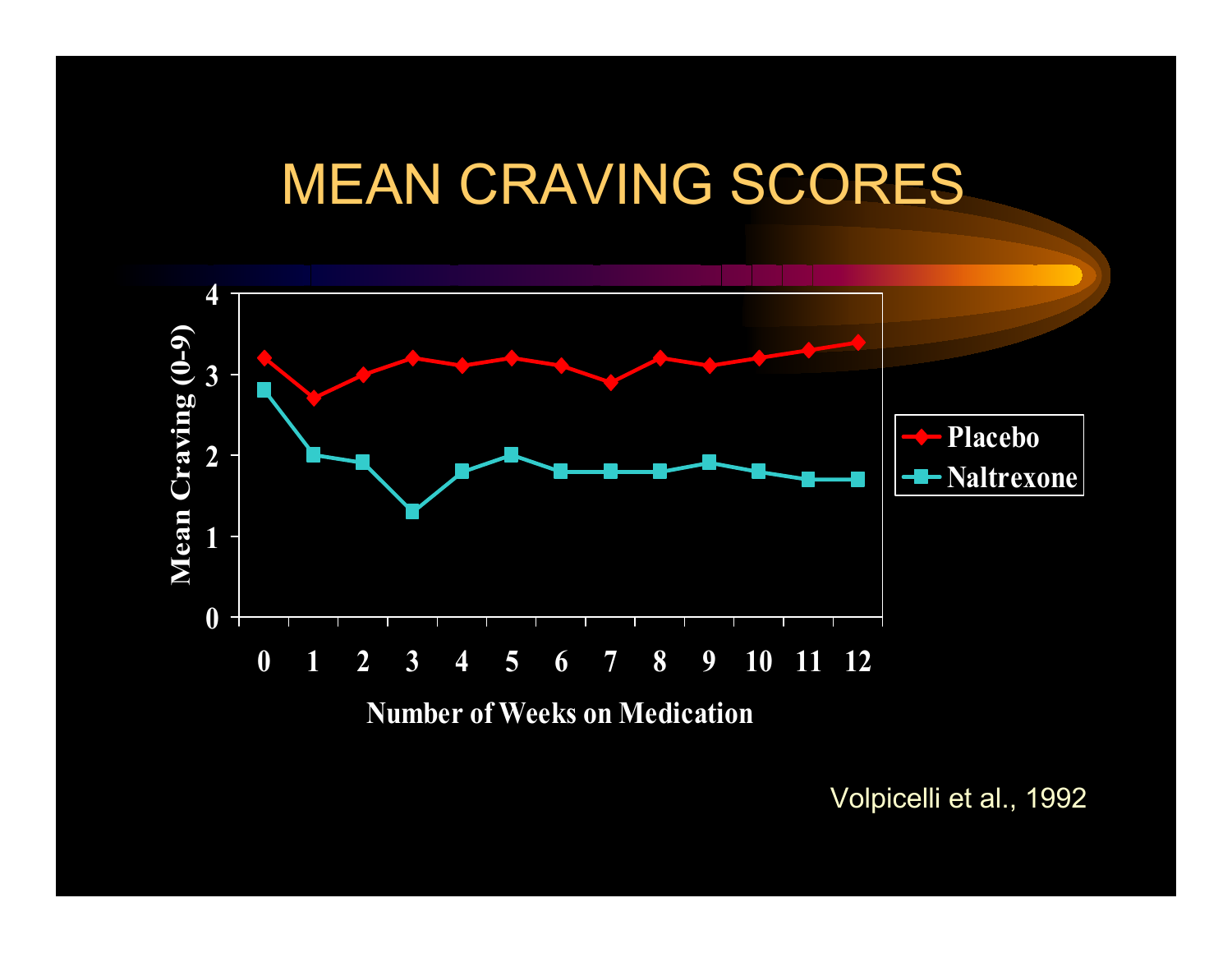### DRINKING DAYS WHILE ON MEDICATION **02 46810 Percent Drinking Days Placebo Naltrexone** Volpicelli 1992, 1994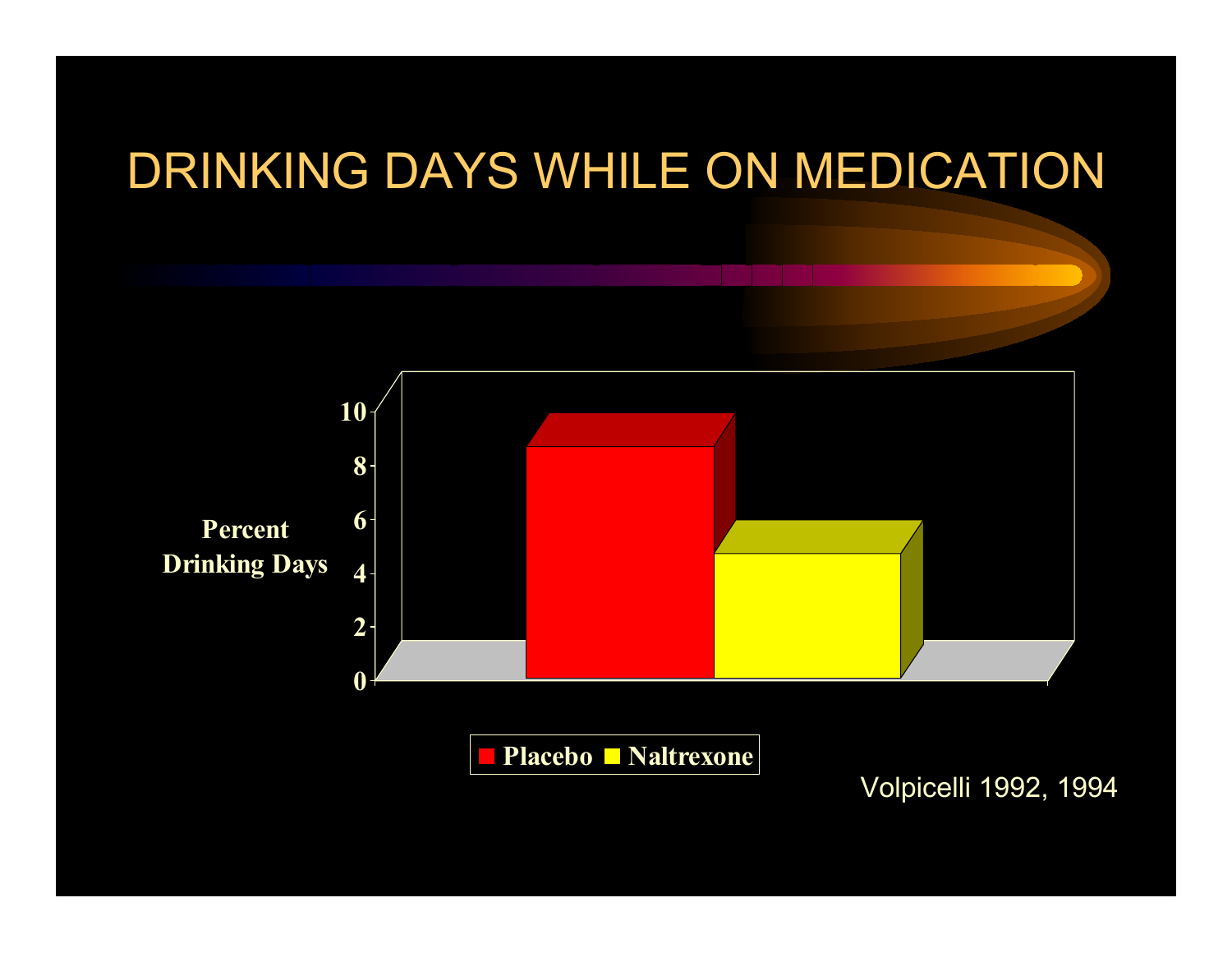# SUBJECTIVE "HIGH"

**+1 = i ncrea s e d high 0 = no c hange in high – 1 = decrea s e d high**



Volpicelli 1992, 1994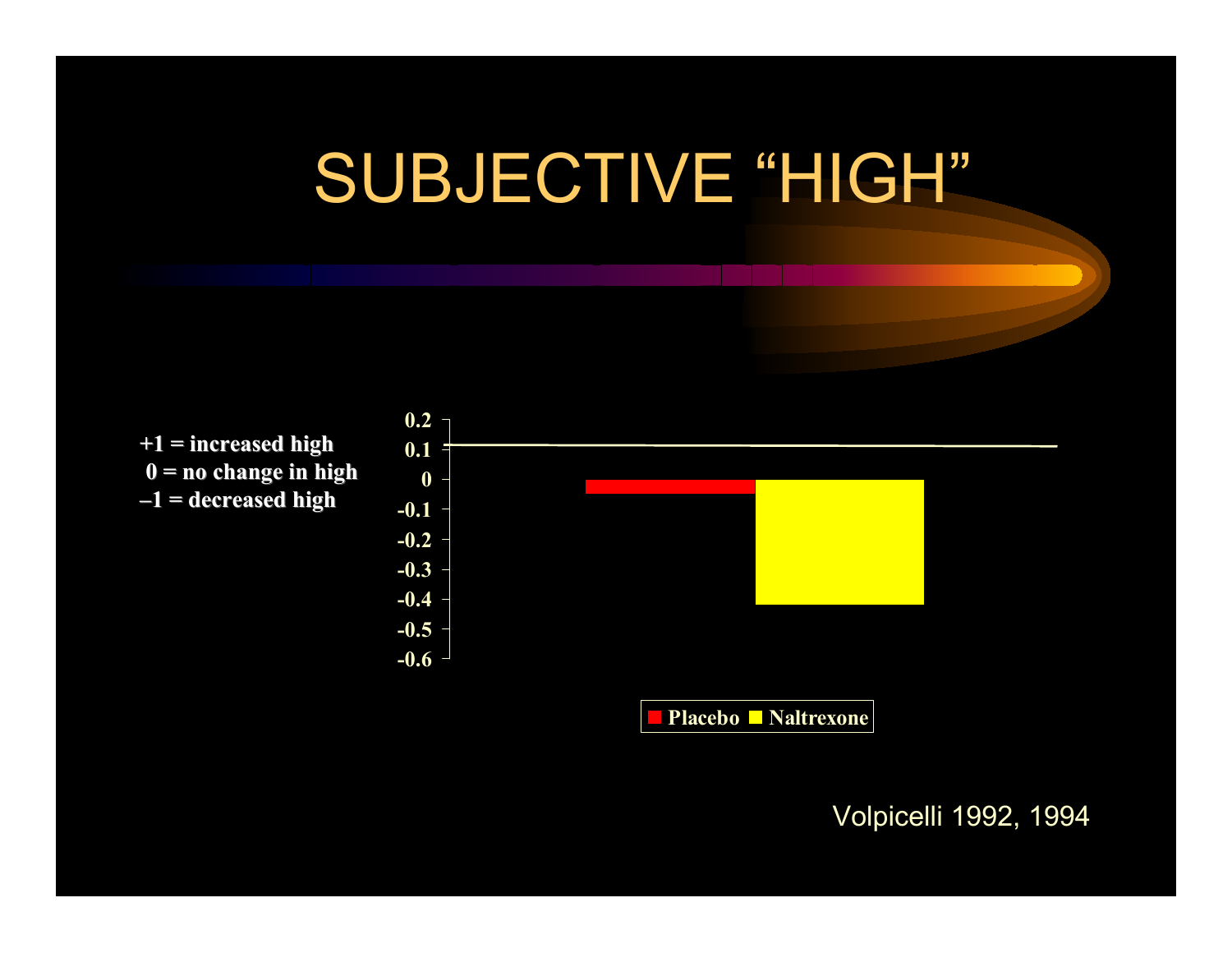- SAFE
- MOST COMMON SIDE EFFECT IS NAUSEA
- LIVER CAN BE AFFECTED AT HIGH **DOSES**
- COUNSELING AND SUPPORT GROUPS MUST ACCOMPANY THE USE OF THIS MEDICATION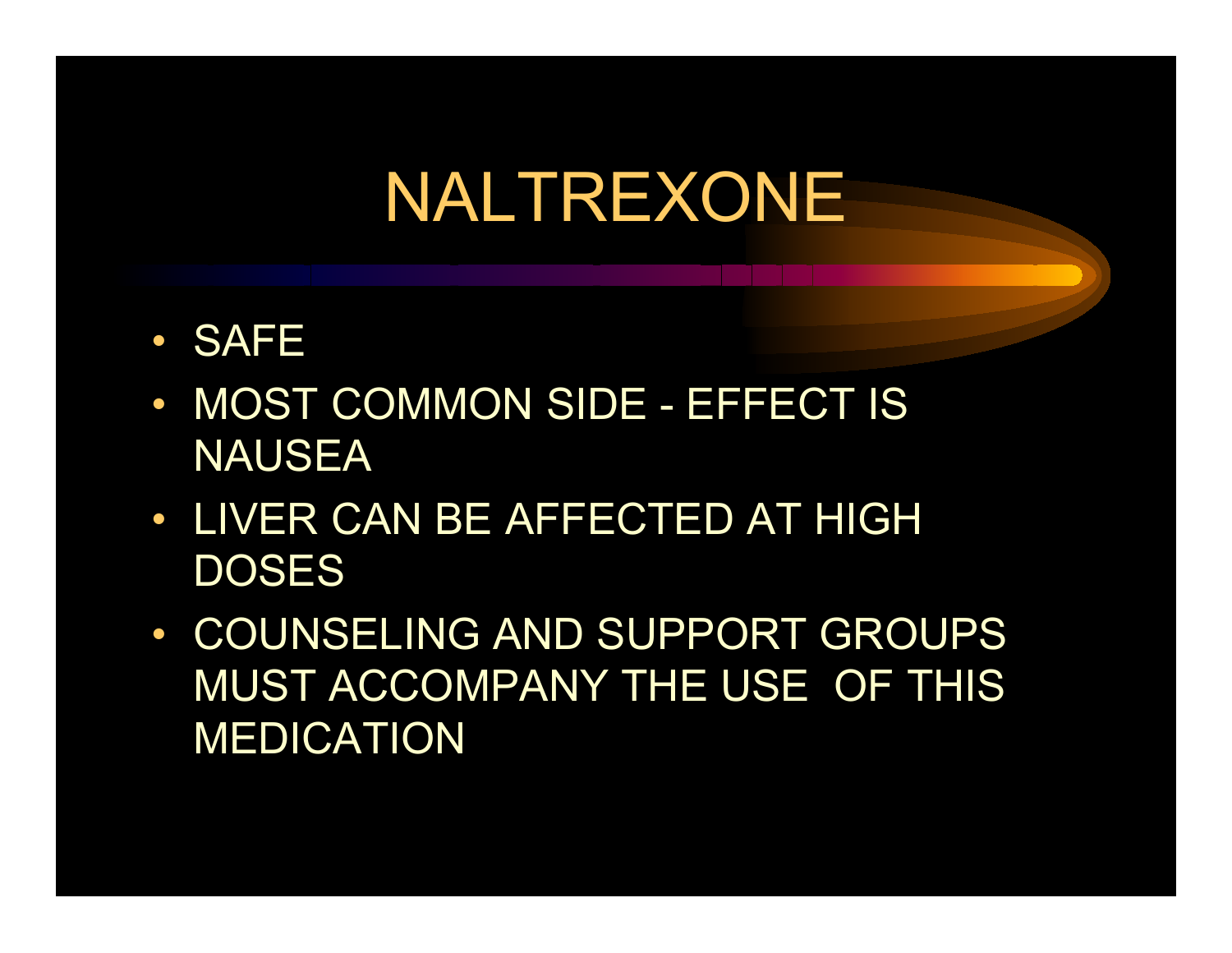### GGT VALUES AT THE END OF THE STUDY



Volpicelli 1992, 1994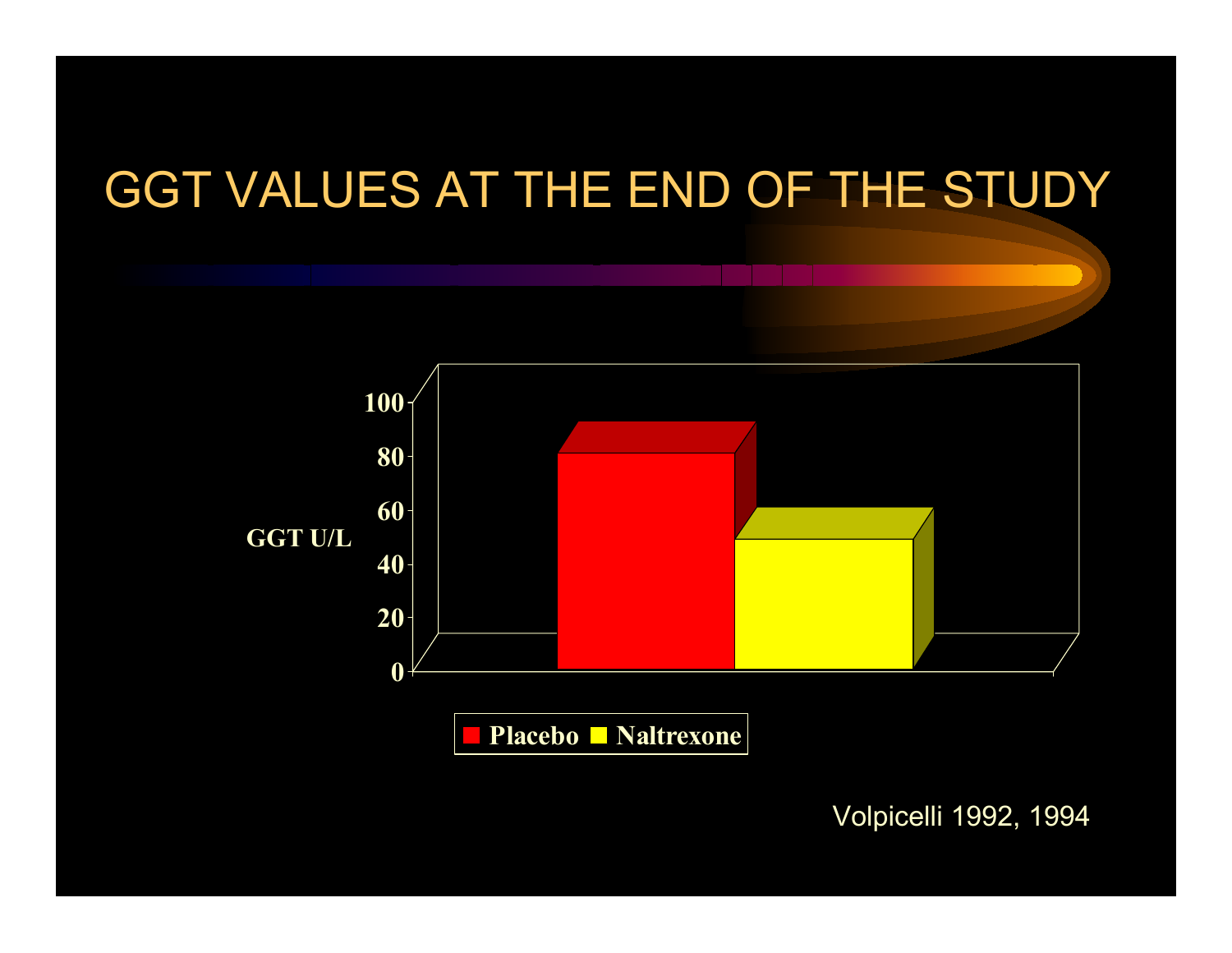#### MEDICATION COMPLIANCE AND TREATMENT OUTCOM E

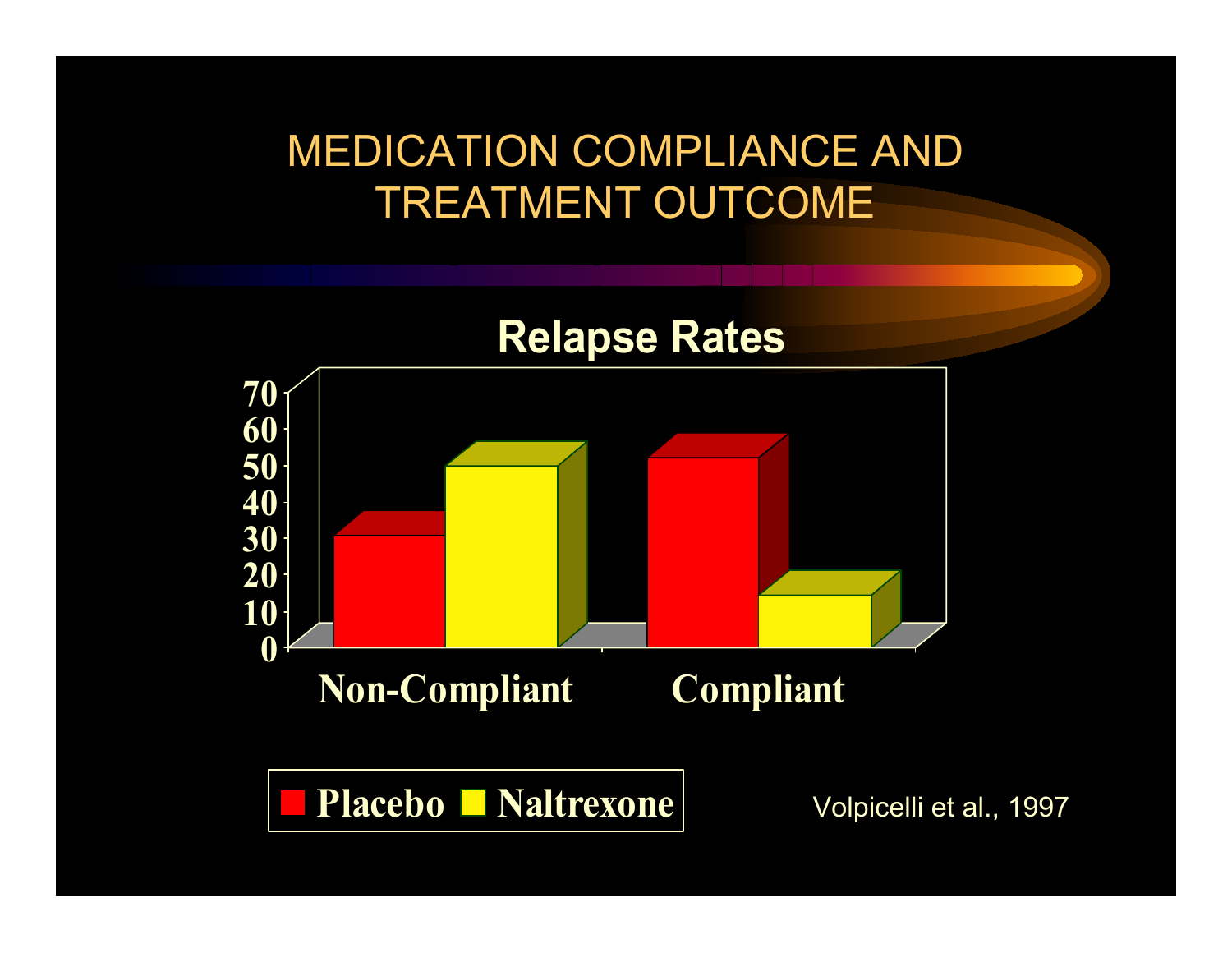#### SIDE EFFECTS WITH 50 MG/DAY NAL TREXONE

|                                          | Months 1-3                    |                          |
|------------------------------------------|-------------------------------|--------------------------|
|                                          | <b>Naltrexone</b><br>$N = 54$ | <b>Placebo</b><br>$N=45$ |
| <b>Headaches</b>                         | 20.4                          | 11.1                     |
| <b>Agitation/Anxiety</b>                 | 16.7                          | 17.8                     |
| <b>Nausea</b>                            | 13.0                          | 4.4                      |
| Vomiting                                 | 0                             | 2.2                      |
| <b>Increased Sexual</b><br><b>Desire</b> | 14.8                          | 15.6                     |

Volpicelli et al., 1995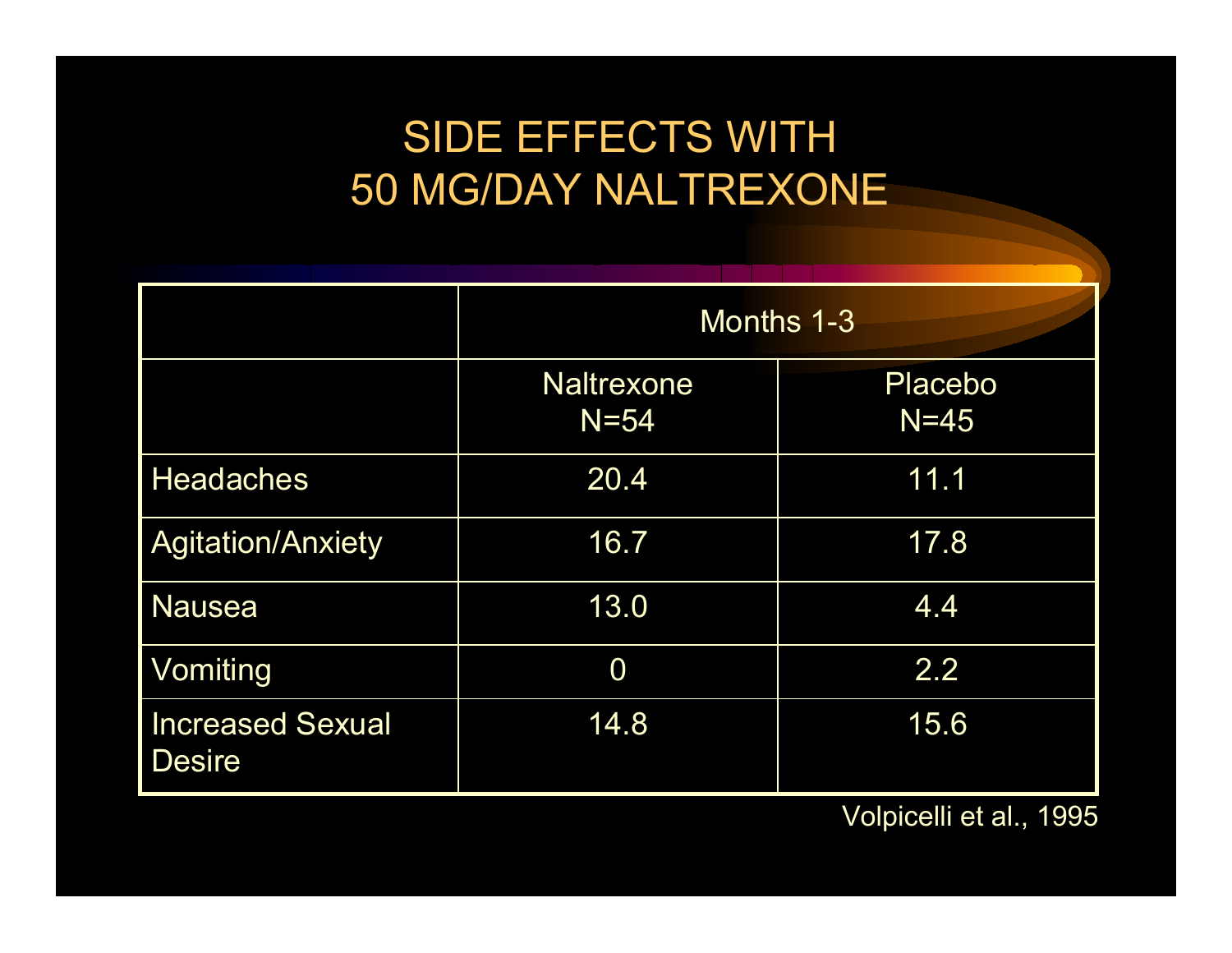#### SIDE EFFECTS WITH 100 MG/DAY NALTREXONE

|                                          | Months 1-3                     |                   |
|------------------------------------------|--------------------------------|-------------------|
|                                          | <b>Naltrexone</b><br>$N = 119$ | Placebo<br>$N=61$ |
| <b>Headaches</b>                         | 19.3                           | 13.1              |
| <b>Agitation/Anxiety</b>                 | 10.1                           | 13.1              |
| <b>Nausea</b>                            | $11.8*$                        | 3.3               |
| Vomiting                                 | 6.7                            | 1.6               |
| <b>Increased Sexual</b><br><b>Desire</b> | 5.9                            | 6.5               |

Volpicelli et al., 2001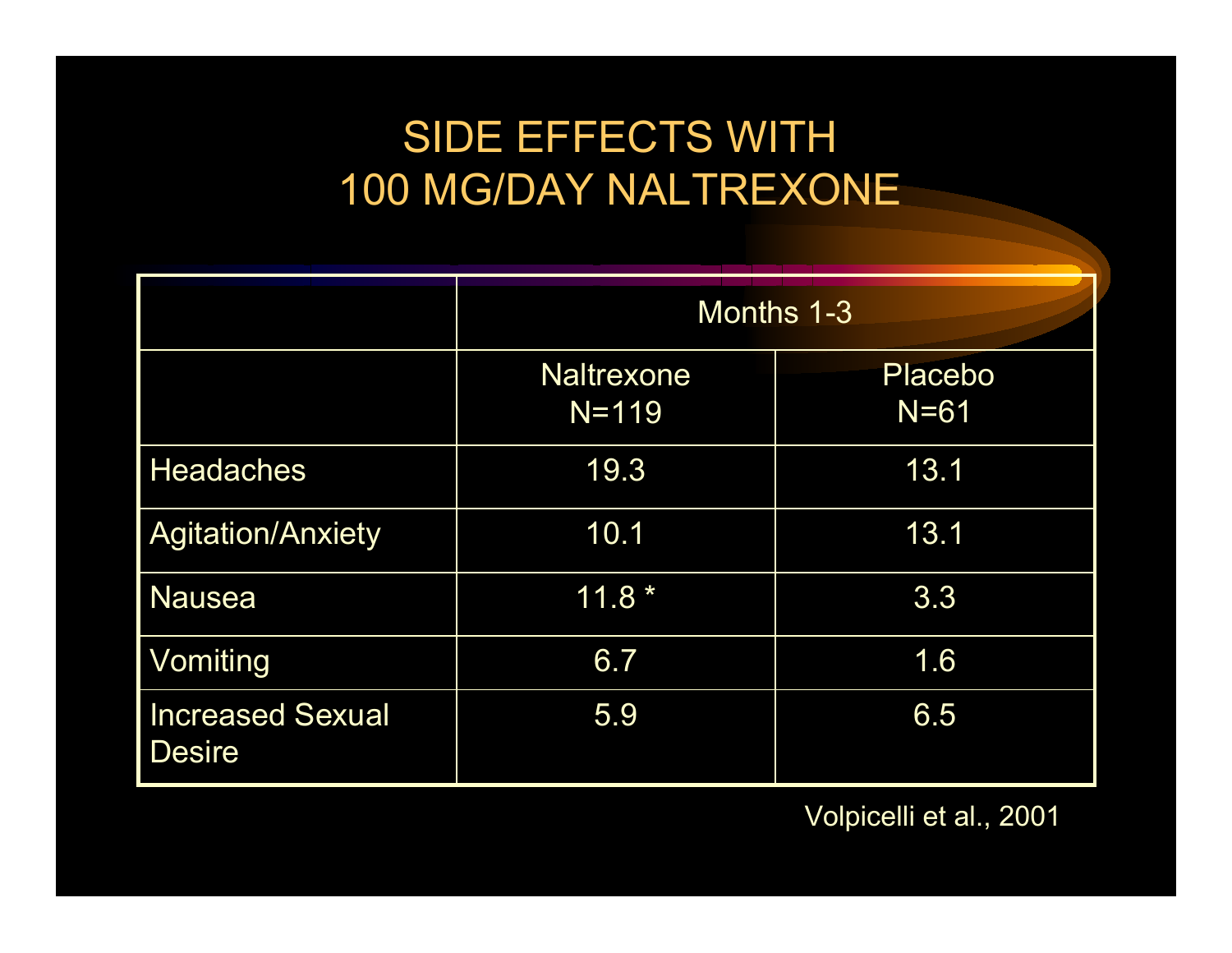### STARTING AND ENDING NALTREXONE TREATMENT

- THERE MAY BE FEWER SIDE EFFECTS WITH NALTREXONE WHEN INITIATED FOLLOWING ALCOHOL DETOXIFICATION
- SHORT-TERM NALTREXONE TREATMENT (3 MONTHS) MAY NOT BE AS EFFECTIVE AS LONG-TERM TREATMENT
- THE USE OF CBT THERAPY IN CONJUNCTION WITH NALTREXONE TREATMENT MAY PROVIDE SYNERGISTIC EFFECTS WHEN NALTREXONE IS STOPPED
- $\bullet$  NALTREXONE MAY BE USED ON AN AS-NEEDED BASIS FOLLOWING A COURSE OF DAILY NALTREXONE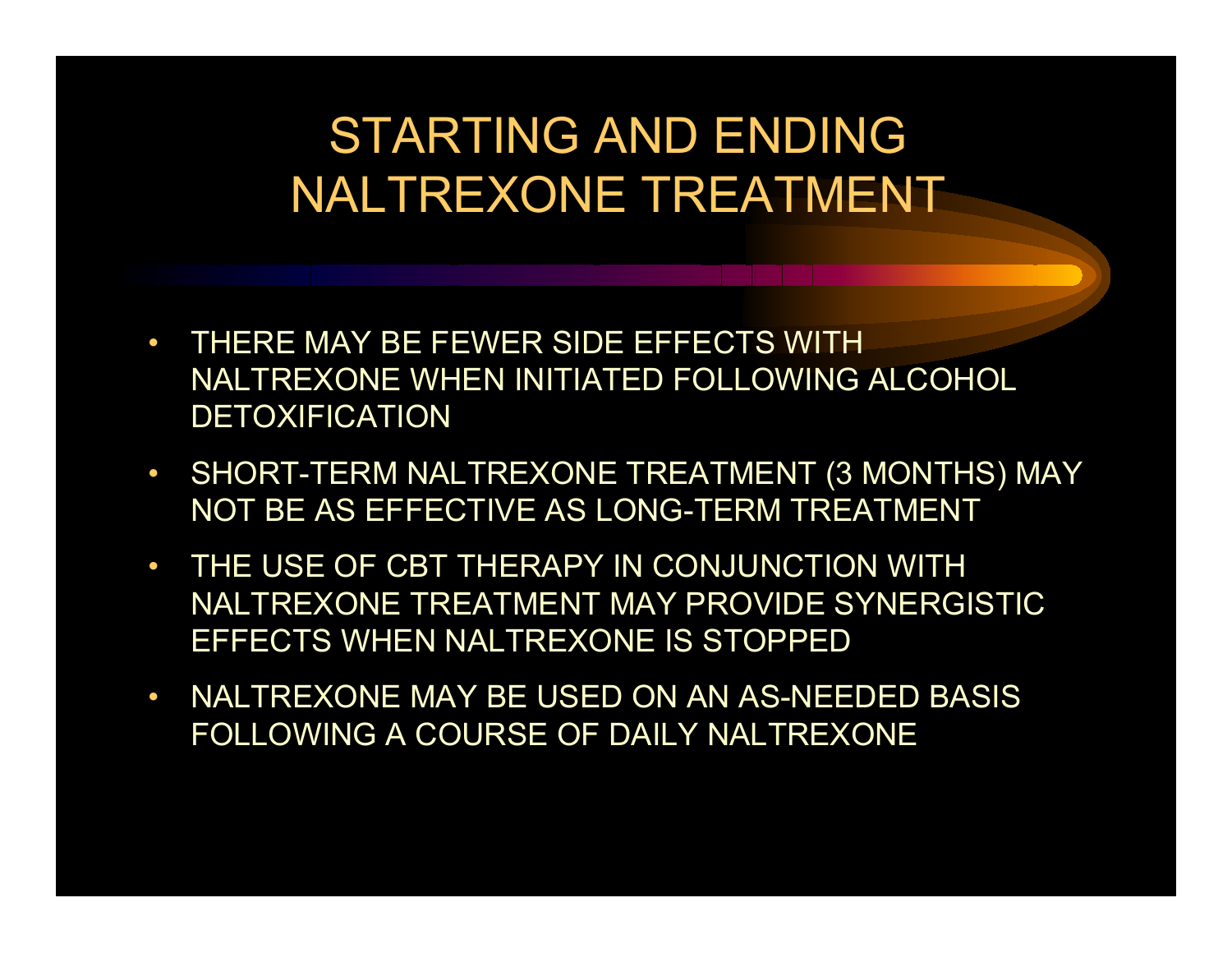• DEPOT NALTREXONE - WORK BEING DONE BY COMER, COLLINS, NUWAYSER, KLEBER AND FISCHMAN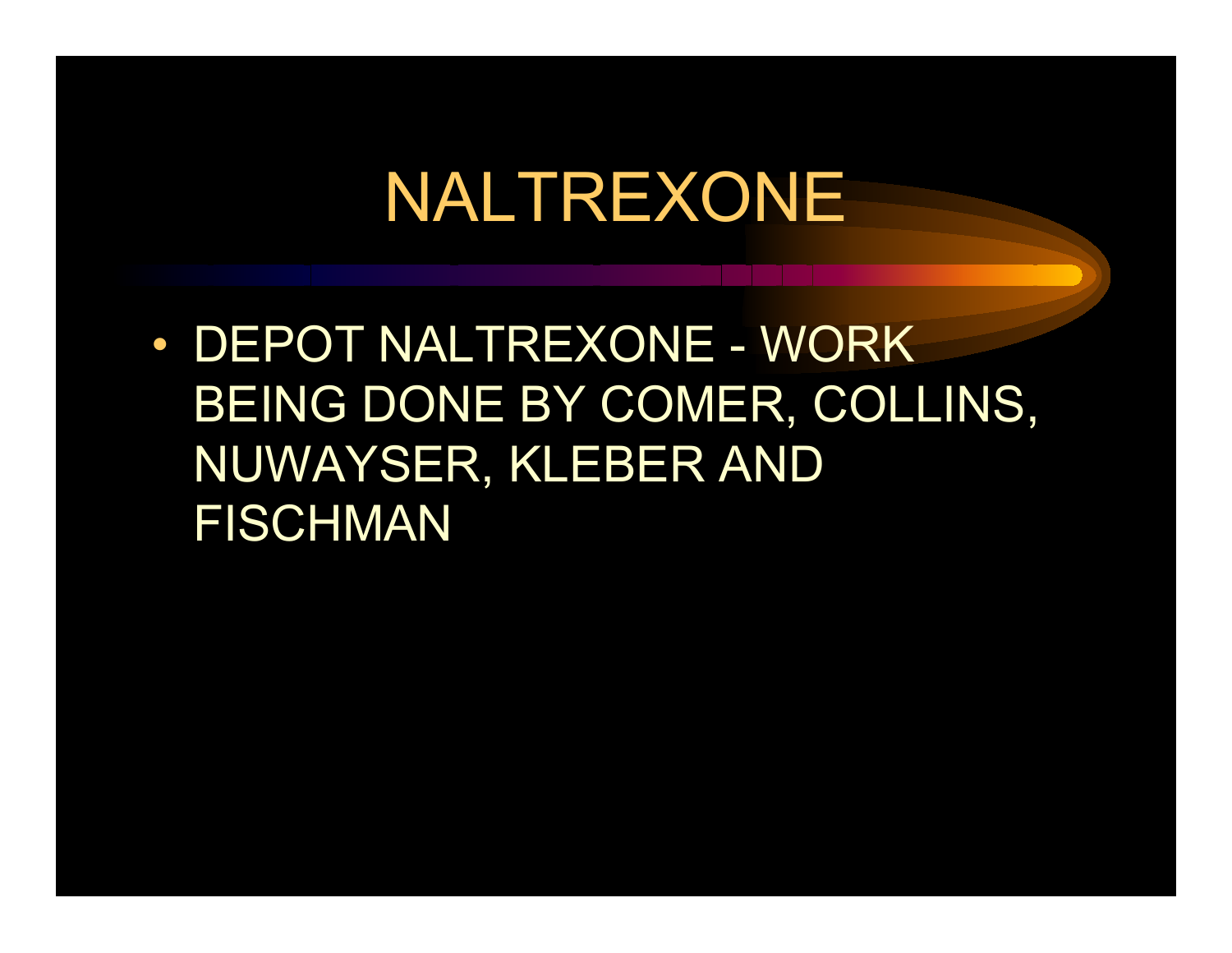- CLINICAL TRIALS OF EFFECTIVENESS (RANDOMIZED AND PLACEBO CONTROLLED)
	- INITIAL WAS VOLPICELLI AND O'MALLEY
	- 6 FOUND NALTREXONE EFFECTIVE THOUGH RELAPSE DEFINITION DIFFERED ( 5 OR > DRI NKS ON 1 OCCASION, 5 OR > DRINKING OCCASIONS IN 1 WEEK, ARRIVING AT CLINIC INT OXICATED)
	- 1 FOUND NALTREXONE NOT EFFECTIVE
	- META ALANLYSIS: MODERATELY EFFECTIVE
	- NEJ M KRYSTAL ET AL DEC 13, 2001
		- NOT EFFECTIVE IN MEN WITH CHRONIC, SEVERE ALCOH OL DEPENDENC E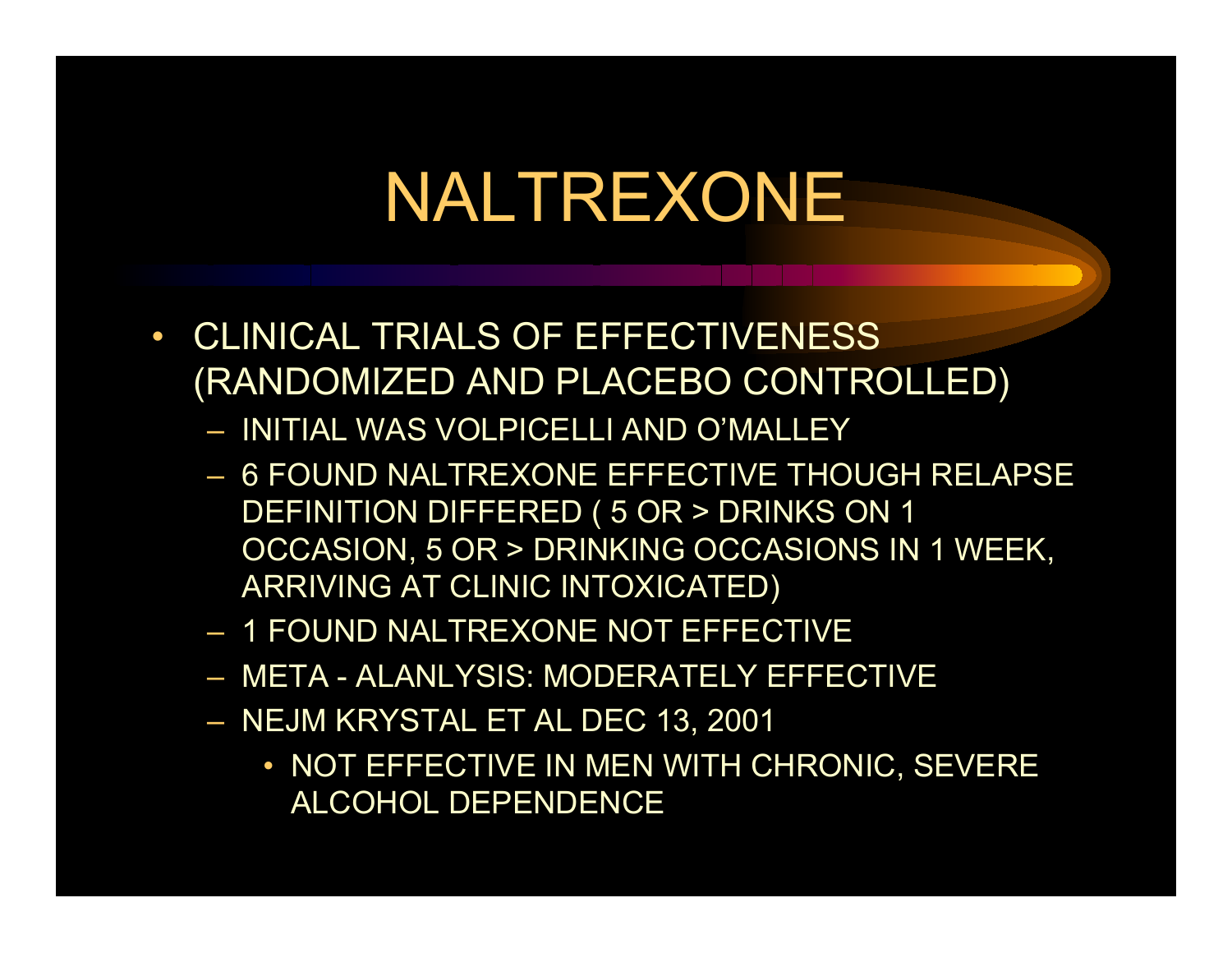- $\bullet$  CLINICAL TRIALS - SPECIAL POPULATIONS
	- COMBINATI ON WITH SSRI'S, ACAMP ROSATE, AND **ONDANSETRON**
	- EARLY PROBLEM DRINKERS
	- ALASKAN NATIVES
	- EATING DISORDER PATIENTS
	- PTSD PATIENTS
	- NICOTINE DEPENDENT PATIENTS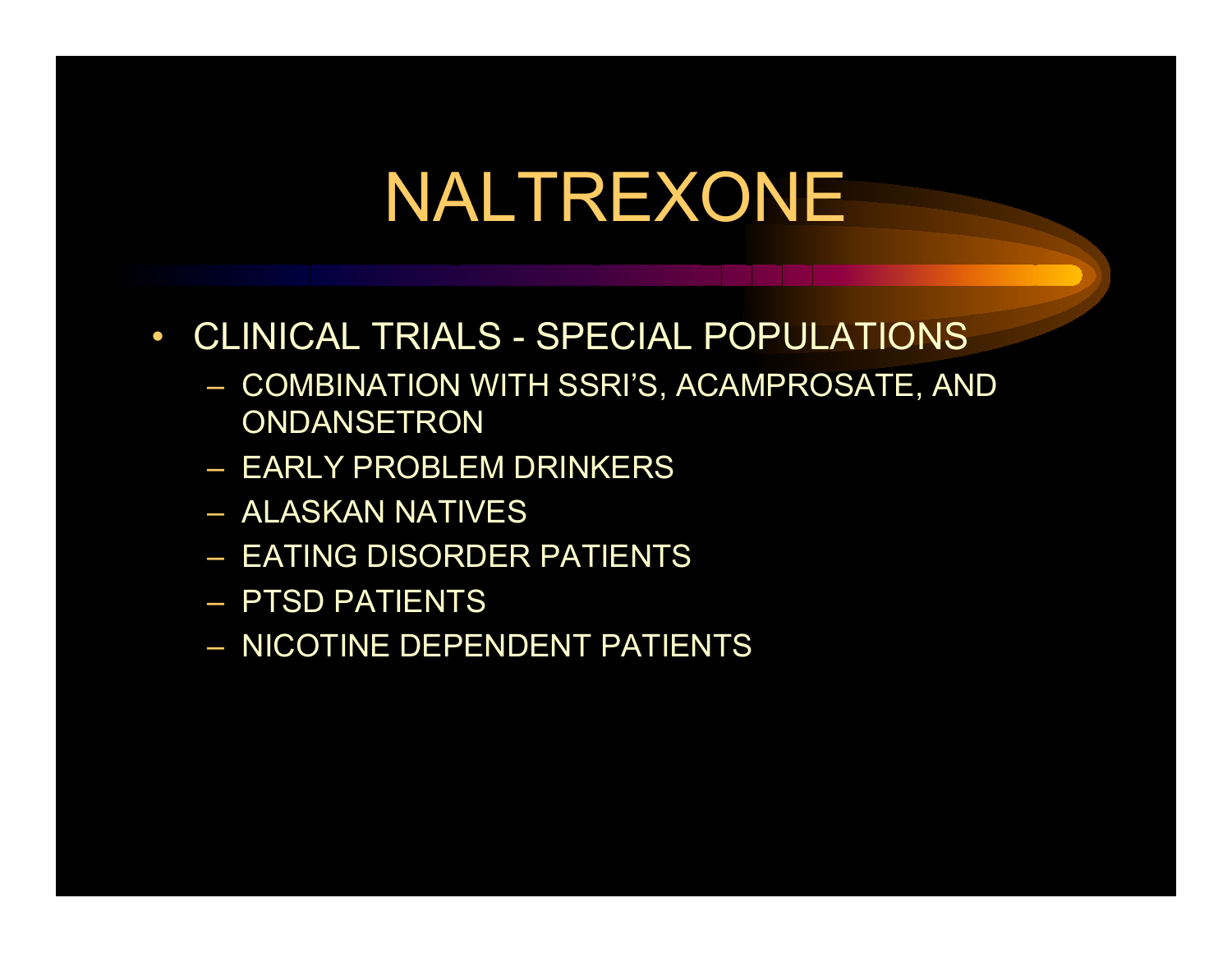### CONCLUSIONS

- • ESPECIALLY EFFECTIVE IN SUBJECTS WITH A STRONG FAMILY HISTORY OF ALCOHOLISM, HIGH LEVELS OF INITIAL CRAVING, AND FOR SUBJECTS WHO RELIABLY TAKE THE MEDICATION
- $\bullet$ SAFE IN DOSES OF 100 MG PER DAY
- $\bullet$  EFFECTIVE IN A VARIETY OF TREATMENT SETTINGS INCLUDING PRIMARY S ETTINGS WHERE MOTIVATION TO STAY IN TREATMENT AND TAKE MEDICATIONS I S SUPPORTED
- $\bullet$ • LONG-TERM TREATMENT (9 MONTHS) IS MORE EFFECTIVE THAN SHORT-TERM TRE ATMENT (3 MONTHS)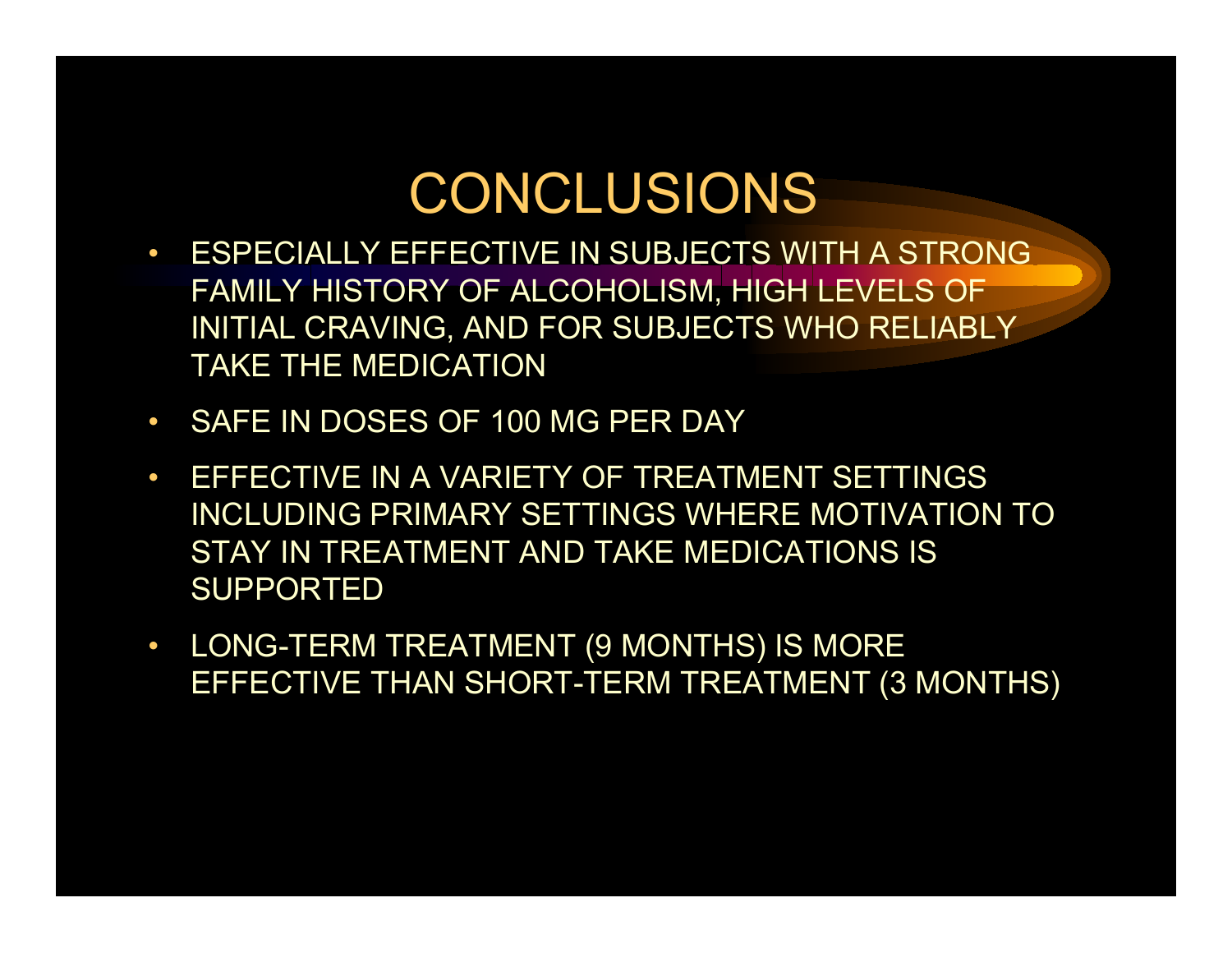## NALMEFENE

- CURRENT LY BEING USED IN ANESTHESIA TO REVERSE THE EFFECTS OF NARCOTIC PAIN **RELIEVERS**
- OPIATE ANTAGONIST (WORKS ON ALL OPIATE RECEPTORS)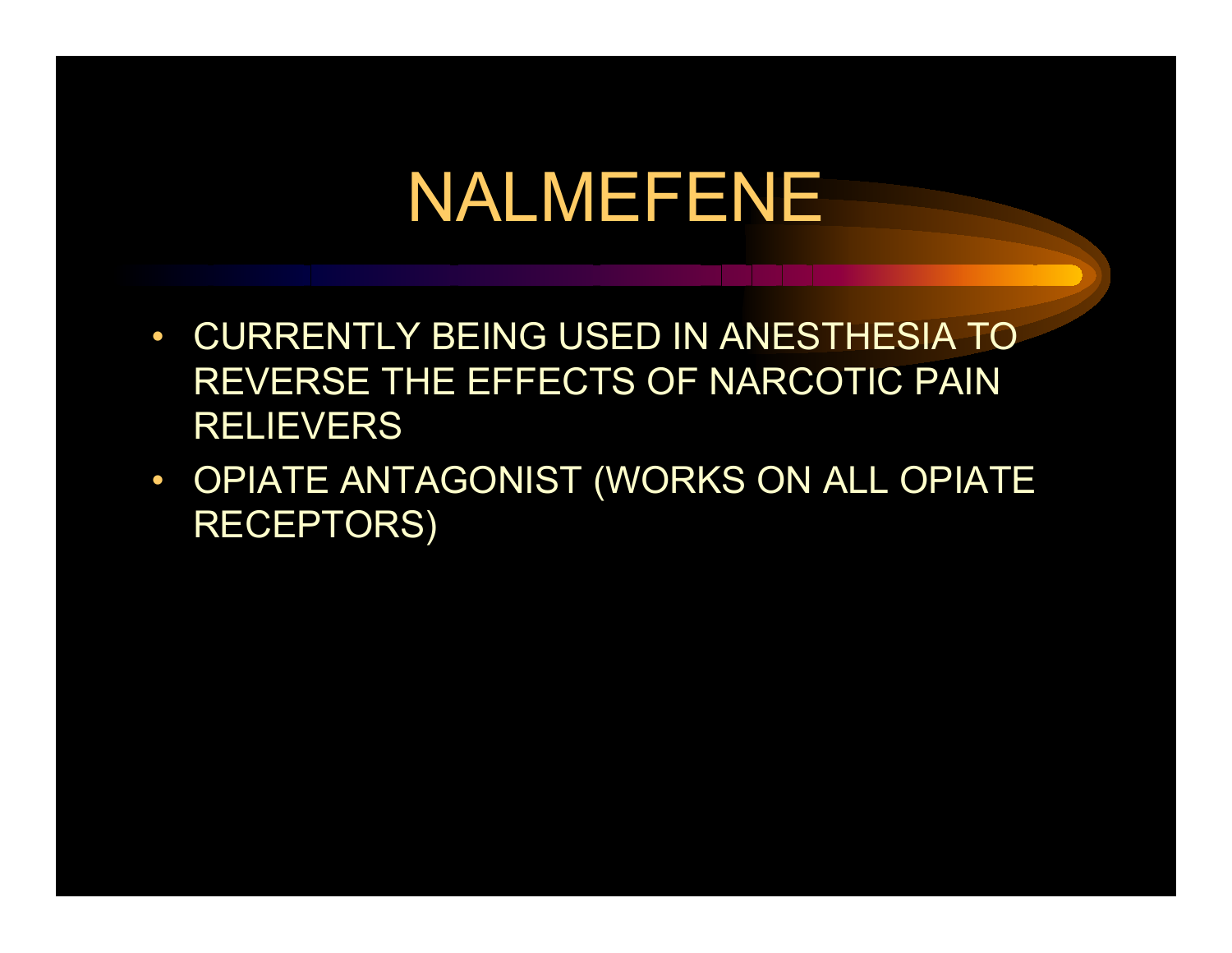## NALMEFENE

- $\bullet$  APPEARS TO LAST LONGER AND BE A MORE POTENT DOPAMINE BLOCKER THAN NALTREXONE
- $\bullet$  FOUND TO REDUCE CRAVINGS AND PREVENT RELAPSE IN ALCOHOL DEPENDENT PATIENTS
	- STUDIES SHOW THAT PATIENTS RECEIVING NALMEFENE WERE 2.4 TIMES LESS LIKELY TO RELAPSE T O HEAVY DRINKING THAN THOSE IN THE CONTR O L G ROUP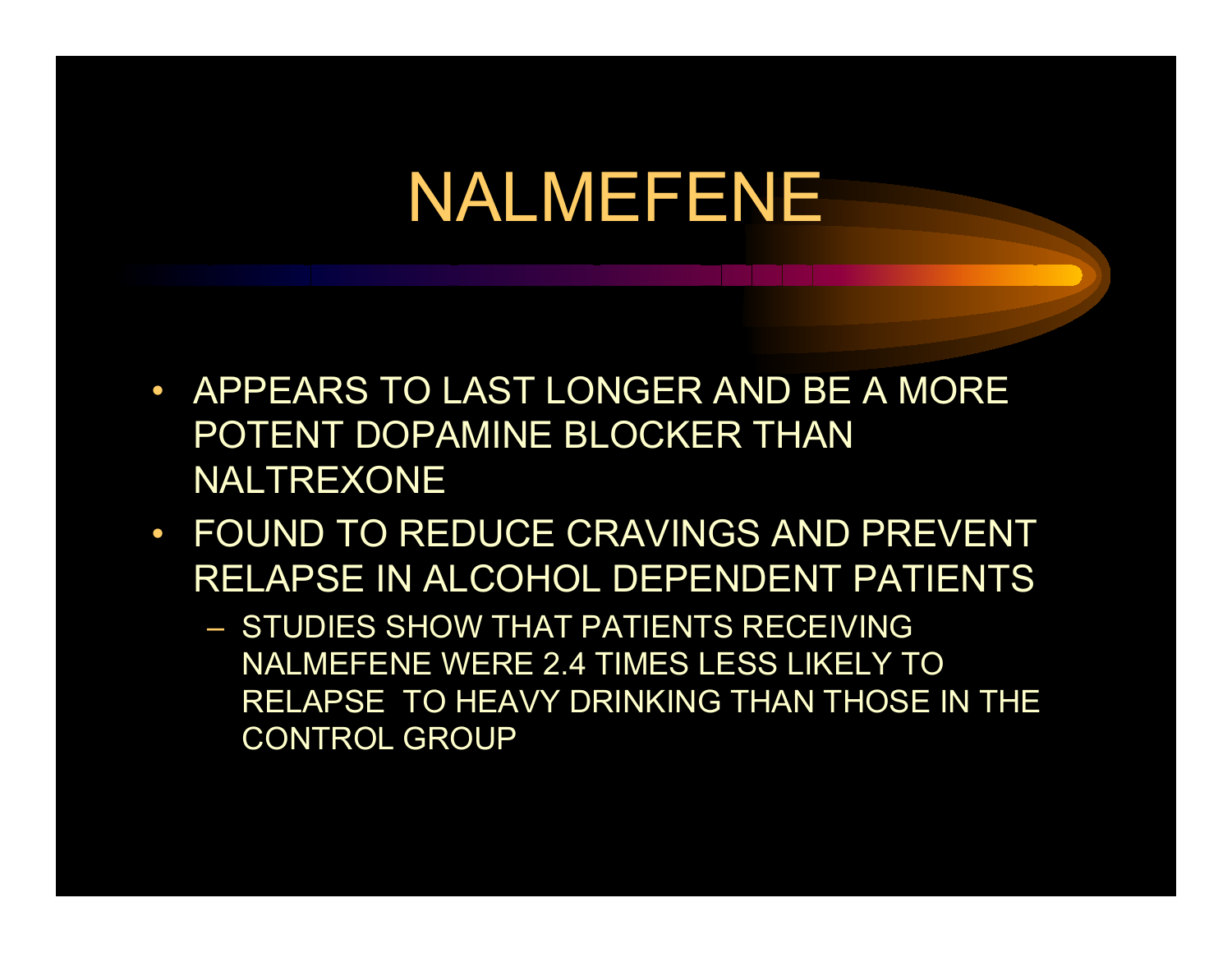### NALMEFENE

- $\bullet$  DR. BARBARA MASON'S WORK SHOWS IN A 12 WEEK TRIAL THAT PATIENTS TREATED WITH NALMEFENE WERE 2.4 TIMES LESS LIKELY TO RELAPSE WITH ALCOHOL THAN THOSE TREATED WITH PLACEBO.
- DR. ELIE NUWAYSER IS WORKING ON AN INJECTABLE, SUSTAINED RELEASE DEPOT FORM OF NALMEFENE.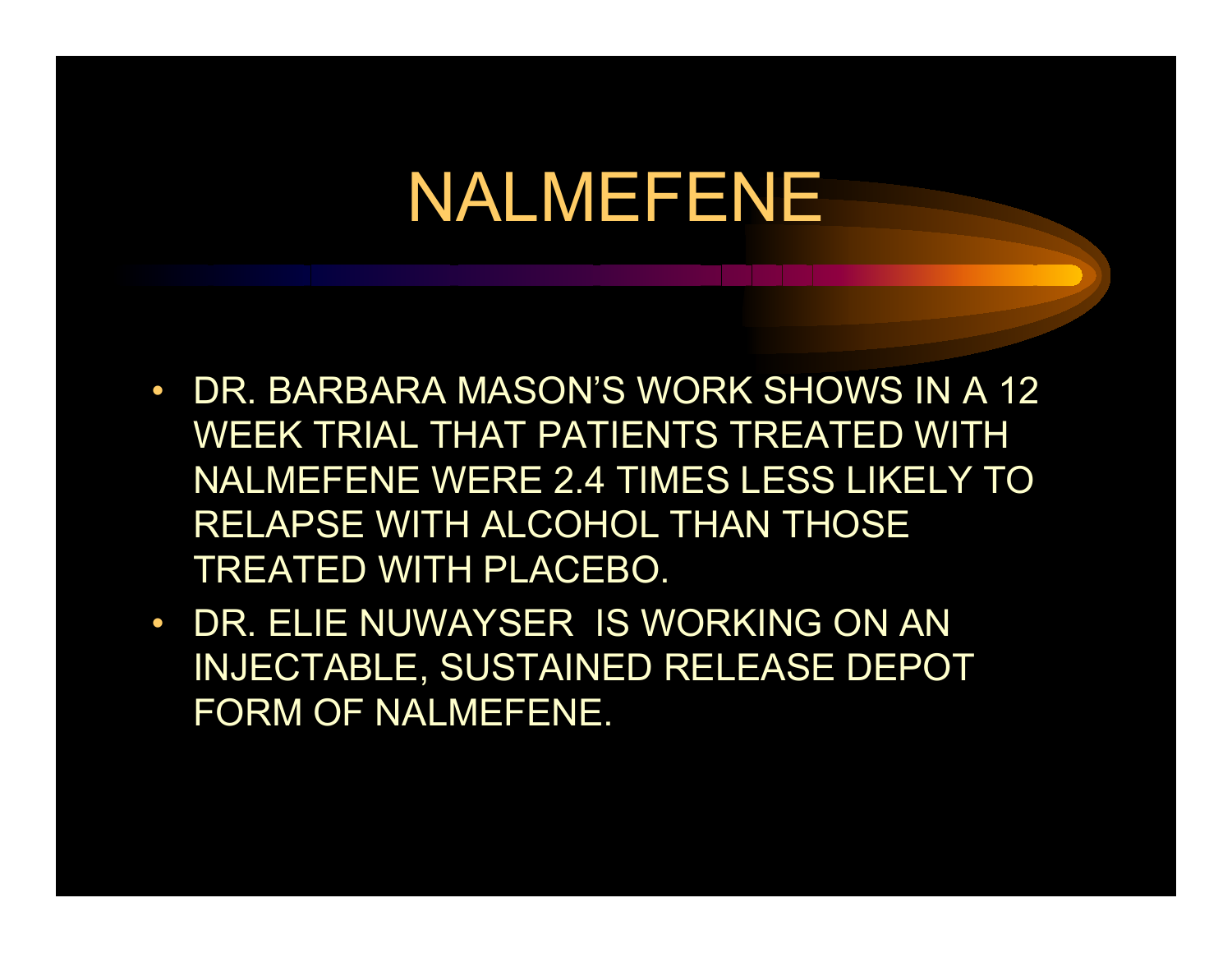# NEURONTIN®

- $\bullet$ • AN ANTICONVULSANT
- $\bullet$ GENERIC = GABAPENTIN
- $\bullet$  USE D FOR:
	- PAIN MANAGEMENT
	- ANXIETY DISORDERS
	- INSOMNIA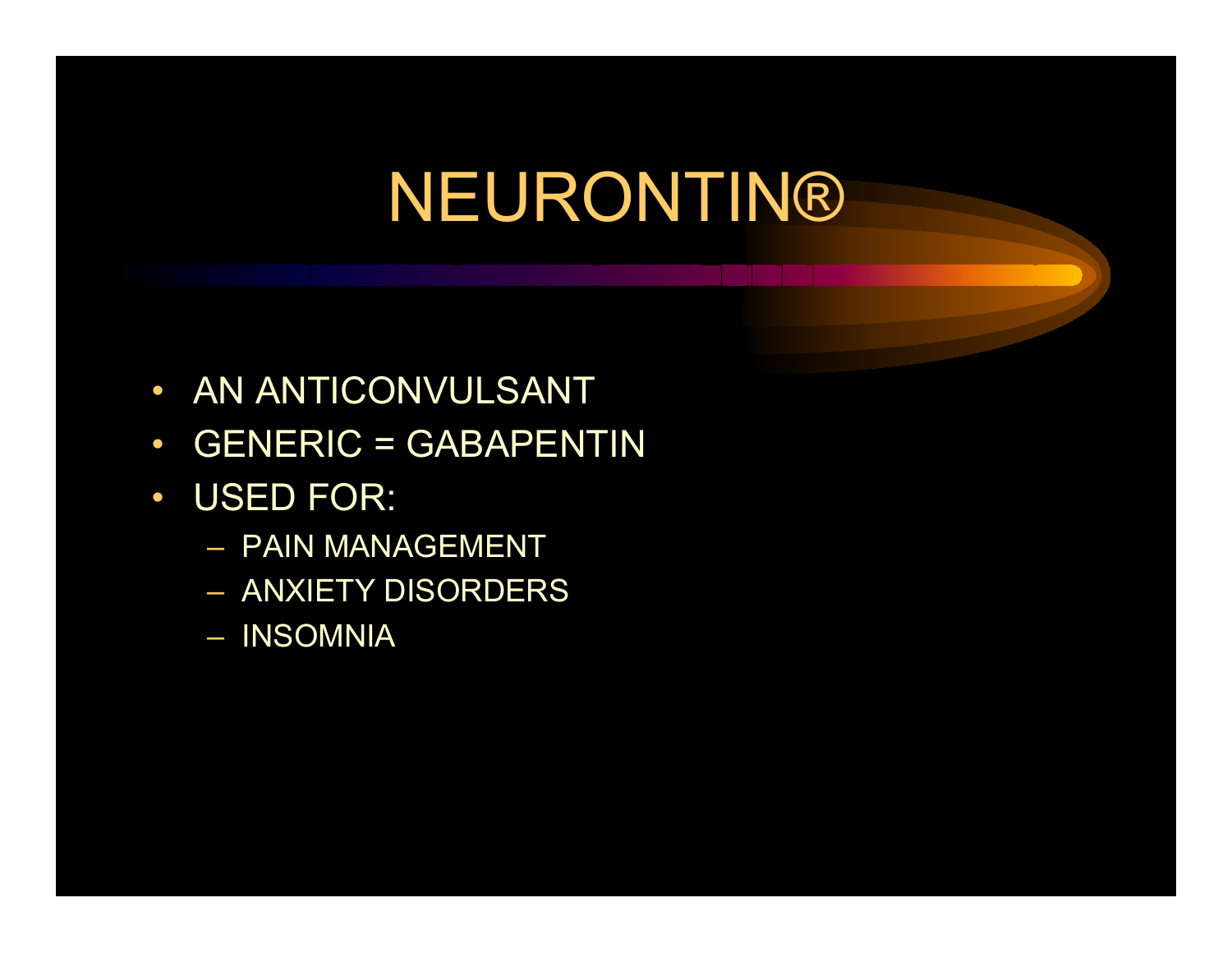# NEURONTIN

 $\bullet$  DR. KIRK BROWN IS STUDYING THE USE OFNEURONTIN IN THE ALCOHOL DEPENDENT PATIENT AND HAS HAD GOOD RES ULTS IN AMELIORATING THE INSOMNIA WITH TITRATING THE MEDICATION UP TO 1500 MG A DAY.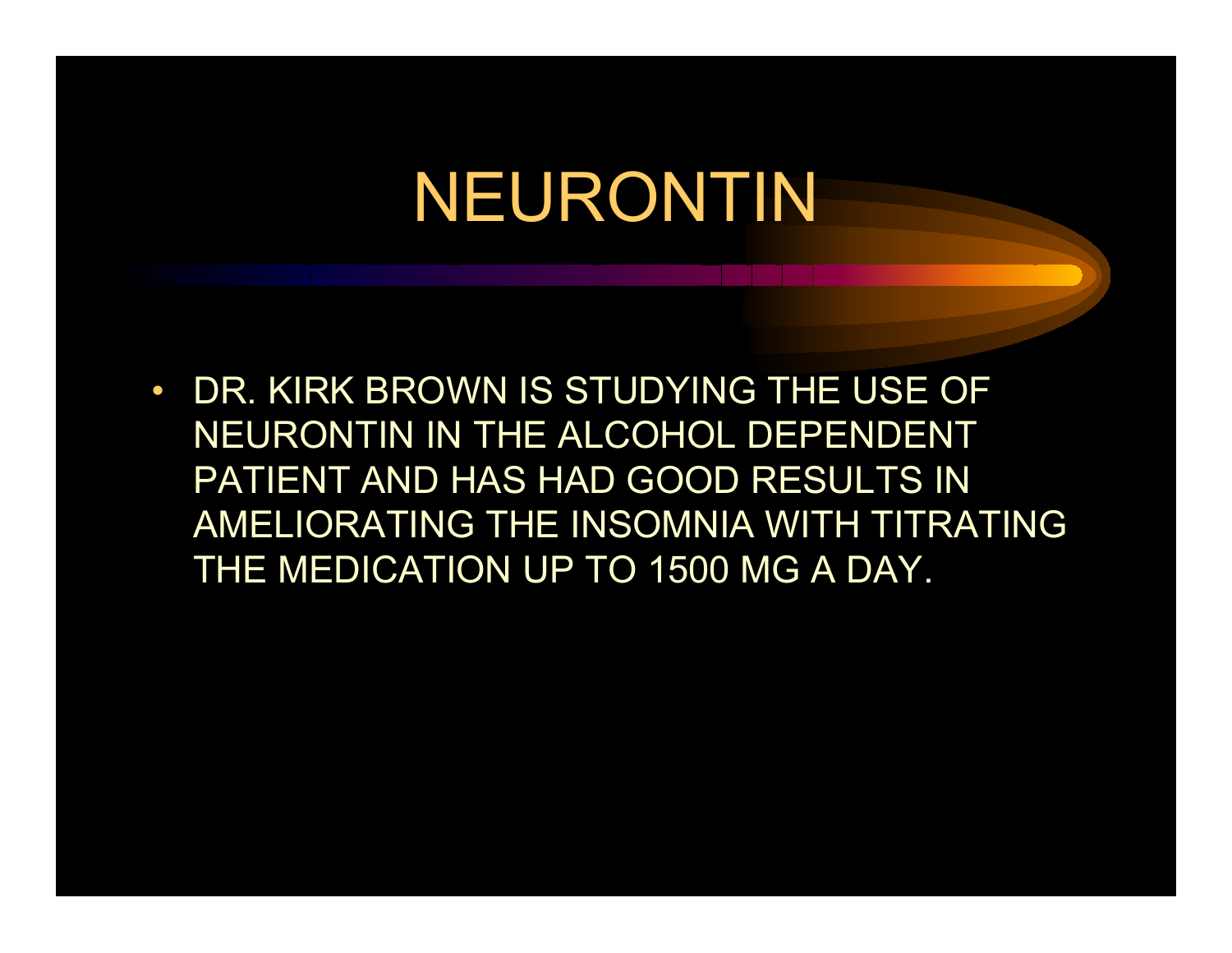#### SSRI'S

- PROZAC® (FLUOXETINE) FOUND EFFECTIVE IN TREATING ALCOHOLICS WITH CO - OCCURRING PSYCH. DISORDERS ( CORNELIUS ET AL 1997) – DECREASED ALCOHOL USE AND DEPRESSION
- ZOLOFT® (SERTRALINE) FOUND EFFECTIVE IN ALCOHOLICS WITHOUT DEPRESSION, DECREASED ALCOHOL USE, BUT NOT IN ALCOHOLICS WITH DEPRESSION, NO BETTER THAN PLACEBO (PETTINATI ET AL 2001)
	- ? CERTAIN TYPES OF DEPRESSION AND CERTAIN TYPES OF ALCOHOLICS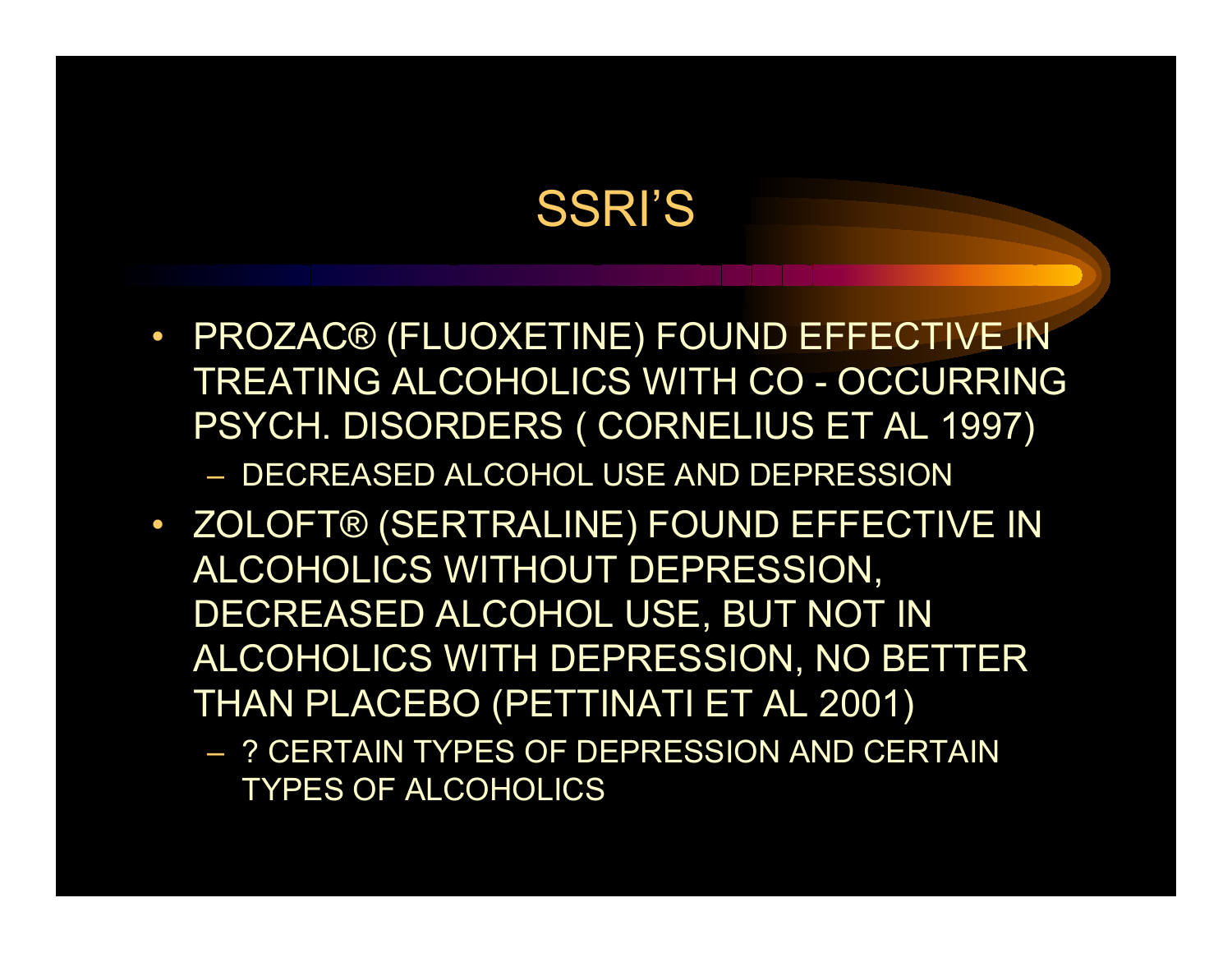## ZOLFRAN®

- $\bullet$ AN ANTI - EMETIC USED IN CHEMOTHERAPY P ATIENTS
- $\bullet$ GENERIC F ORM = OND ANSETRON
- $\bullet$ • SEROTONIN3 (5-HT3) ANTAGONIST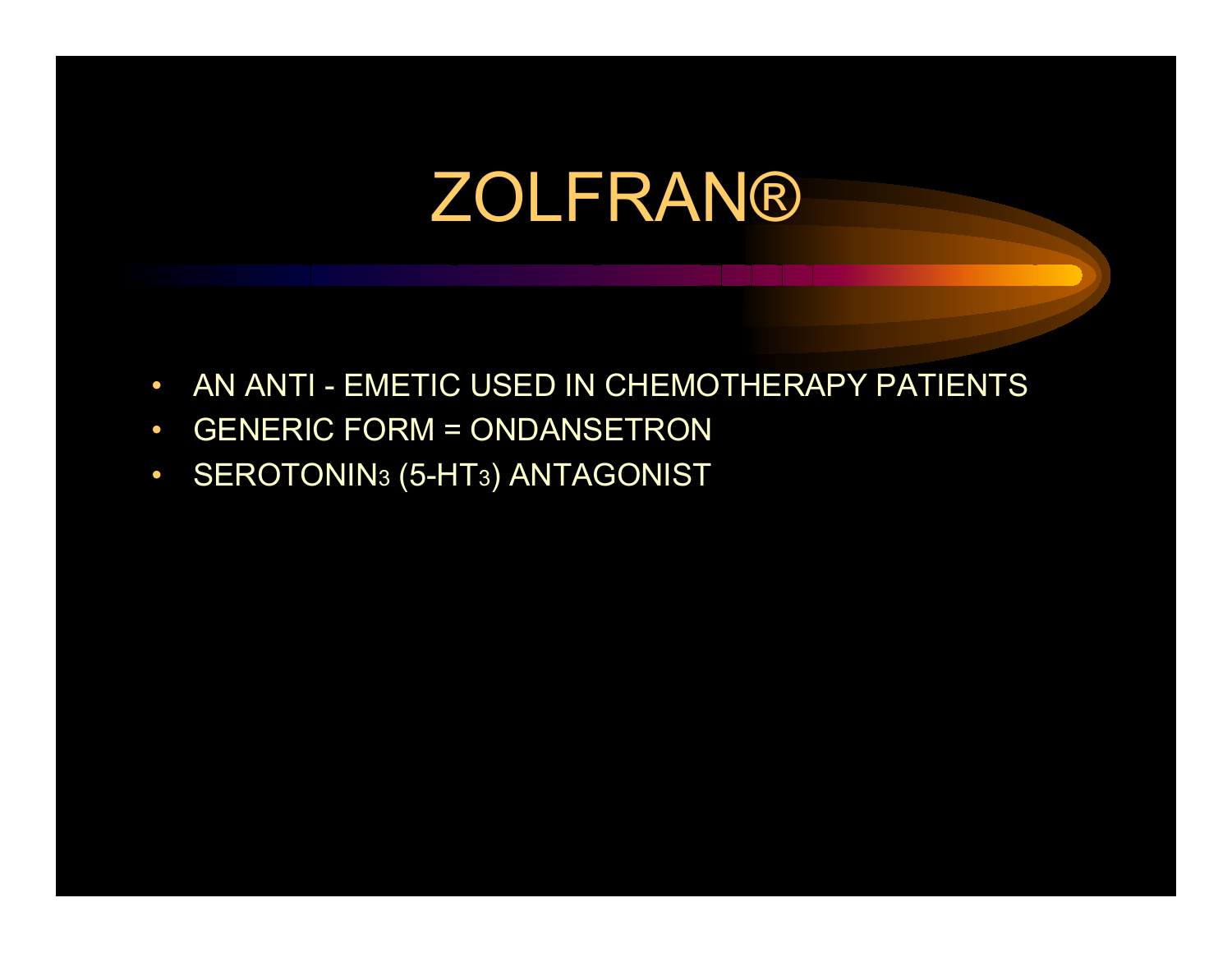## ZOLFRAN®

- SEROTONIN IS IMPLICATED IN ALCOHOLIC DRINKING BEHA VIOR, ESPECIALLY THE SEROTONIN 3 RECEPTOR AND ITS EFFECT ON DOPAMINE.
- IF THIS RECEPTOR COULD BE BLOCKED, THERE WOULD BE A DECREASE IN ALCOHOL INDUCED DOPAMINE RELEASE AND THUS A DECREASE IN ALCOHOLIC DRINKING BEHAVIOR (DECREASE IN THE DESIRE TO DRINK)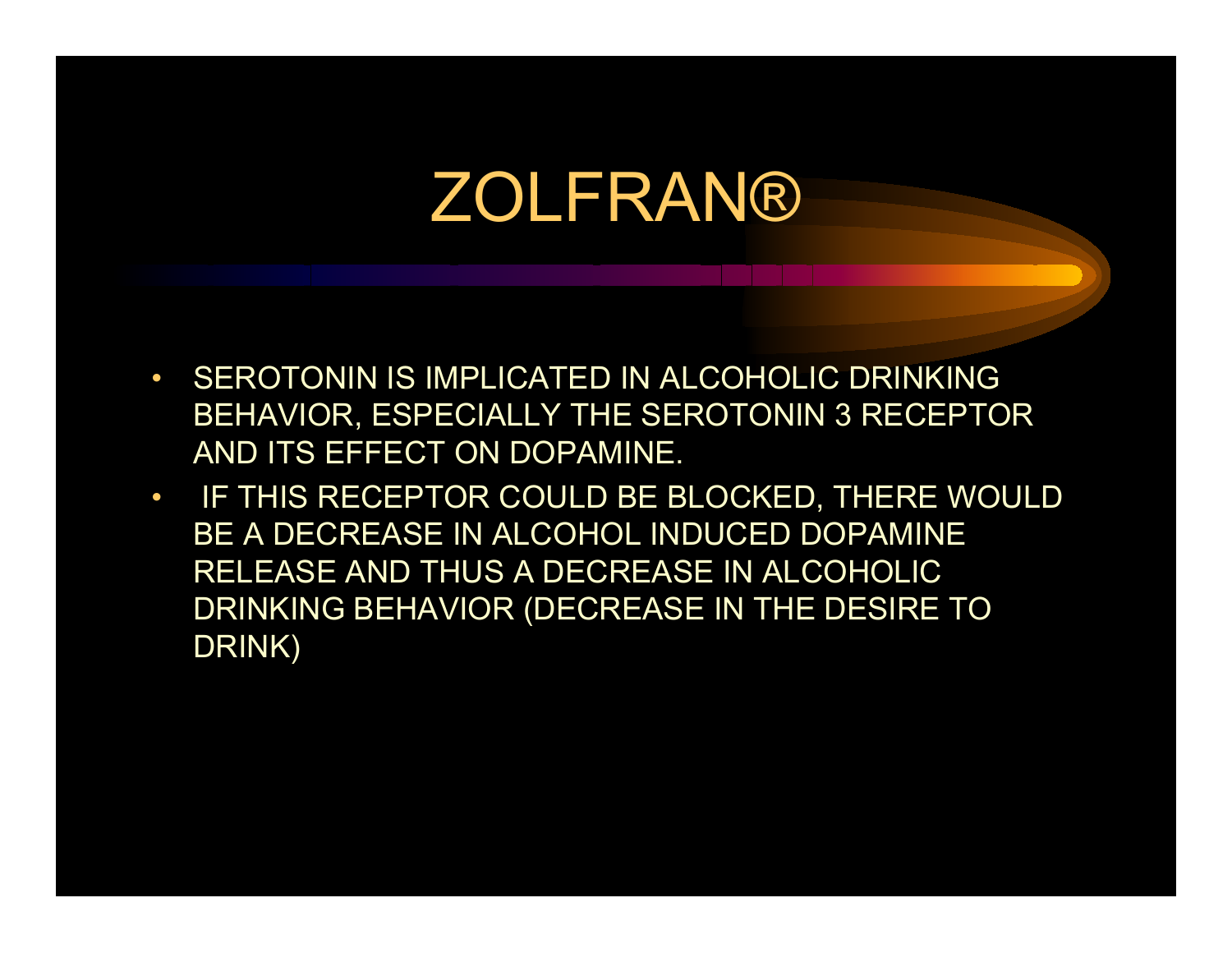## ZOLFRAN®

• WORK BY DR. BANKOLE JOHNSON SHOWED THAT EARLY ONSET ALCOHOLICS ( E ARLY ONSET OF AGE, B ROAD RANGE OF ANTISOCIAL BEHAVIORS, AND HIGH FAMILIAL LOADIN G ) DID WELL WIT H ONDANSETRON AND NALTREXONE COMBINE D, THOUGH THE INITIAL STUDY WAS SMALL.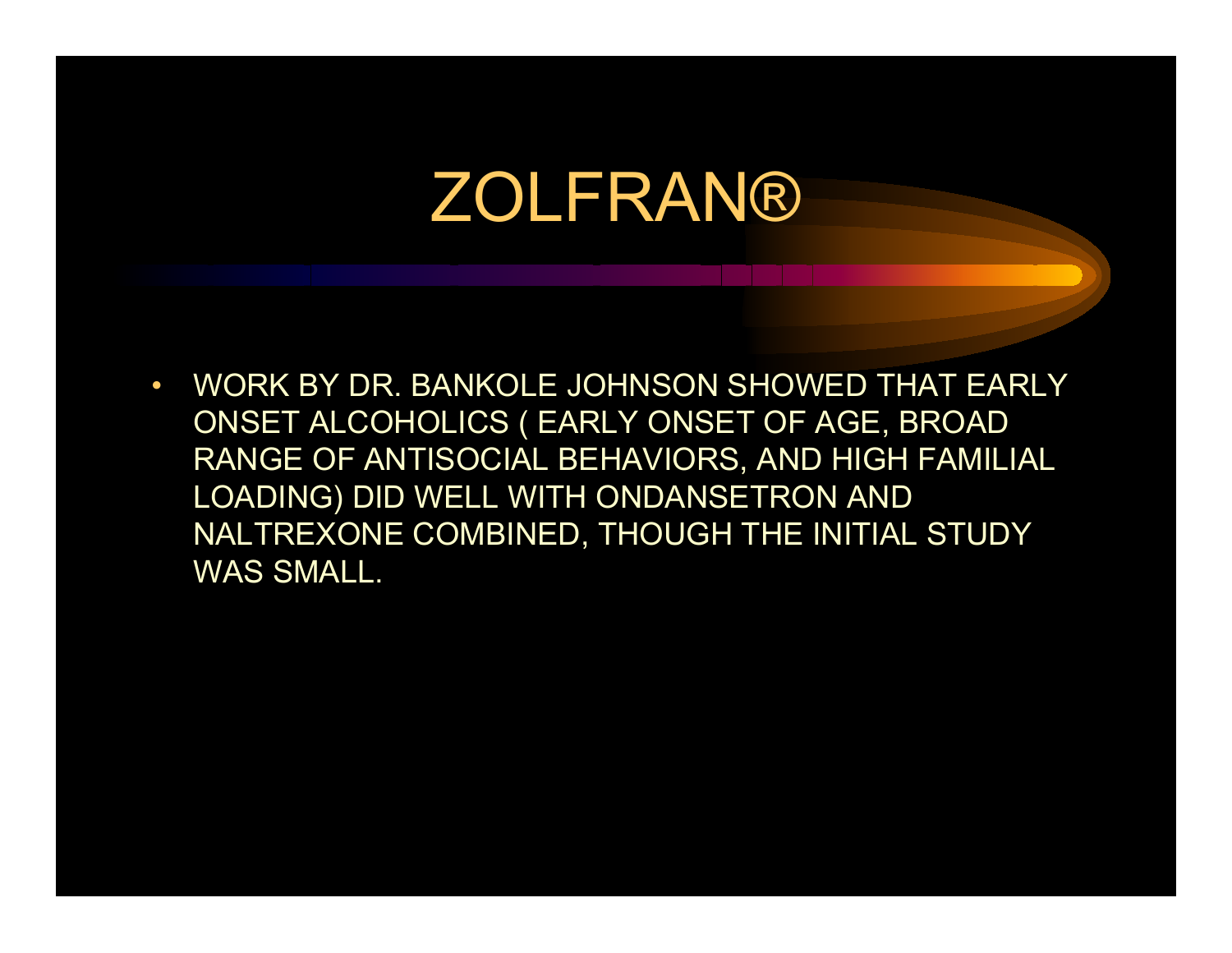- $\bullet$ GENERIC FORM= BUPROPION HYDROCHLORIDE
- $\bullet$  MARKETED FIRST AS AN ANTIDEPRESSANT– WELLBUTRIN® & WELLBUTRIN SR ®
- FIRST NON-NICOTINE MEDICATION APPROVED FOR SMOKING CESSATION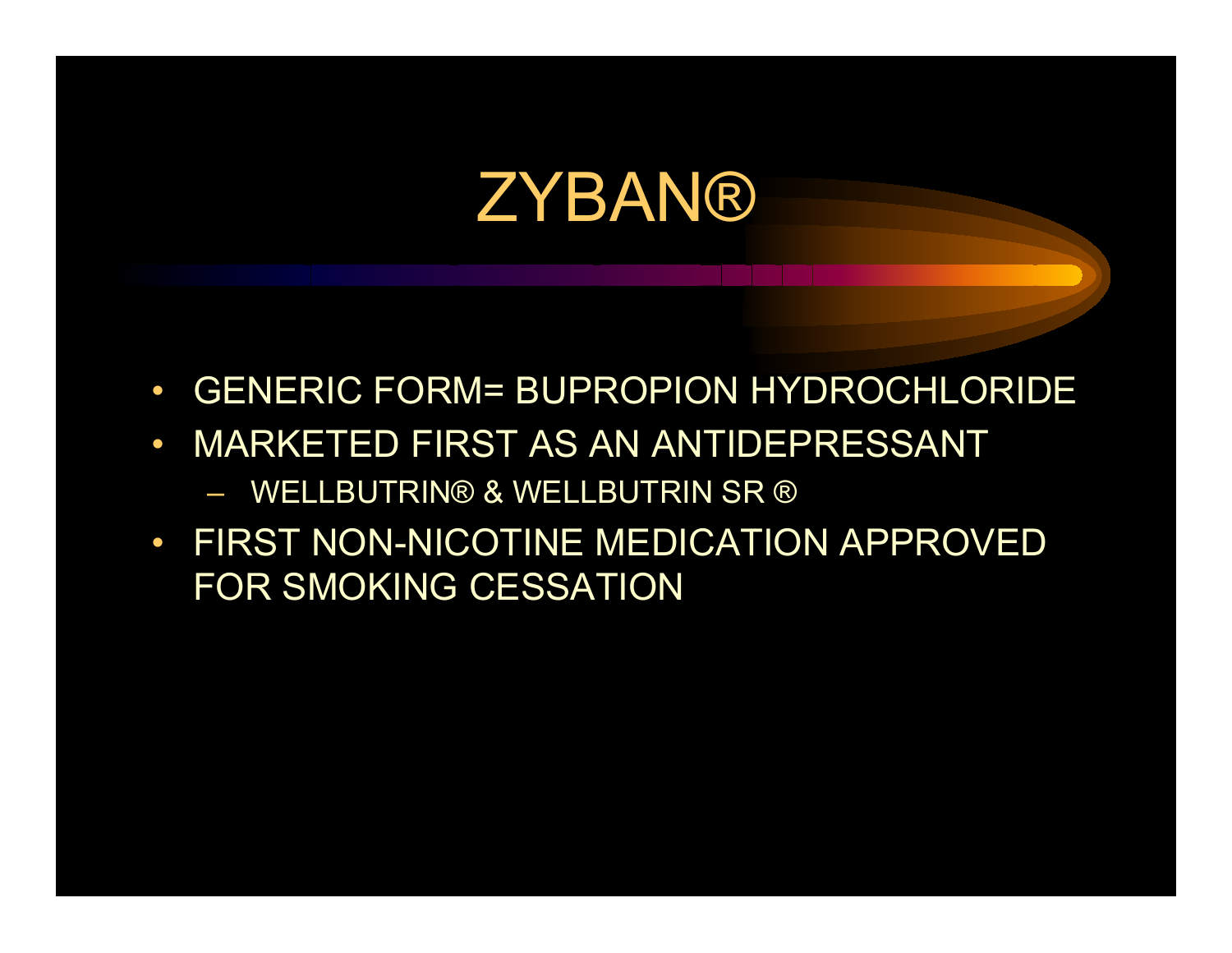- APPEARS TO WORK THRU THE DOPAMINE AND NOREPINEPHRINE PATHWAYS TO REDUCE **CRAVING**
- $\bullet$  CAN BE USED ALONE OR IN COMBINATION WITH NICOTINE REPLACEMENT MEDICATIONS
- $\bullet$  SIDE EFFECTS
	- DRY MOUTH
	- INSOMNIA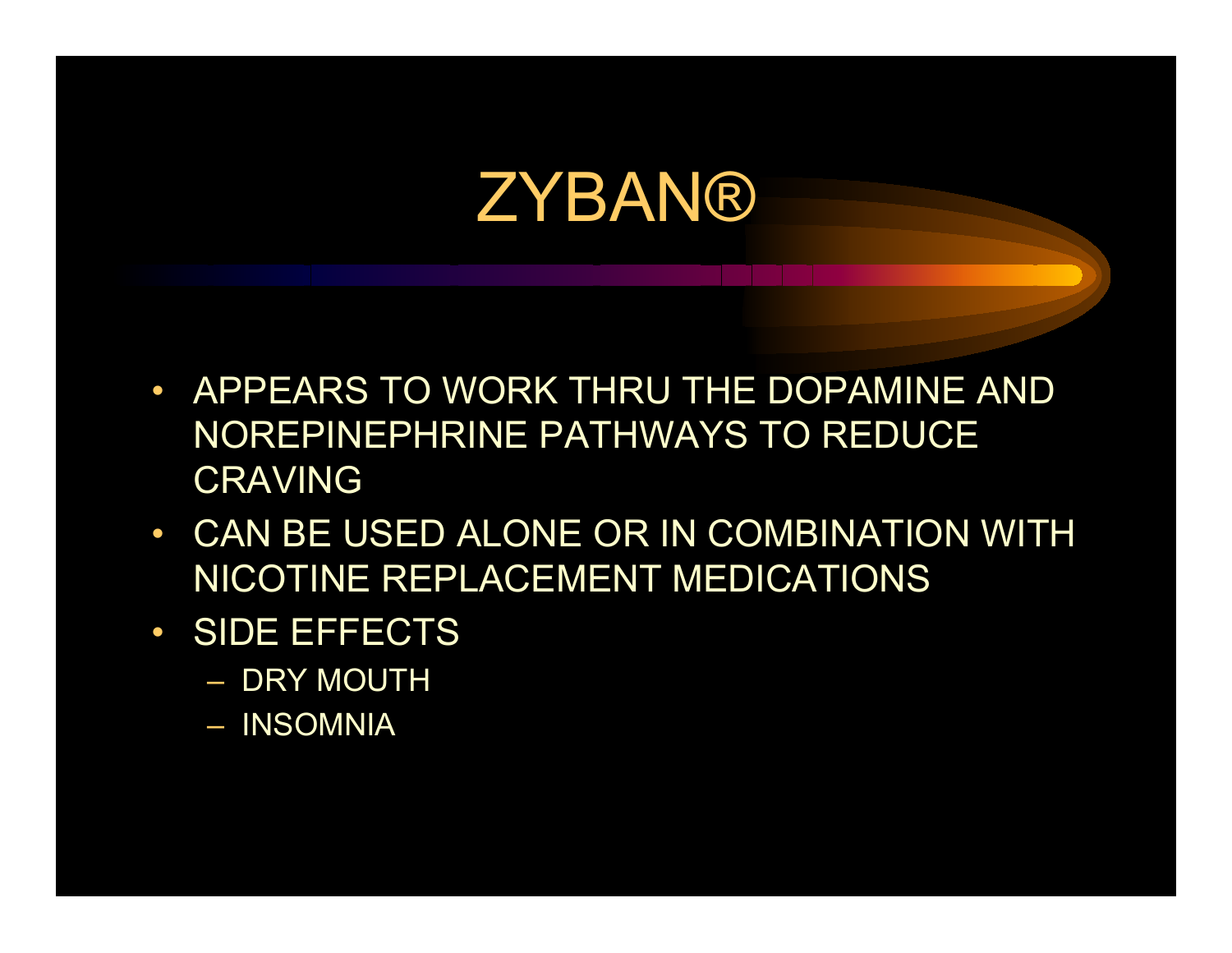- $\bullet$  CANNOT BE USED IN PATIENTS WITH
	- SEIZURE DISORDERS
	- BULIMIA
	- ANOREXIA
	- PREGNANCY
	- ALLERGY TO BUPROPION
	- PATIENTS BEING TREATED WITH WELLBUTRIN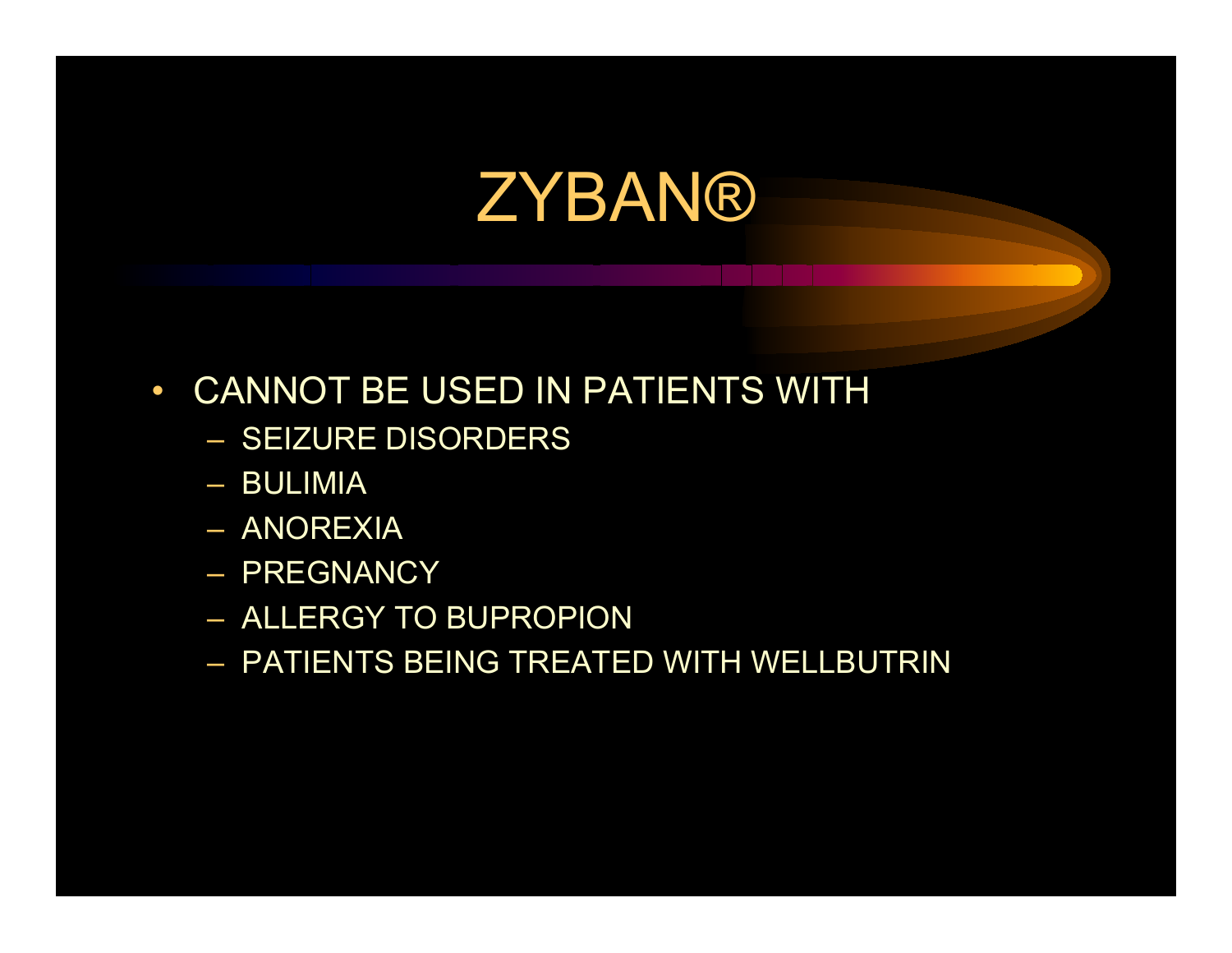- $\bullet$  ASSOCIATED WITH 57 DEATHS IN THE UK, BUT LINK IS UNCLEAR AS REPORTED IN JAN 2002
	- 14 CASES NOT TAKING ZYBAN® AT THE TIME OF DEATH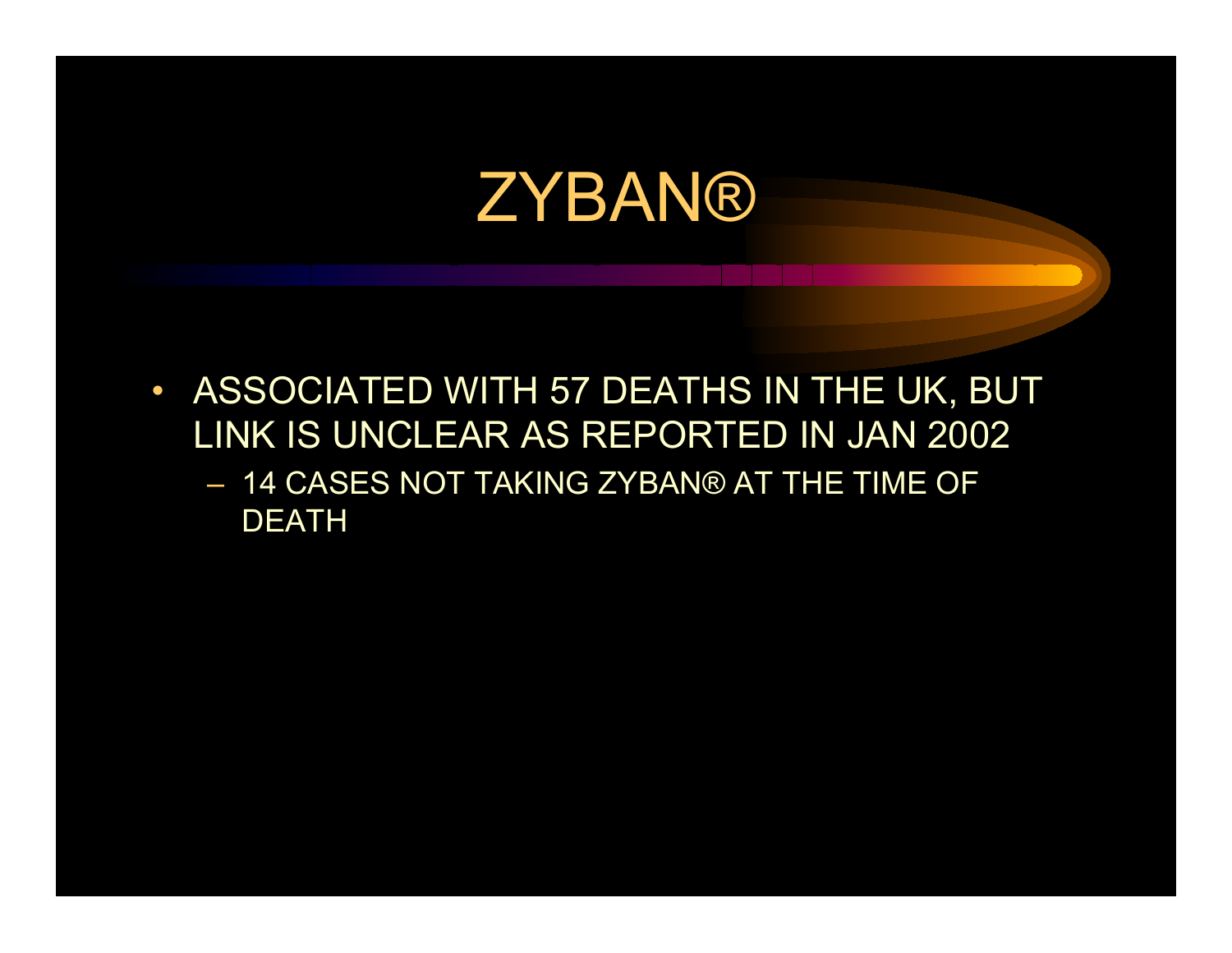RECENT ADVANCES IN IMMUNOTHERAPY (TREATMENT WITH ANTIBODIES) AND ENZYMOLOGY (TREATMENT WITH PROTEINS THAT METABOLIZE THE TARGET SUBSTANCE) HAVE SUG GESTED NEW WAYS TO TREAT THE ADDICTED PATIENT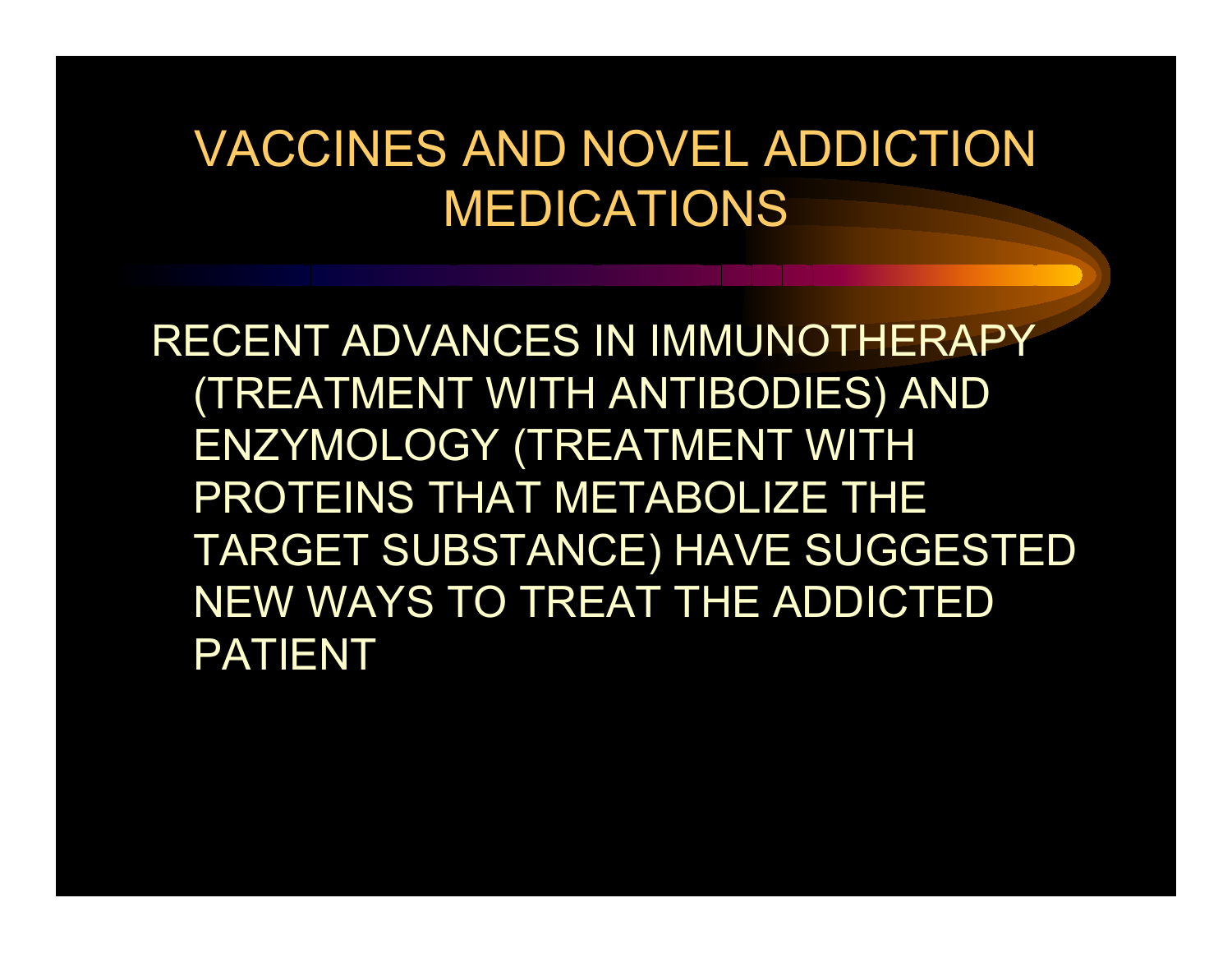- $\bullet$  IMMUNIZATION WITH A CATALYTIC ANTIBODY
	- ANTIBODY THAT FUNCTIONS AS AN ENZYME BY INDUCING THE MOLECULE THEY FIND TO UNDERGO A CHEMICAL REACTION
		- THE ACTION FREES THE ANTIBODY FOR FURTHER BINDING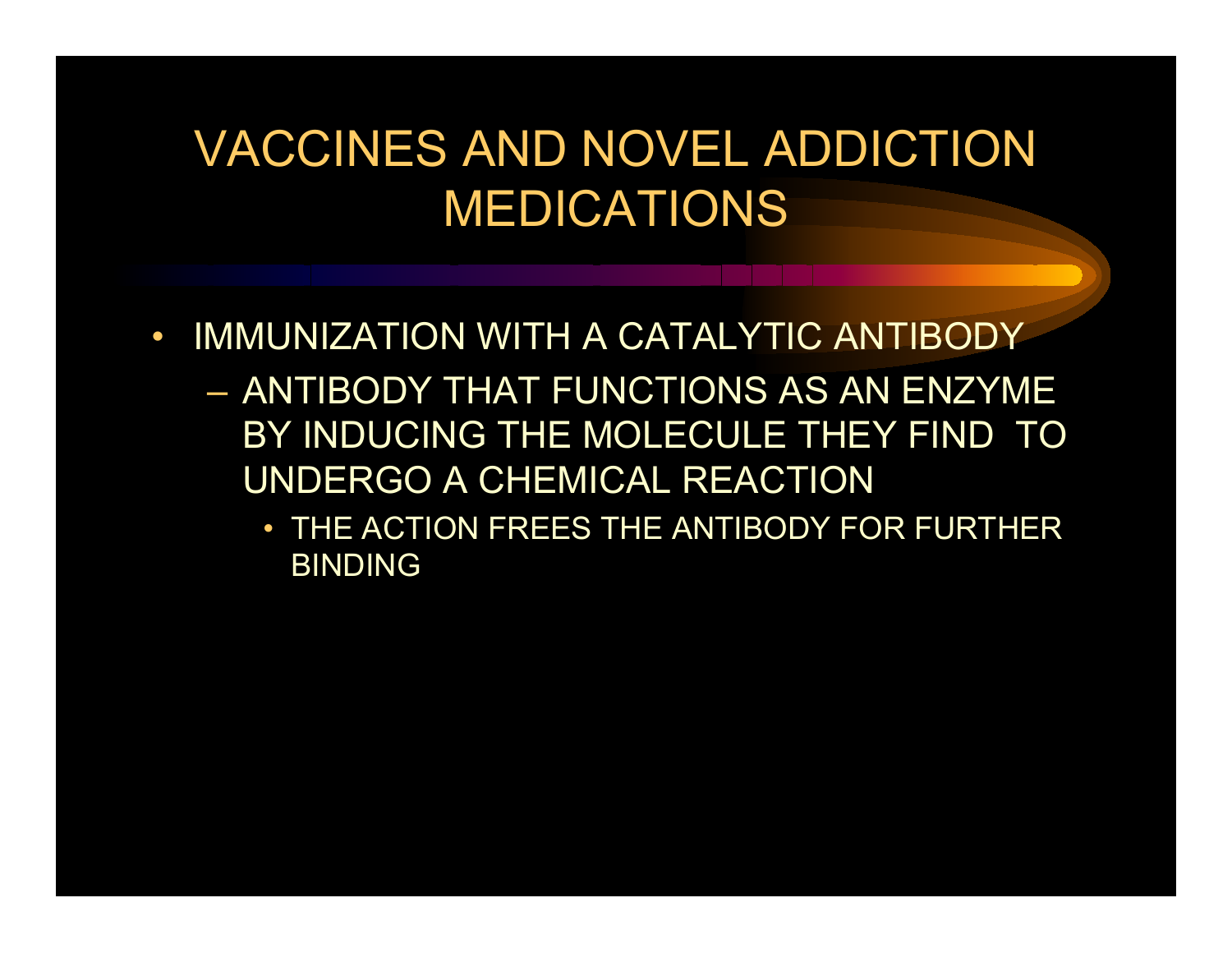- $\bullet$ • IMMUNIZATION WITH A COCAINE-PROTEIN **CONJUGATE** 
	- BINDING OF COCAINE WITH THIS PROTEIN FORMS A LARGE PARTICLE THAT CANNOT PASS INTO THE CENTRAL NERVOUS SYSTEM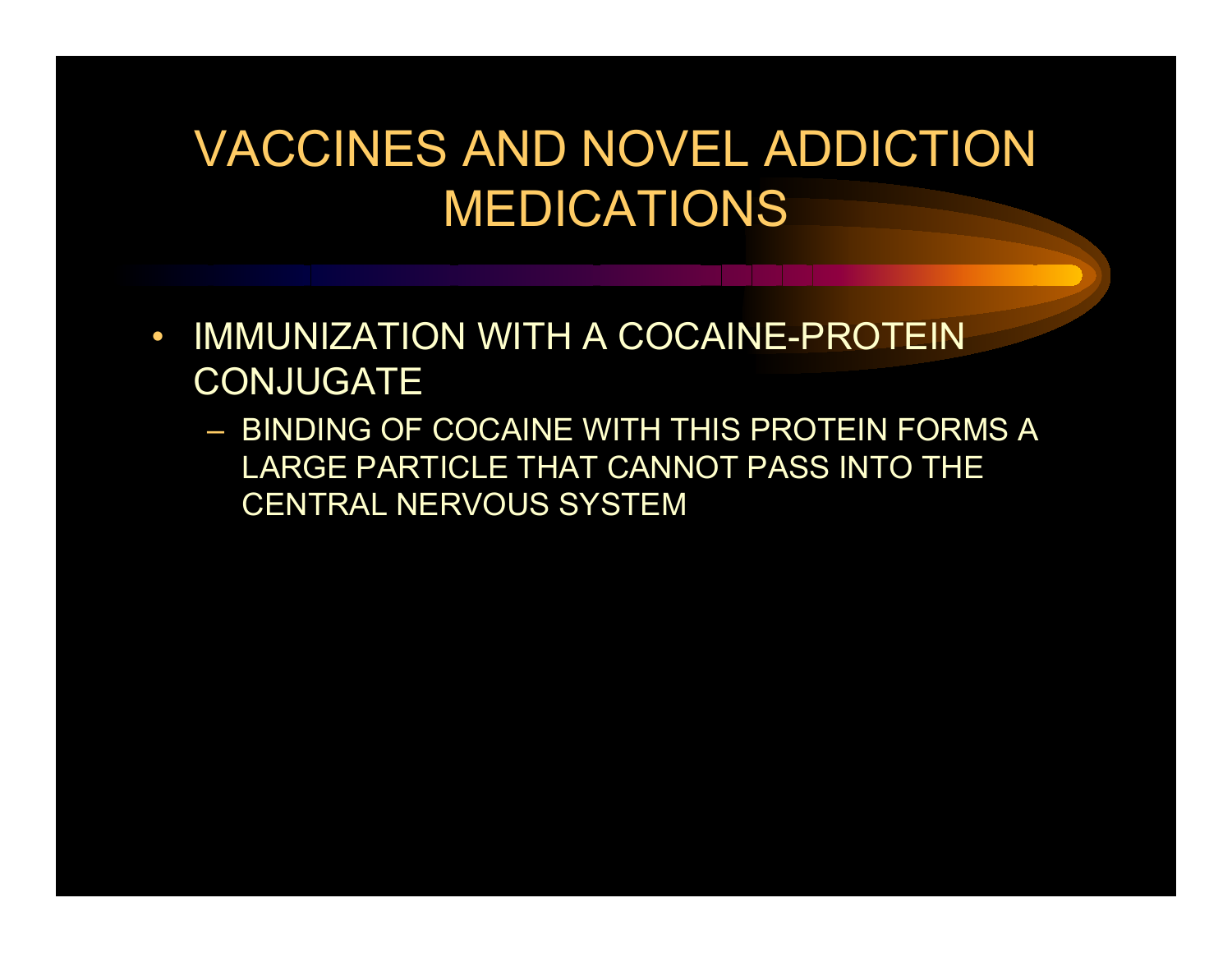- $\bullet$ • ADMINISTER BUTYRYLCHOLINESTERASE
	- A MAJ OR COCAINE METABOLIZING ENZYME
	- $-$  ENDOGENOUS COMPOUND THAT DOES NOT NEED A  $\,$ FUNCTIONING IMMUNE SYSTEM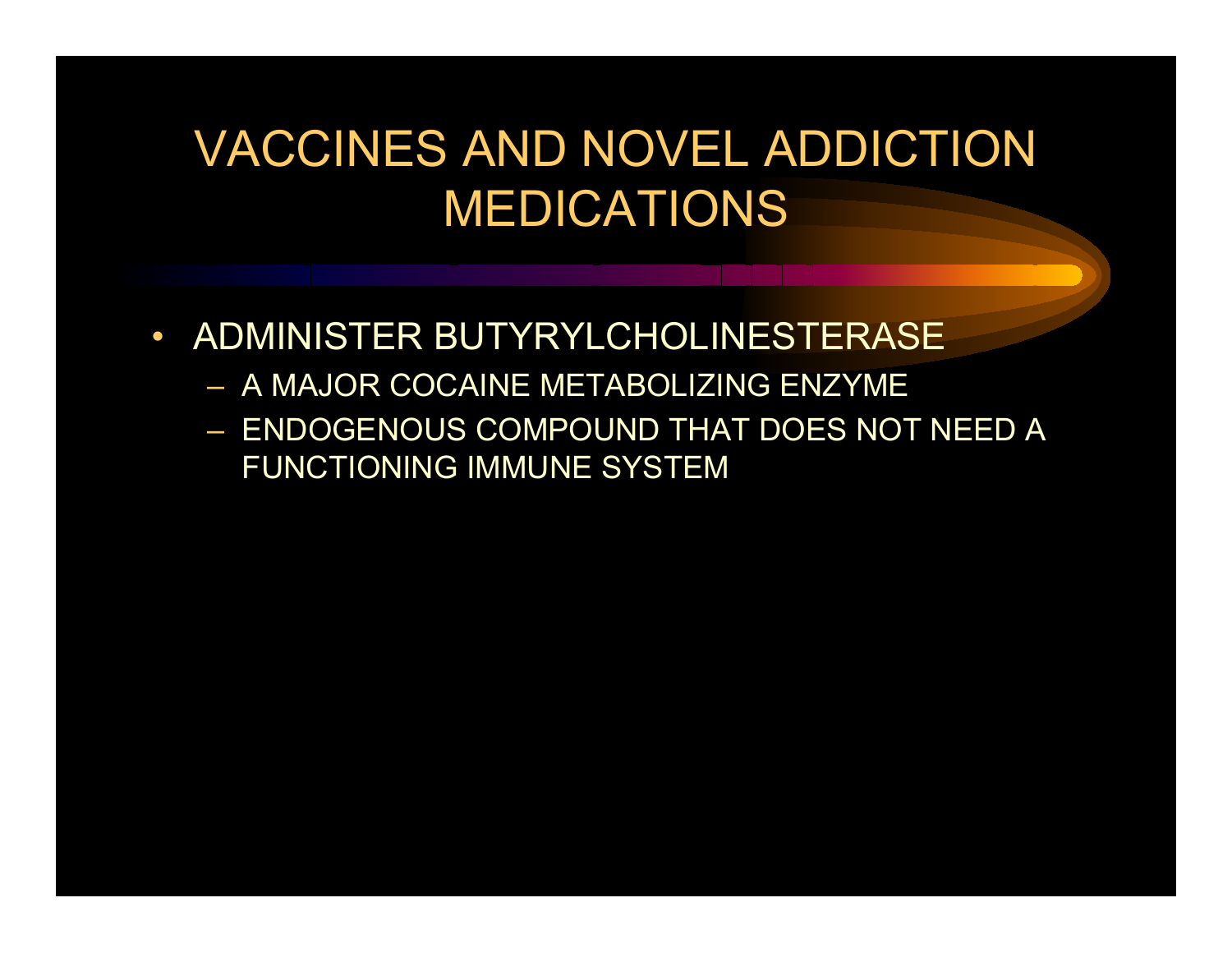- $\bullet$  CONCLUSIONS FROM THE NIDA TRIALS
	- NO MAJOR ADVERSE EVENTS
	- VACCINES TOLERATED WELL
	- SOME ANTIBODIES PERSISTED BEYOND 12 WEEKS
	- IN O NE STUDY 5/8 OUTPATIENTS DID NOT USE COCAINE IN OVER 12 WEEKS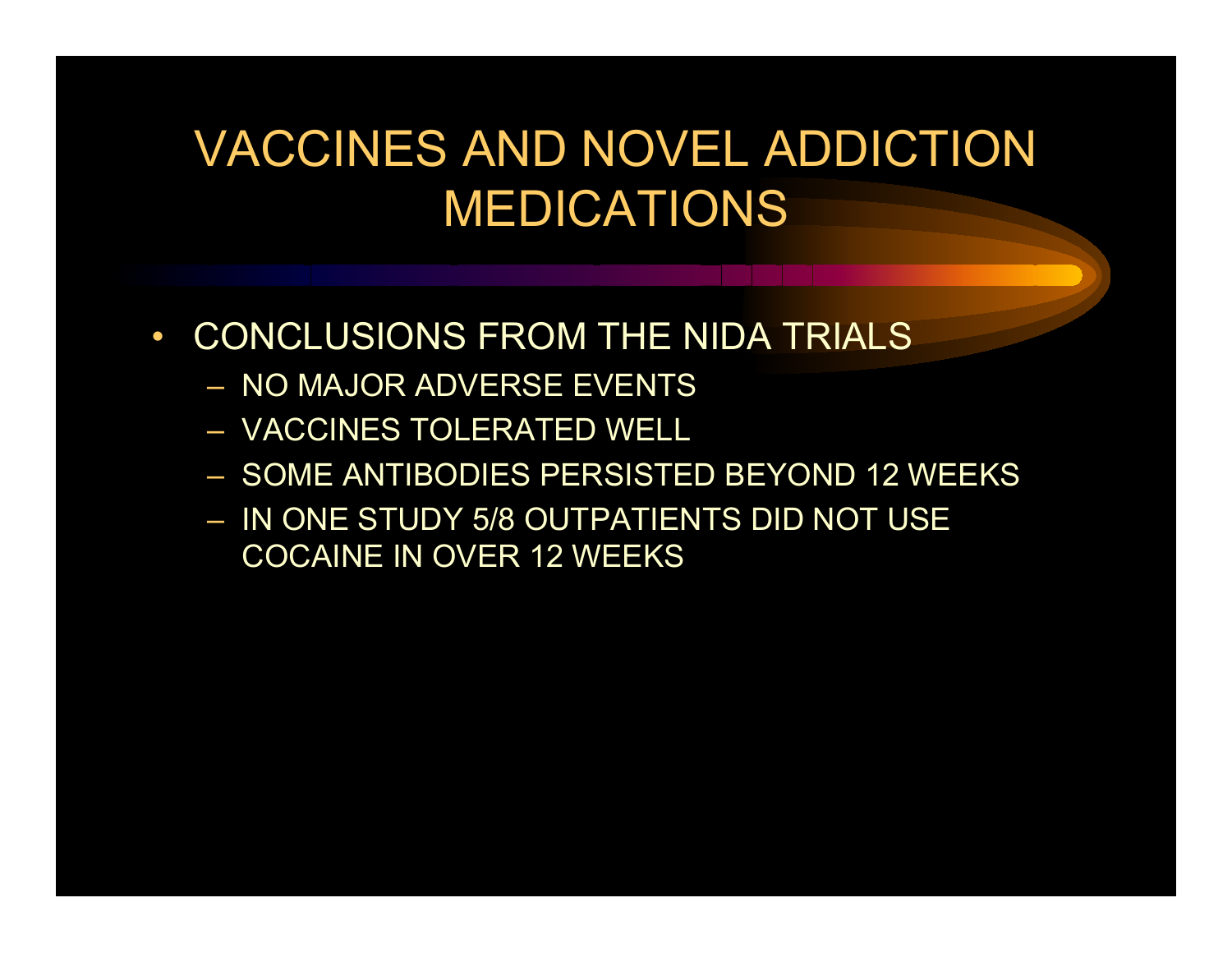#### BEHAVIORAL APPOACHES

- 12 STEP PROGRAMS
- $\bullet$  COGNITIVE BEHAVIORAL THERAPY
	- ID EXT. A ND INTERNAL CUES/TRIGGERS
	- DEVELOP COPING MECHANISM
- MOTIVATIONAL ENHANCEMENT THERAPY– ASSIST PATIENT TO BE SELF MOTIVATED TO CHANGE AND CONTINUE CHANGE

\*PROJECT MATCH (1997) NOT ED NO DIF F ERENCE IN T REA T MENT OUT COMES B ETWEEN T H E 3 APPROACHES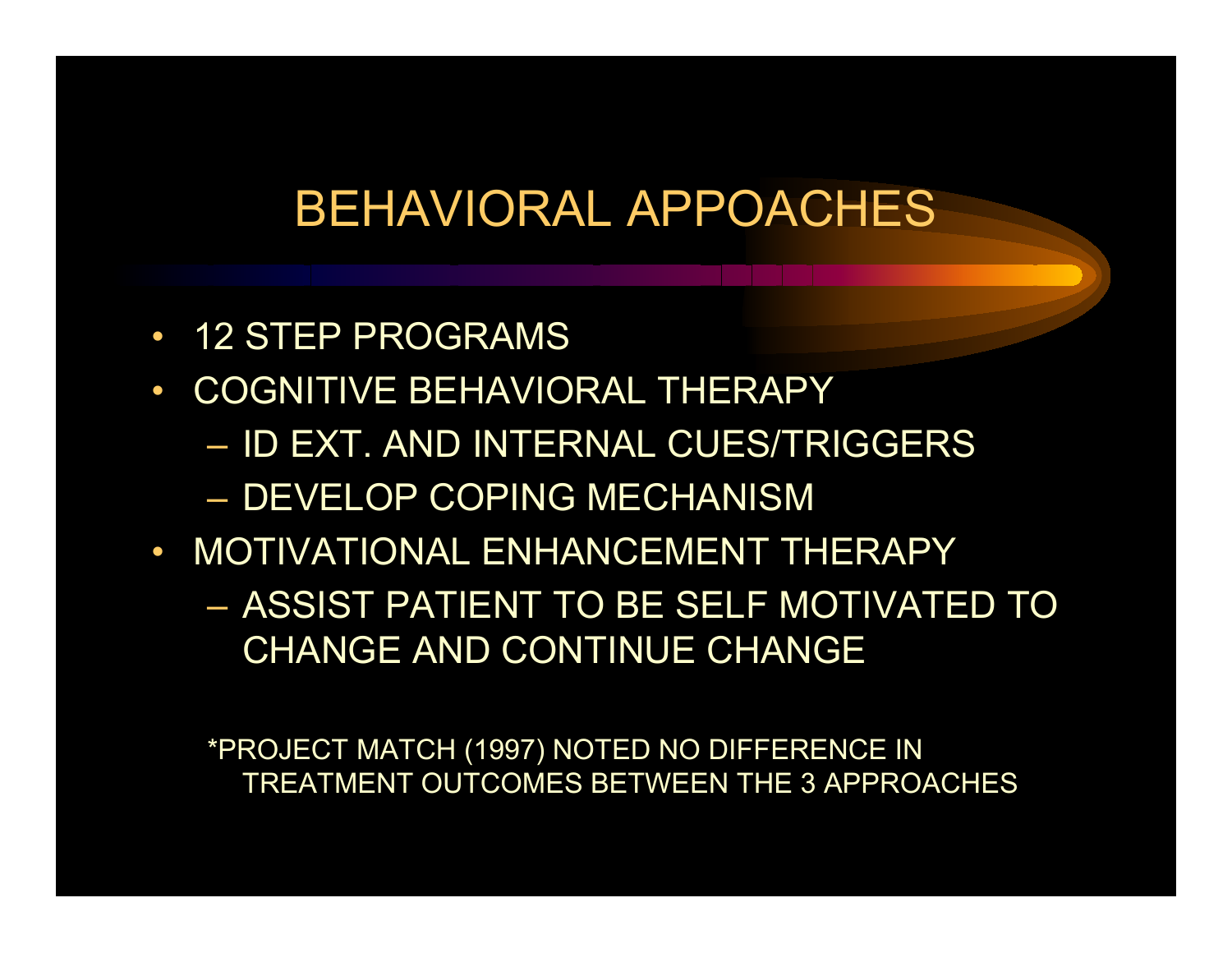### COMBINE

- $\bullet$ COOPERATIVE AGREEMENT
- $\bullet$ 11 SITE TRIAL (1375 PARTICIPANTS), 24 MONTHS
- $\bullet$ DOUBLE BLIND
- $\bullet$ PLACEBO CONTROLLED
- $\bullet$  INTEGRATES MEDICATION TREATMENT (NALTREXONE, ACAMPROSATE AND COMBO) AND BEHAVIORAL INTERVENTIONS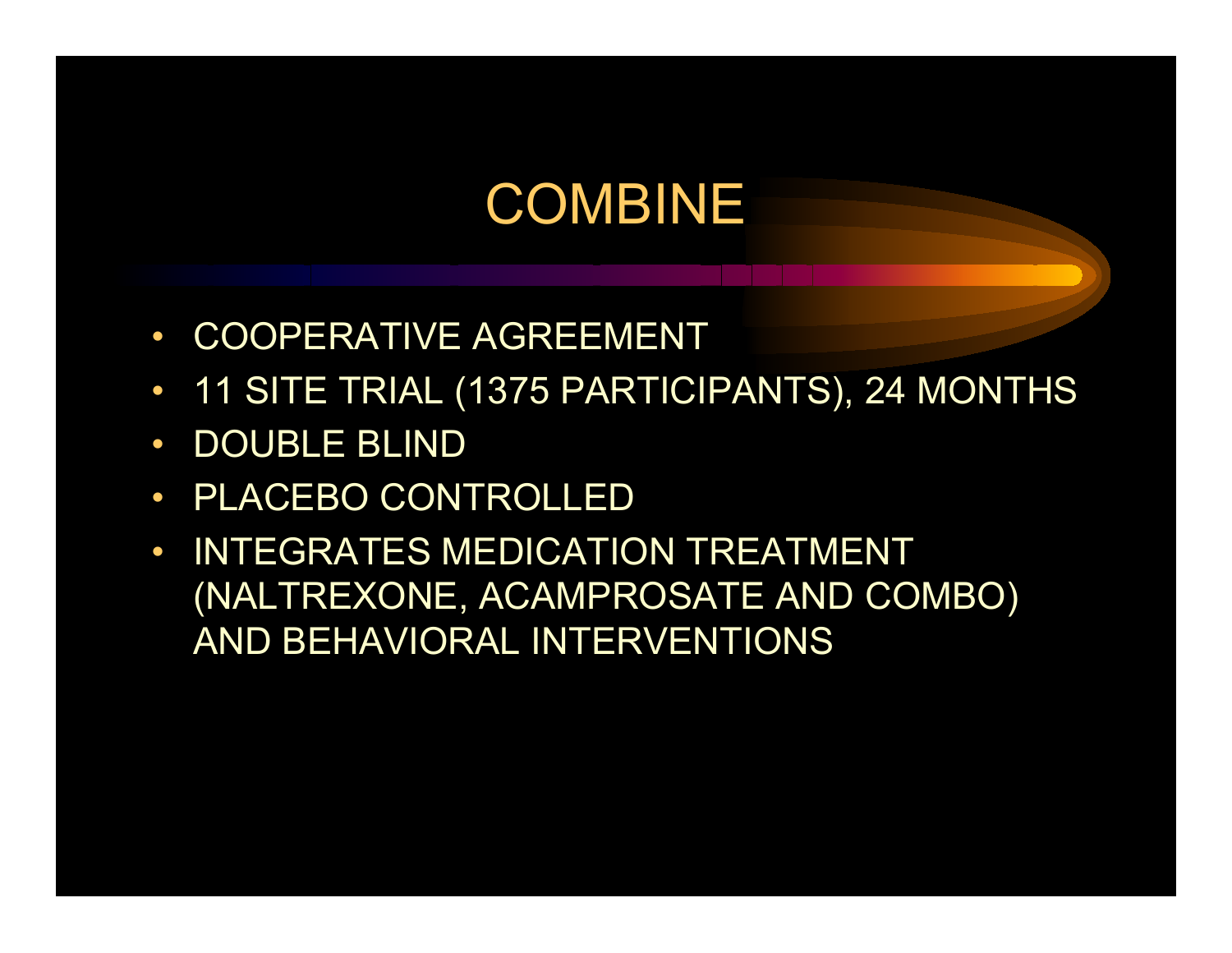### COMBINE

- $\bullet$  BEHAVIORAL/PSYCHOSOCIAL TREATMENTS
	- COMBINED BEHAVIORAL INTERVENTIONS
		- MEDICATION MANAGEMENT
		- •MOTIVATION ENHANCEMENT THERAPY
		- •COGNITIVE BEHAVIORAL THERAPY
		- •MUTUAL - HELP GROUP PARTICIPATION
		- •COMMUNITY REINFORCEMENT APPROACH
		- •INVOLVEMENT OF SUPPORTIVE SIGNIFICANT OTHER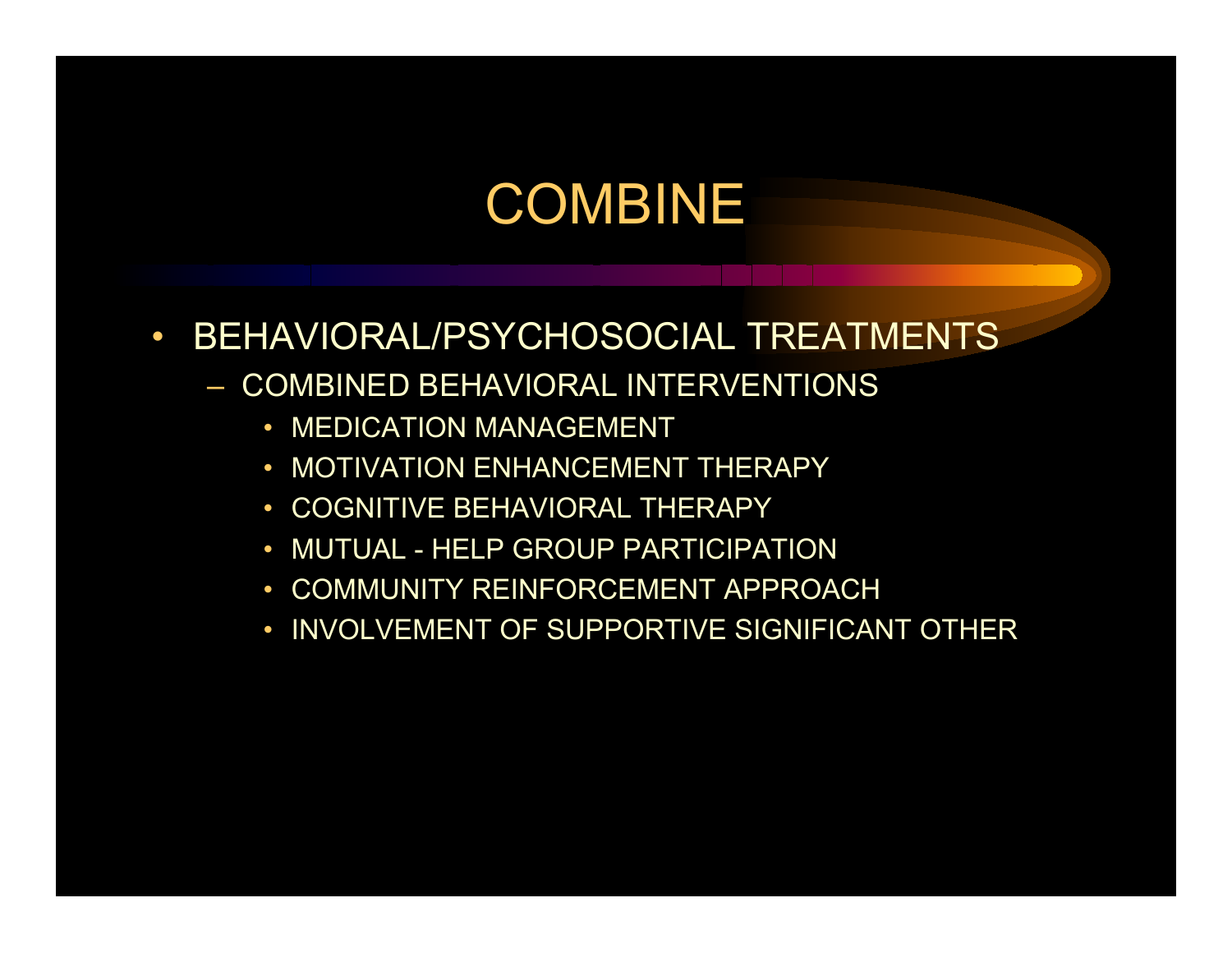• ????????????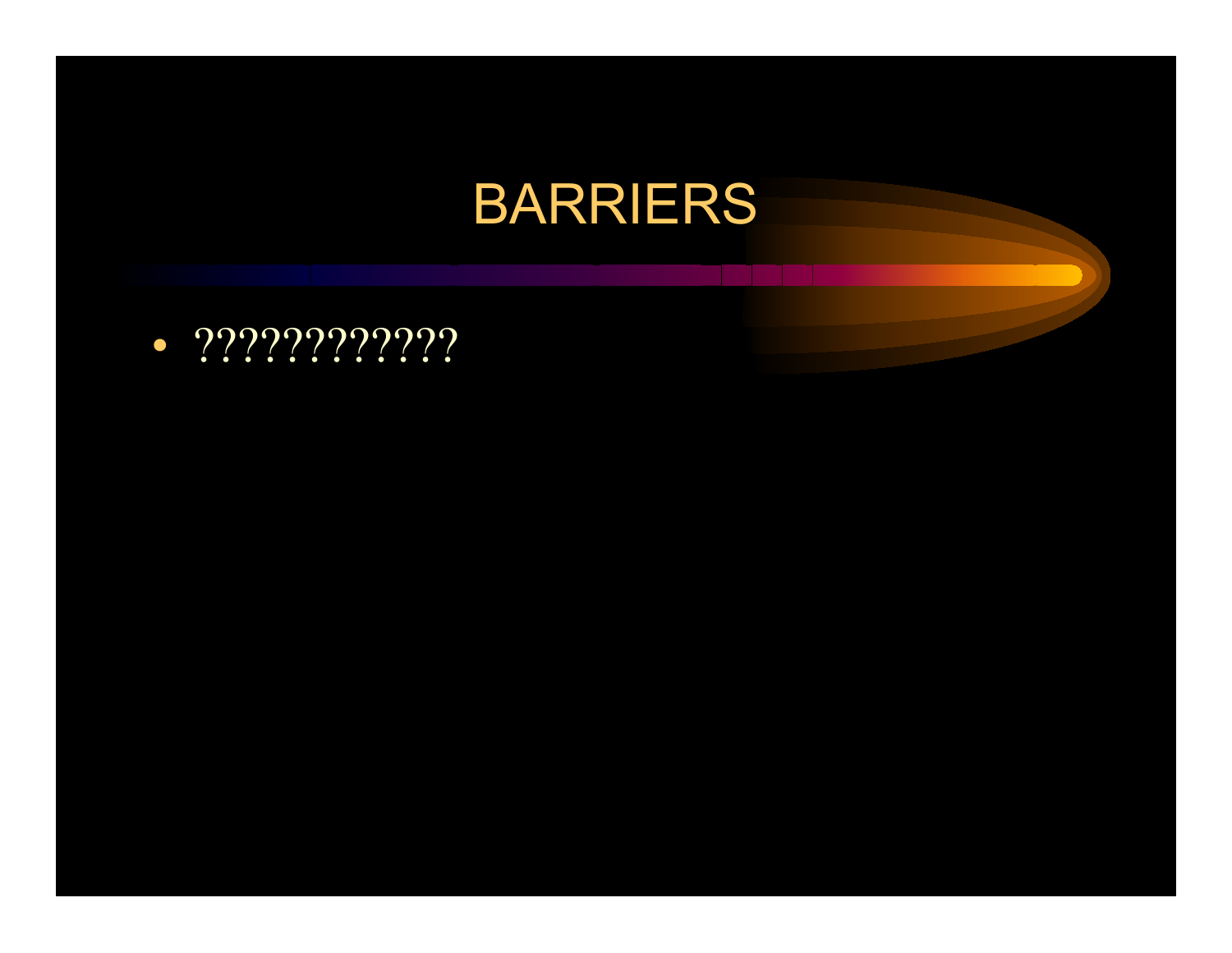- LACK OF AWARENESS
- TOO EXPENSIVE
	- NALTREXONE \$2.50 \$4.43 PER DAY
- INSUFFICIENT EVIDENCE REGARDING **EFFICACY**
- PHYSICIANS DO NOT PROMOTE USE
- COUNSELORS IN RECOVERY MAY HAVE ISSUES WITH ADDICTION MEDICINES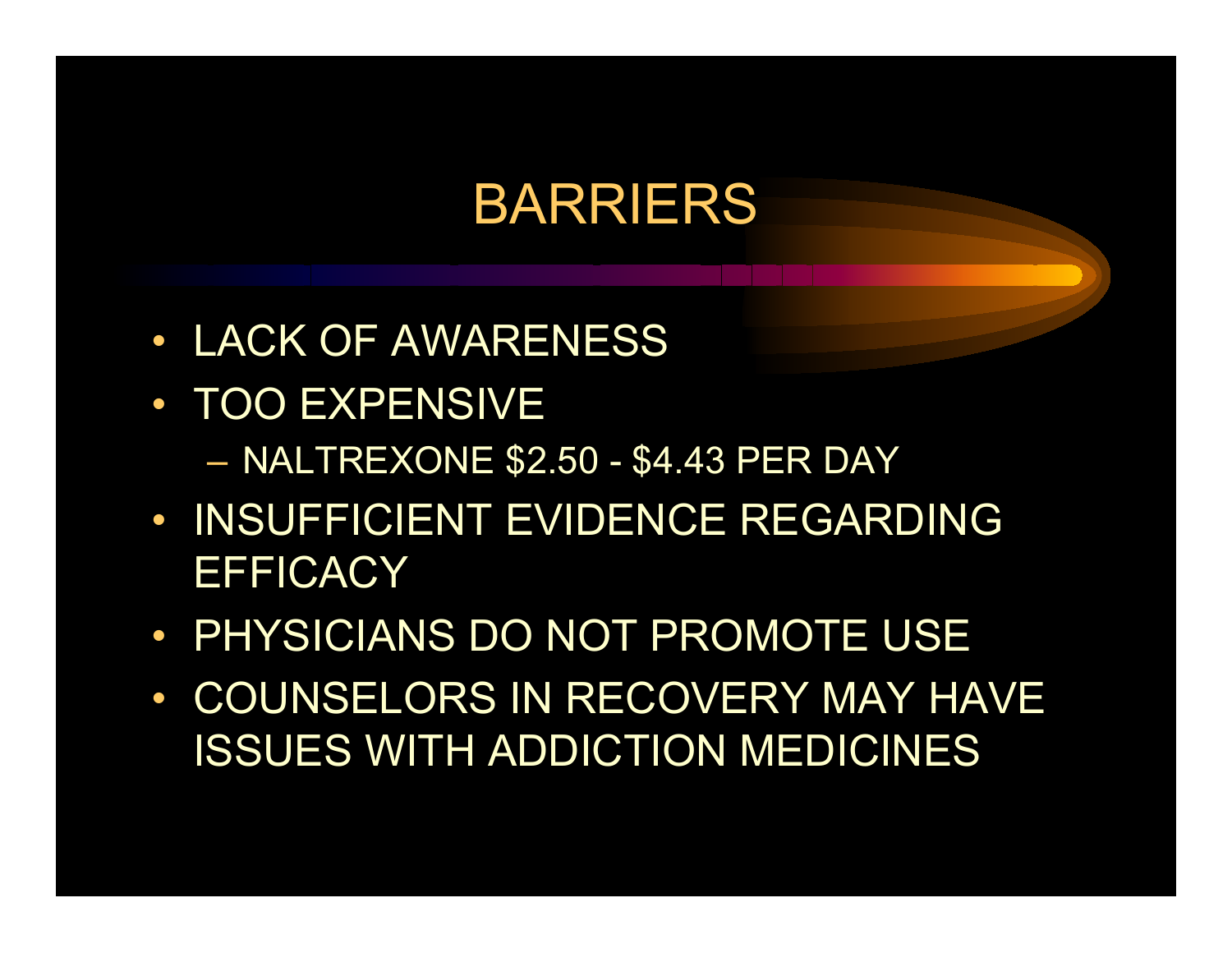- $\bullet$ PATIENT COMPLIANCE WITH MEDICATION
- $\bullet$ CORRECT DOSE
- $\bullet$ SIDE - EFFECTS
- $\bullet$  CANDIDATE SELECTION
	- TOOLS NEED TO BE RESEARCHED SO AS TO DETERMINE WHO WOULD BENEFIT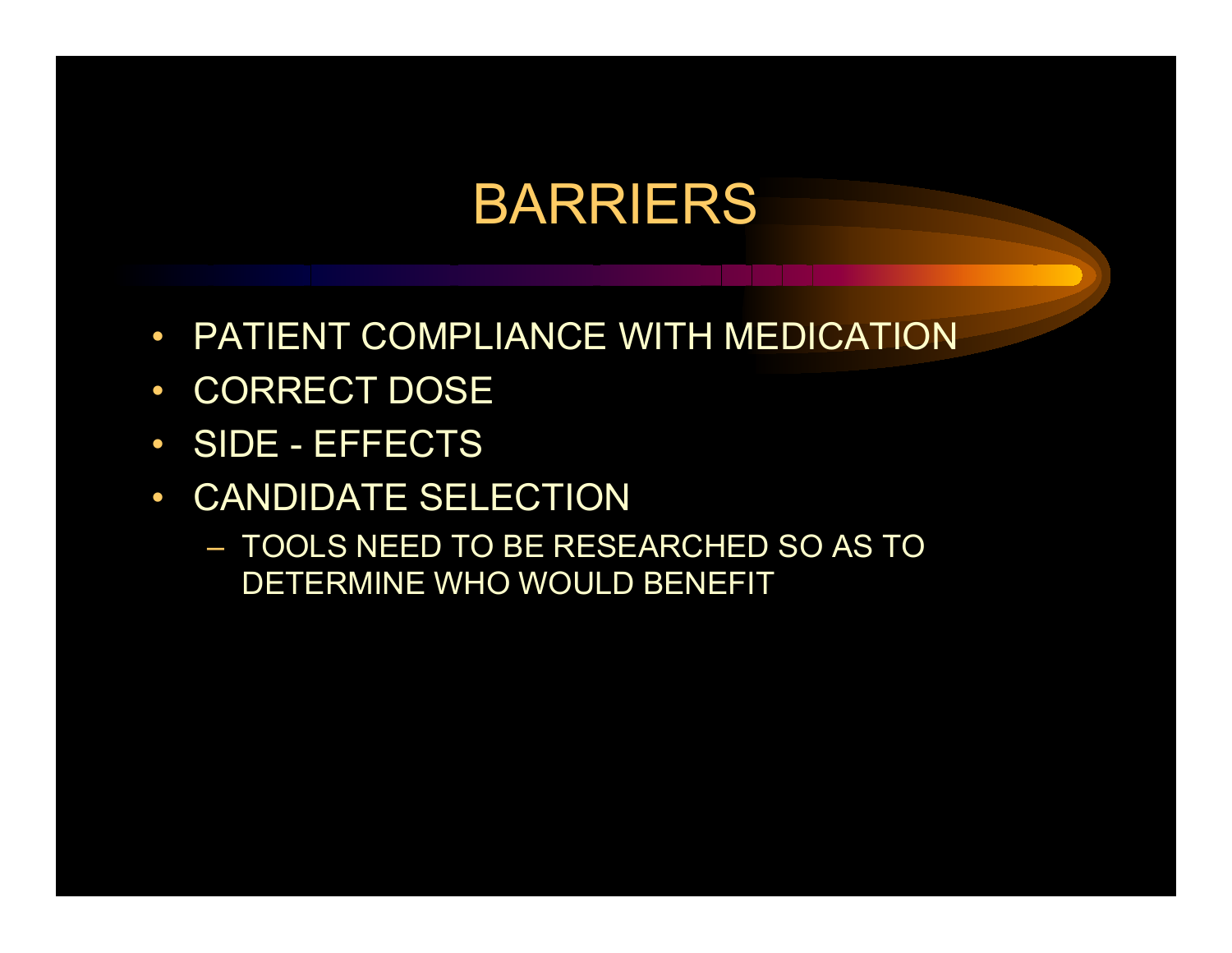- $\bullet$  TREATMENT - COMMUNICATION WITHIN A PROGRAM
	- NEED FOR PHYSICIAN SERVICES AT ALL PROGRAMS FOR RX
	- NEED TO INCREASE COMMUNICATION BETWEEN PHYSICIANS AND COUNSELORS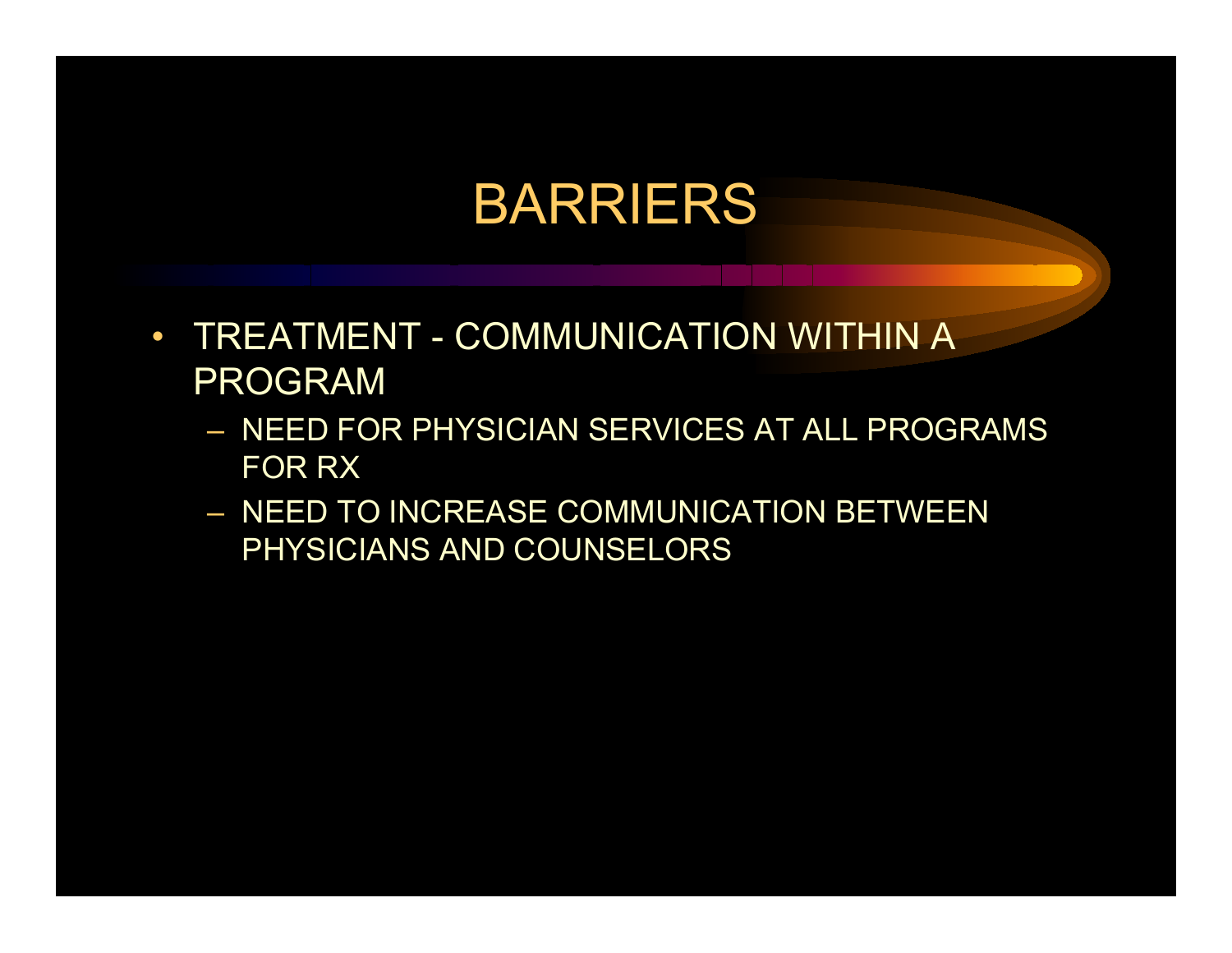- $\bullet$  TREATMENT - COMMUNICATION WITHIN A **SYSTEM** 
	- NEED TO INCREASE COMMUNICATION BETWEEN PHYSICIANS AND OUTSIDE TREATMENT NETWORKS
	- PRIVATE MD'S NEED LINKAGE TO TREATMENT PROVIDERS
	- TREATMENT PROVIDERS NEED LINKAGE TO MD'S FOR AFTERCARE
		- NEED FOLLOW UP FOR SIDE EFFECTS, LAB TESTS, ETC